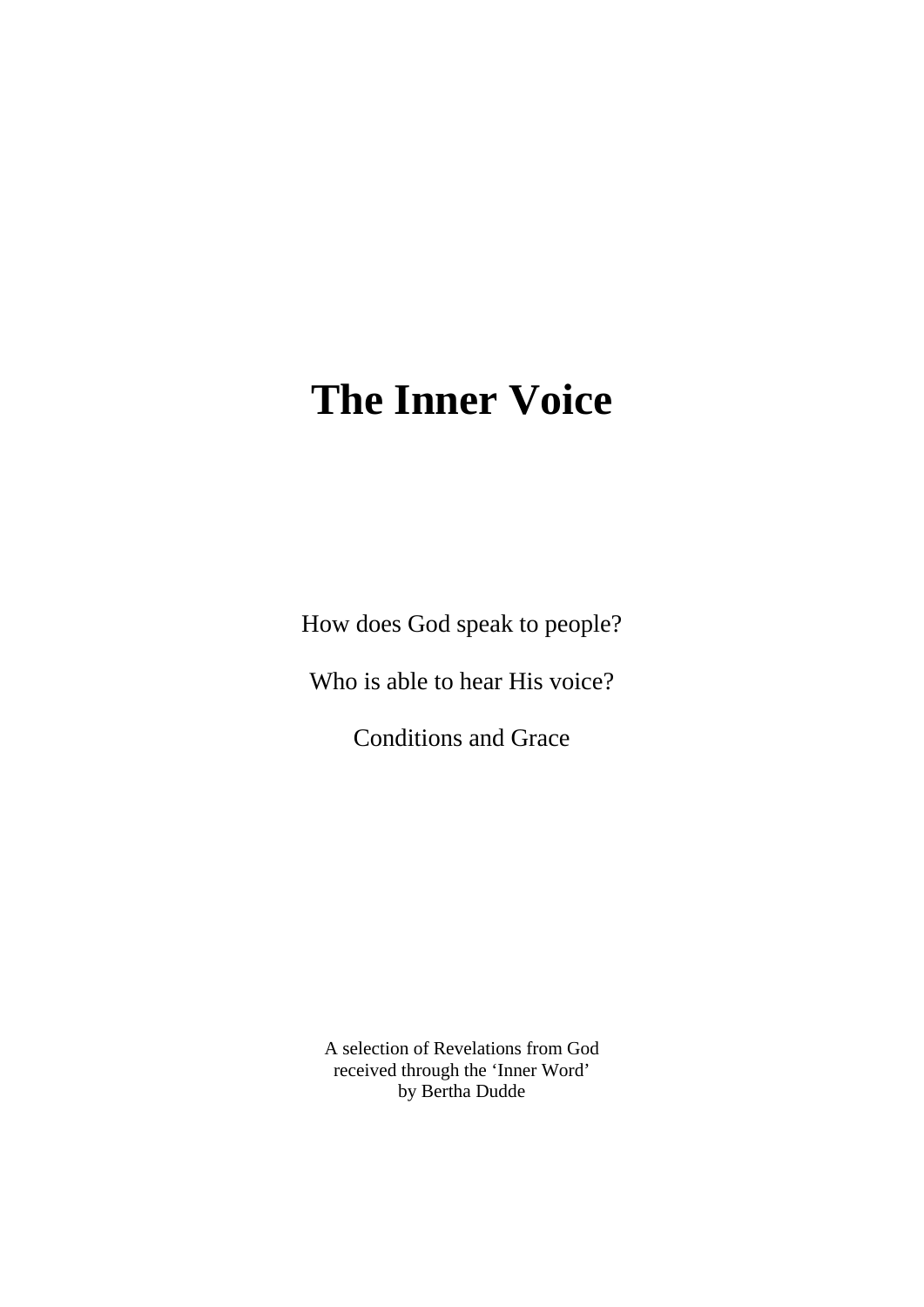# **The Inner Voice**

This booklet contains a selection of Divine Revelations, received through the Inner Word by Bertha Dudde as promised by John 14.21: `Whoever has My commands and obeys them, he is the one who loves Me. He who loves Me will be loved by My Father, and I too will love him and show Myself to him.'

\*\*\*\*\*\*\*

The revelations are non-denominational, they do not intend to attract members of any Christian religious affiliation nor to recruit members into any Christian religious affiliation. The only purpose of these revelations is to make God's Word accessible to all people, as it is God's Will.

> Only complete and unaltered messages with references may be copied and translated.

We invite everyone wishing to express their gratitude for the receipt of the Word of God to pray, particularly for the most needy souls.

Published by friends of the New Revelation

Ingo Schneuing, Flörekeweg 9, 21339 Lüneburg [http://www.bertha-dudde.info](http://www.bertha-dudde.info/)  <http://www.de.groups.yahoo.com/group/dudde> <http://www.de.groups.yahoo.com/group/GottesWort>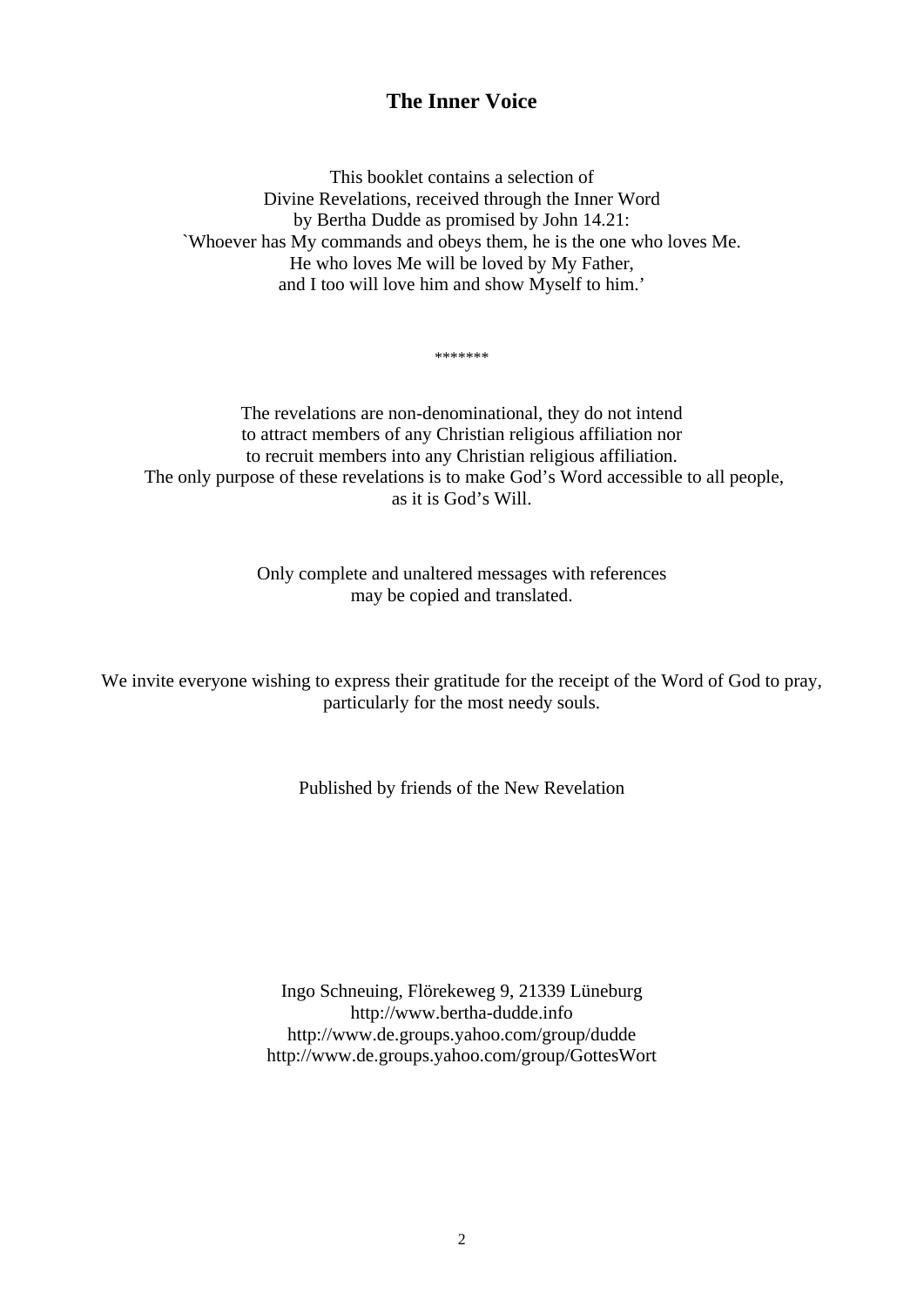# **Table of contents**

| Page           |      |                                                                           |
|----------------|------|---------------------------------------------------------------------------|
| $\overline{4}$ |      | <b>Who was Bertha Dudde?</b>                                              |
| 5              | 6615 | God speaks as a Father to His child                                       |
| 6              | 4313 | Audible Word                                                              |
| 7              | 7304 | Concerning the 'inner Word'                                               |
| 8              | 4107 | 'He that keepeth My commandments to him I will come and manifest Myself ' |
| 9              | 7698 | The voice of conscience                                                   |
| 10             | 7392 | Genuine prophecy                                                          |
| 11             | 5469 | Everyone can hear God's speech in form of thoughts                        |
| 12             | 6241 | Gifts of the spirit Conditions                                            |
| 13             | 7822 | Prerequisite for the 'outpouring of the spirit'                           |
| 14             | 7258 | Prerequisite for hearing God's voice: Detachment from the world           |
| 15             | 7858 | God answers every question through the heart I.                           |
| 16             | 7859 | God answers every question II.                                            |
| 17             | 7104 | Developing the ability to hear God's voice                                |
| 18             | 5072 | Overcoming matter Awakening of the spirit                                 |
| 19             | 4624 | Spiritual concentration before acceptance Strict self-criticism           |
| 20             | 8121 | The Word-reception is an act of freewill                                  |
| 21             | 8482 | Process of the Word-reception                                             |
| 22             | 8783 | A mediator's introspection                                                |
| 23             | 7878 | The grace of receiving the Word is a commitment                           |
| 24             | 7311 | Answers to questions Serious examination of the origin                    |
| 25             | 7787 | Explanation about different Word-reception                                |
| 26             | 5061 | Explaining the various characters of the Word-recipients                  |
| 27             | 6587 | Prophetic gift A spiritual gift which demands action                      |
| 28             | 6391 | Spiritual information without material gain                               |
| 29             | 8460 | Two different kinds of revelations cannot be true                         |
| 30             | 8546 | Guarantee for receiving the truth                                         |
| 31             | 7829 | 'Work of the spirit' and the work of the spirit world                     |
| 32             | 8416 | Difference between the 'working of the spirit' and 'psychic' receptions   |
| 34             | 8695 | Psychic receptions - Credibility                                          |
| 36             | 7681 | 'I Am with you always, even unto the end of the world'                    |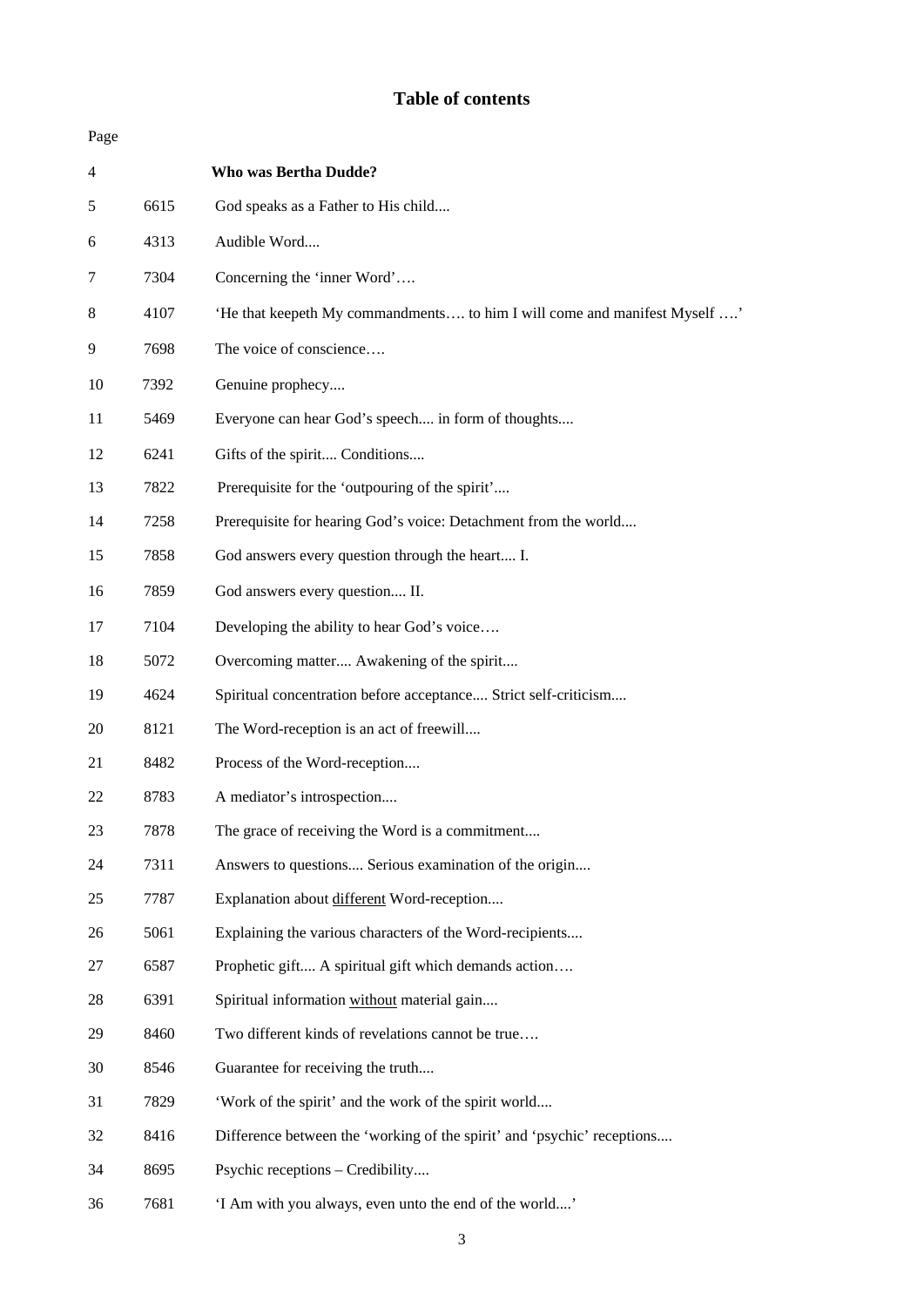# **Who was Bertha Dudde?**

Bertha Dudde was born on 1. April 1891, as the second oldest daughter of a painter, in Liegnitz, Silesia. She became a dressmaker and began to receive pronouncements from God through the 'Inner Word' on 15. June 1937.

"In a clear dream I was moved to write down my thoughts after devout prayer. Understandably this often gave way to doubt and inner conflicts until I was convinced that I was, myself, by no means the initiator of these exquisitely gracious words; but instead it was the spirit within me, in other words, the love of the Heavenly Father was obviously responsible for them and introduced me to the truth".

"I was given knowledge of the spiritual world which far exceeded my elementary school education. I received and receive this knowledge as a dictation in a state of complete consciousness; I write down everything I am told in shorthand, in order to then transfer it word for word to clean copy. The procedure does not take place in a state of compulsion, for example in a state of trance or ecstasy, but in an absolutely level-headed frame of mind. However, I have to want it to happen and then I can receive these dictations voluntarily; they are neither bound by time nor place."

"Now I only have one wish, which is to be able to make these gifts of grace accessible to many more people and in accordance with the will of God Himself to be allowed to do much more work in His vineyard."

(Quotations from an autobiography from 1959).

Bertha Dudde died on 18. September 1965 in Leverkusen, Germany.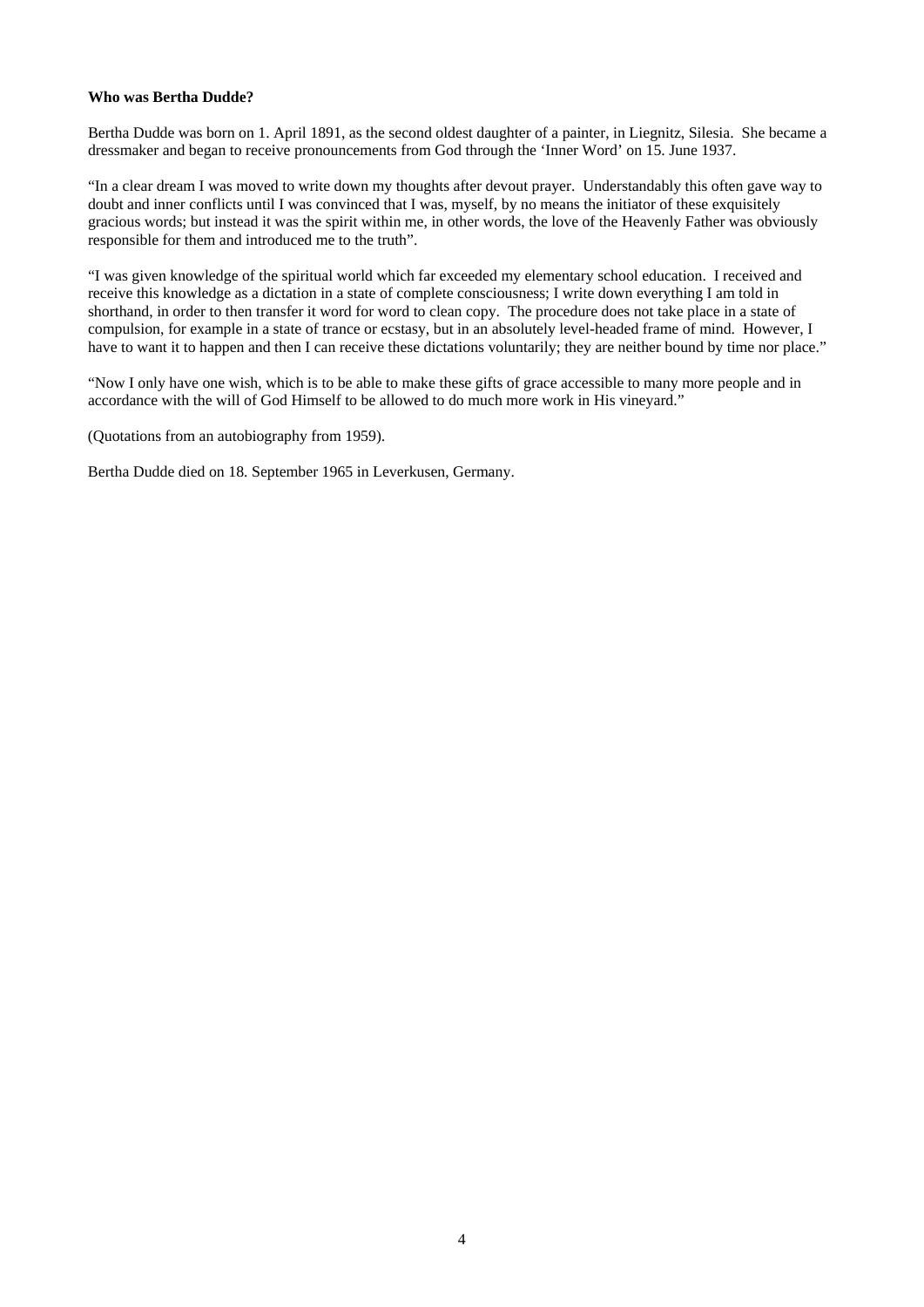# **God speaks as a Father to His child....**

Just as I spoke to My disciples when I lived on earth I still speak today to all those who want to hear Me.... Wherever someone exists who believes in this and opens himself to Me that is where My voice will be heard. However, I only rarely find this faith and therefore Am only rarely able to speak to a person directly, even if all other conditions are being fulfilled, if the person so shaped himself that I can be present to him, if he has purified his heart and prepared it as an abode for Me…. But the belief to be able to hear Me directly nevertheless does not exist and therefore the person fails to do what is most important: to carefully listen within for My voice, for the manifestation of My love, for the sign of My presence, for My Word…. The fact that belief in this has gone astray, that they think it implausible to hear Me directly, is a particular attribute of people's spiritual state, it is the evidence that the 'working of My spirit' is no longer a right concept for them and that they no longer understand the Words of the Scriptures either. Furthermore, it is proof that the striving for the 'gifts of the spirit' is omitted, that they are therefore ignorant of the results of a life of love, of a righteous life before Me…. otherwise people would certainly make an effort to attain spiritual gifts and subsequently also penetrate this information regarding the strength of the spirit.

It is indeed very worrying that people no longer see the Father in Me but only their God and Creator, providing they still believe in Me.... The relationship of a child with its Father is unheard of by them and thus they also deem the most natural thing to be impossible, namely the fact that the Father speaks to His child…. This faith only rarely exists and yet **every** person should be filled by it, only then would every person also make an effort to be addressed by Me and to comply with all required conditions for it. For I Am unable to manifest Myself if conscious attentive listening has not taken place first so as not to impose a coercion of will, but occasionally I will also let My voice be heard by those whose hearts are striving to reach Me, who are devoted to Me in love.... so that they will more often attentively listen to Me within and give Me the opportunity to speak…. But anyone who lacks this faith has not established the right relationship with Me as yet, even if he deems himself called to work for Me and My kingdom. For as long as he still doubts My direct speech his faith will not be alive enough to turn to Me like a child to its Father and desire to hear His voice. However, the fact that people are still so distant from Me even though I would like to be present to all of them.... is a shortcoming which also testifies to the spiritual adversity experienced by humanity during the last days before the end…. Amen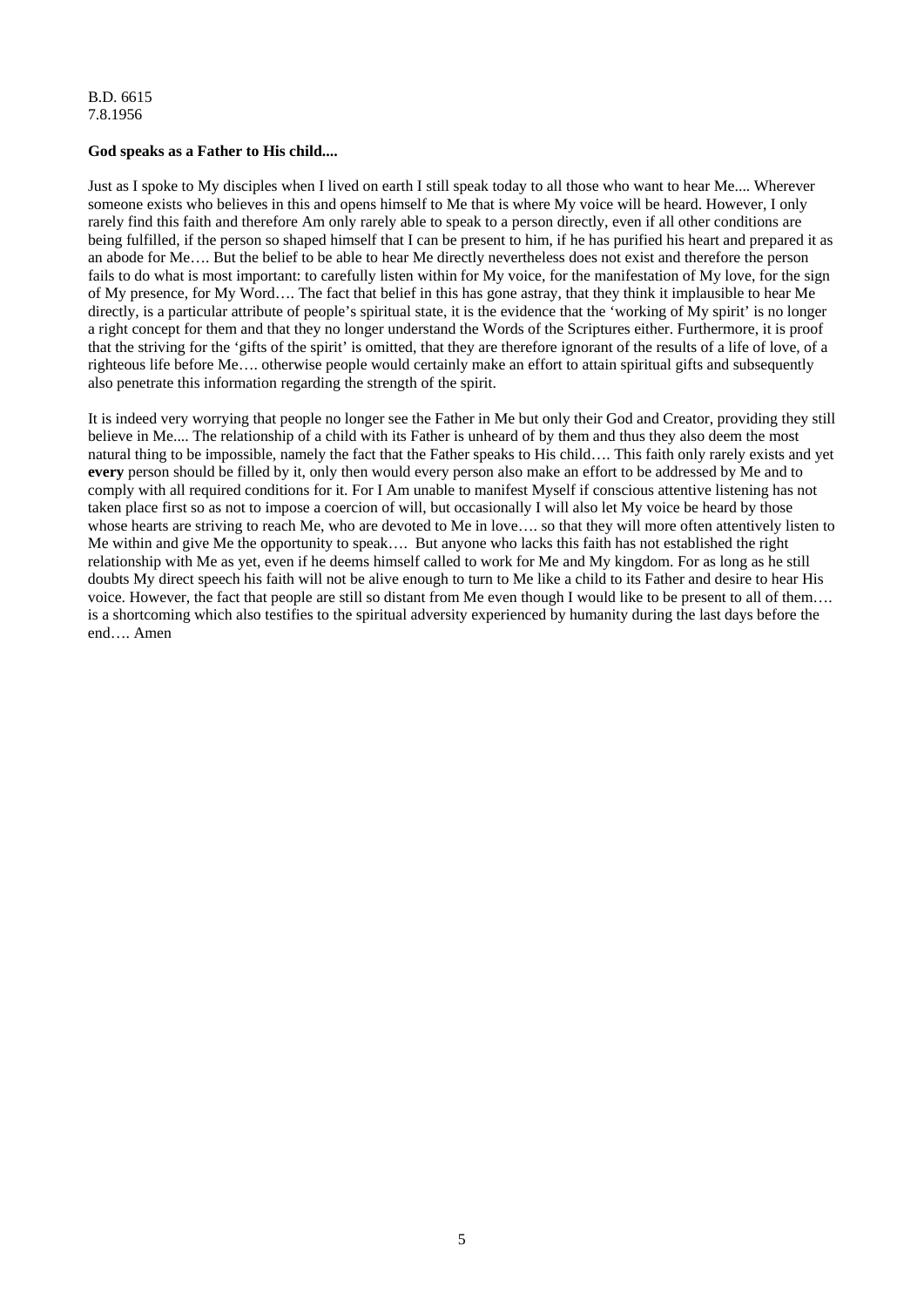#### **Audible Word....**

The most sublime moment in earthly life happens when a person audibly hears the Word, when he hears the expression of My love in his heart like a spoken Word. For then he will perceive My closeness like a flood of light which permeates his heart and is also perceptible by the person's senses. The human being's maturity of soul influences how the inner voice can be heard. He can freely enjoy the blissful sensation if his soul is already far advanced, but in a low degree of maturity he might still have fight against inner obstacles. Nevertheless, he must have attained a certain degree of psychological maturity, otherwise he would never be able to receive the grace of the audible Word…. Hence it is a process of a direct transmission of light and strength, the person is in such intimate contact with Me that I Am able to manifest Myself to him and be understood, which will never be the case with immature souls. But I must always stem My strength of love if the human being is to remain suitable for earthly life and not lose all earthly attachment due to his overwhelming happiness. And therefore I will only ever audibly manifest Myself for short periods of time until the end of the person's course of life who is so close to Me that I will credit him with My speech.

However, during the time of the end I will need servants on Earth who will diligently work for Me, and I will reward their enthusiasm by revealing Myself to them such that they are no longer able to harbour doubts in their hearts because they are faithful to Me, because they believe without being able to see and work for Me in this belief. I want to stimulate them into working ever more diligently for Me but I will only be able to express Myself audibly if their faith has already become so firm that they unconditionally believe in My activity, that they had previously already heard the voice of the spirit and recognised it as My voice, for the audible Word must never compel them into believing since it is the culmination of a strong faith and, in earthly life, the most desirable state to strive for because it makes a person indescribably happy and the thought of it can render him insensitive to suffering and distress of an earthly nature. His happiness and his convinced faith also offer his fellow human being the possibility to gain a stronger faith, so that his activity amongst people is extremely richly blessed and that every work he tackles will be accomplished by him. His fellow human beings can certainly doubt him but anyone who audibly hears My Word within himself will no longer be able to doubt. And thus I reward the love and loyalty of My servant who stands up for Me and grant him the kind of happiness on Earth which the world cannot offer him…. Amen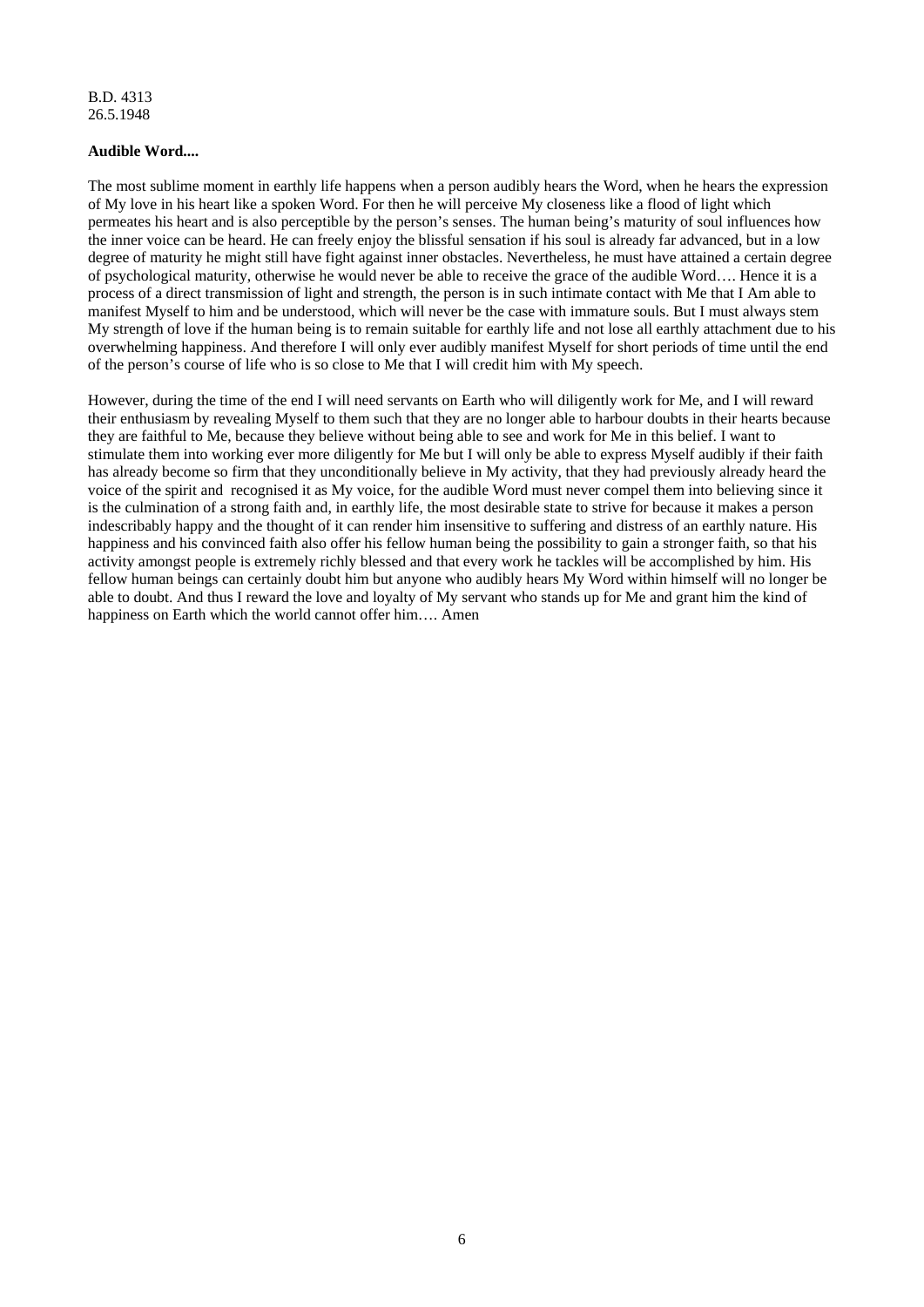# **Concerning the 'inner Word'….**

My voice will be heard by all those who yearn for it and who make contact with Me in their hearts, thus who do not merely send lip-prayers to Me, which I do not hear. But I have many children who sincerely pray to Me and whose prayer I therefore grant, especially if they only appeal to Me to speak to My child as a Father…. For this request testifies to its love for Me, Who is everything to such a child…. God and Father, Friend and Brother…. And then I will express Myself as a Father, Friend and Brother, and My Words will, at all times, relate to its appeals and wishes, which the child presents to Me with complete confidence. And thus every human being may consider himself spoken to by Me if he merely remains in heartfelt communication with Me until he become conscious of My reply, for precisely this waiting and expecting of My answer must not be neglected, but it also assumes a profound faith that I speak to My children…. Were people to have this profound faith they would not find it unusual for a God to speak to His living creations; for a Father to speak to His children. But only a few have precisely this faith, and this is why I can so rarely express Myself such that fellow human beings will also find out about it. Added to that is the fact that people hear My Words in a completely different way, usually in their own language; that is why the results of a child's heartfelt dialog with the Father are considered its own product of thought, unless an extraordinary content takes fellow human beings aback or teaches them to think otherwise.

Yet I say to you: I speak to My children far too gladly as to let an opportunity of expressing Myself pass by, although I can only ever reveal Myself in accordance with their state of maturity and the task, which the recipient of My Word has to fulfil on this earth at the same time. Hence, as soon as the transference of My Word is combined with a task, the conditions this recipient has to fulfil will also be different in order to be suitable for his task. In that case the results of the heartfelt communication with Me, the content of My direct speech, will also be of a different kind, because it will have to stand up to criticism by rational people, because they must be viewed as teaching material which is intended to be spread, which is to be conveyed as the Gospel to people who are suffering utmost spiritual hardship. But it will by no means contradict My Words to My children, although they will be presented in a different form precisely because of their purpose. For I must address My children according to their capacity of reception. And as soon as My messages are quoted **literally** they will never contradict themselves…. if, however, they get rearranged according to personal opinion, then error can and will also be included in the Words which, initially, were conveyed to a person in purest truth.

Whatever you humans hear from above should be left unchanged by you.... Time and again I want to remind you of this, then the truth will be guaranteed, and then nobody will be able to take offence apart from those who, as yet, still don't know the truth themselves. For even if a person's thinking at first deviates from the truth My Word will guide it back onto the right path, or controversial questions will, for the time being, be sidelined until the person completely accepts My Words without inner resistance…. caused by wrong instructions…. and such contradictions will clarify themselves. But I speak to all of My children if they allow Me to speak to them due to their intimate bond and the will to hear Me.... And My Words are always aimed at those who are moved by the **same** questions and have the **same** will to hear Me. Nevertheless, in view of the great spiritual hardship and the near end I convey My Word.... the teaching which was proclaimed by the man Jesus on earth…. to earth again, so that it shall be spread and touch all those human hearts which, in their search for truth, are open to My Words when they are imparted to them by My messengers. This Word is therefore intended for **everyone** but will likewise only make an impression on those who listen to it without resistance, and they will subsequently act and live in line with My Word and will also be able to experience the effect of My Word, for they will gain in strength and light, willpower and wisdom, for everything that comes forth from Me will have to take effect, providing that the person's will does not offer resistance…. that the person **wants** to be addressed by Me and gratefully accepts My gift of grace which My love offers and will continue to offer him until the end…. Amen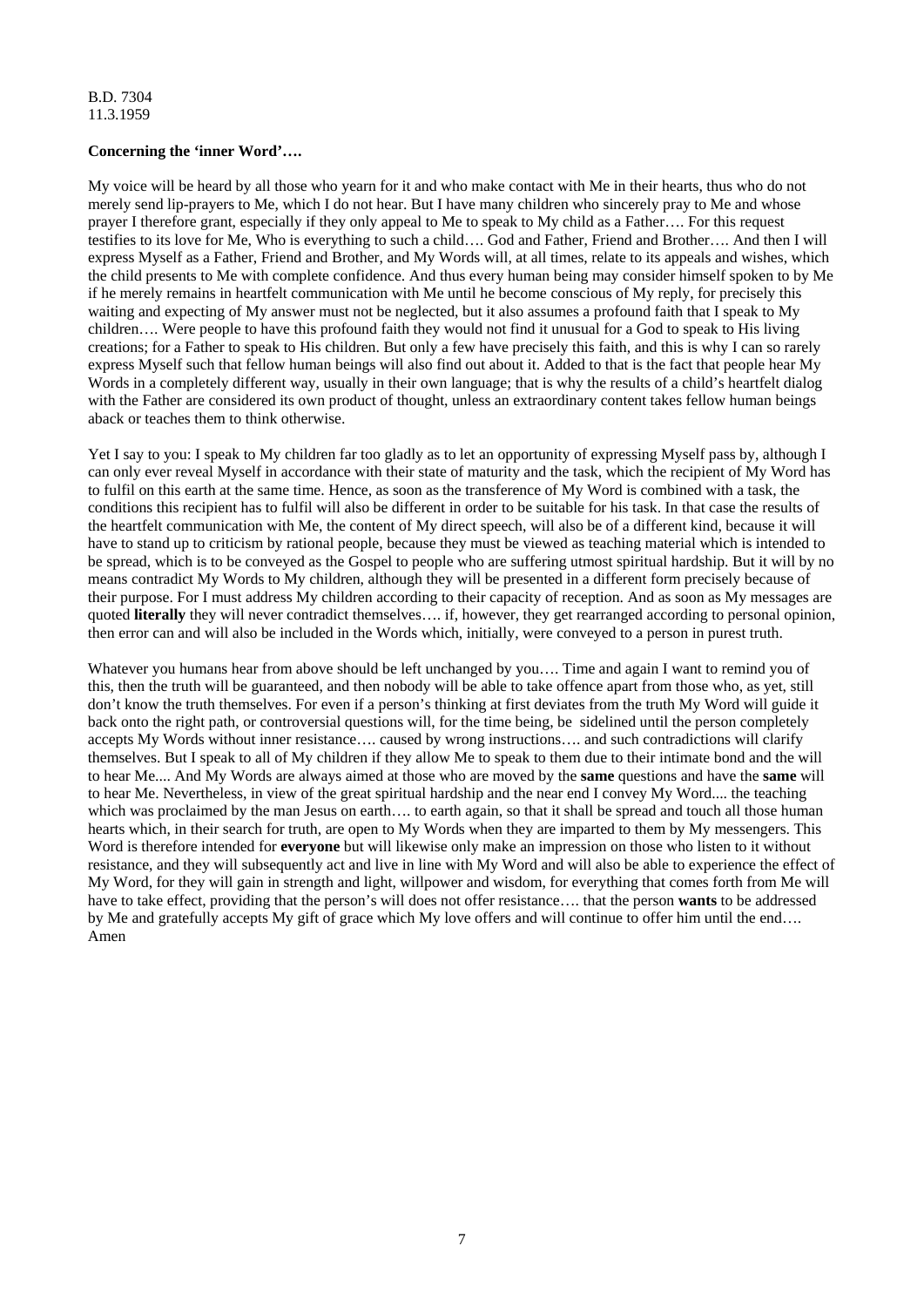B.D. 4107 19.8.1947

# **'He that keepeth My commandments…. to him I will come and manifest Myself ….'**

Let Me speak to you in all places, at all times and in all situations of life, in joy and in suffering, in hardship and worry of body and soul by turning your thoughts to Me and desiring to hear My voice…. And I will speak to you, and everyone who expects My communication shall hear Me. For I have promised you that I will manifest Myself to the one who loves Me and keeps My commandments, who thus strives towards Me and lives a life of love.... Anyone who fulfils My commandment will also recognise My Word, he will accept My revelations and be joyful in the knowledge that I Am talking to him. The awareness of hearing Words of love from Me will make him happy, he will strive towards Me even more sincerely and ever more longingly listen to My Word in silence, he will open his heart to Me and I Myself will enter him, I will take abode in his heart, I will unite with him and remain in constant communication with him. This is the state every person on earth should strive for, to be in constant contact with Me, to mentally establish this bond and, in blissful unity with Me, to relish My flesh and My blood, that is, to accept the strength of My Word. Once you have reached this state on earth you can confidently consider yourselves as My children, you can come with every concern like a child to its father, you may know yourselves loved by Me and need not be afraid or feel abandoned in any earthly adversity for then I will constantly be with you, I will safeguard every step you take, I will guide and protect you and grant every wish you request of Me in spirit and in truth.

I will hear your call, regardless of how secretly it is being sent up to Me…. For I love those of you who have the will to come to Me. And since I Am connected to you by greater than great love I will not allow you to go astray if, faced by a crucial decision, you don't know which way to turn. I will very gently push you towards the right path, I will take you by your hand so that you will not stumble, I will illuminate the path if it gets dark and you are no longer able to recognise it properly. And time and again you may be permitted to hear My voice which intends to give you the assurance that I Myself Am with you. You should only look upon the earth as a stage of transition in order to achieve on it the degree which allows for My presence. However, once you have achieved this you no longer need to fear anything of an earthly nature, for then you will be earmarked as aspirants for the spiritual kingdom and they will infallibly attain their goal. Consequently, don't be afraid of that which will still be imposed upon you in an earthly way, because it is only temporary and will just last a very short period of time, which you will no longer have to go through on your own but in constant company with Me you will also be protected from all harm. The hearts in which I have taken abode belong to Me without fail, and I will never again let go of that which has become My possession, and this assurance should make your life easier to bear, you should believe it and always consider yourselves as My children who will safely return to their Father's house under My guidance…. Amen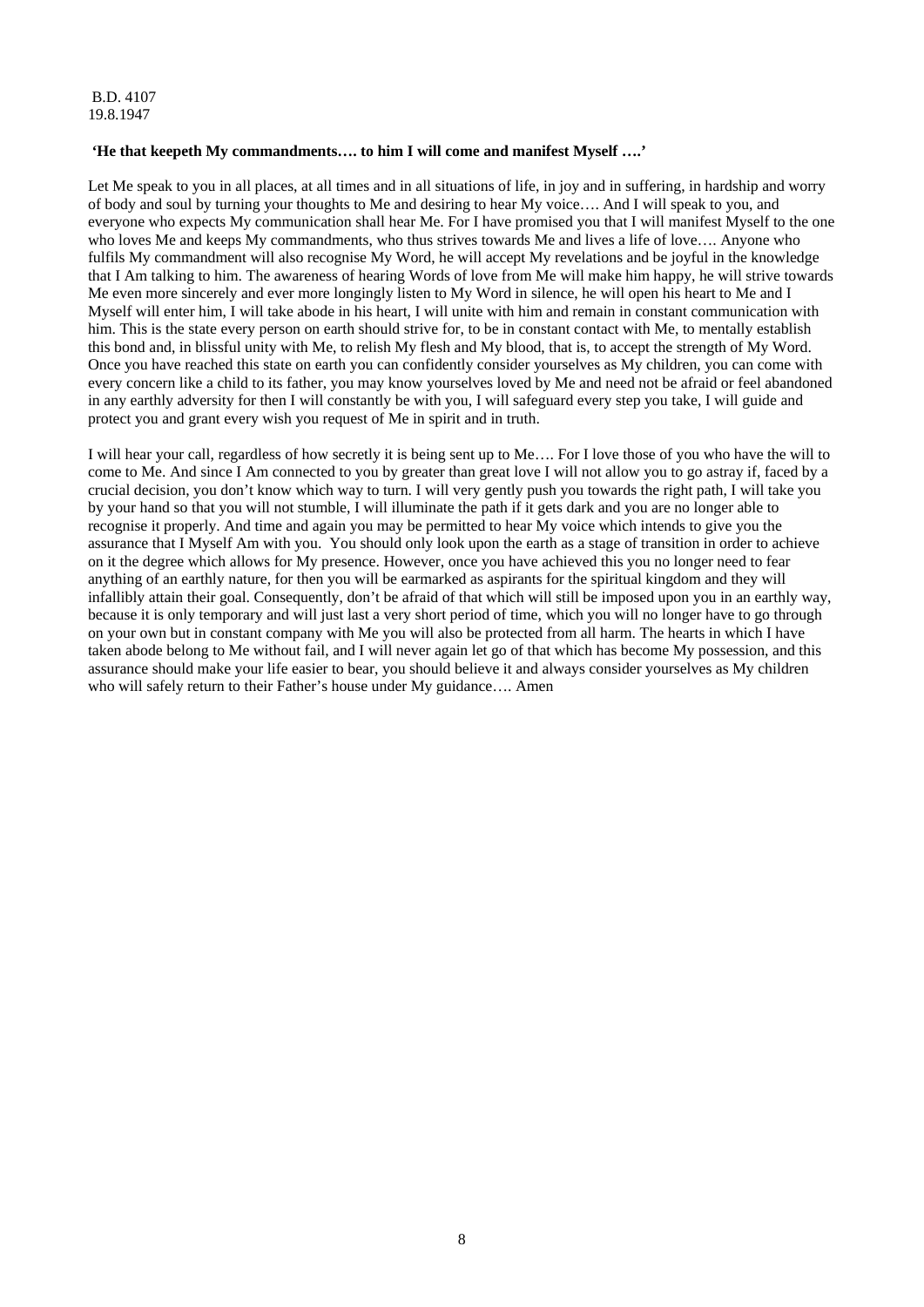#### **The voice of conscience….**

You are guided into perfection and need My support for this, because you once relinquished all your strength and became weak, lightless living beings which had to remain in the abyss until My love took hold of them and helped them to ascend again. Although you now have acquired a certain level of maturity it is not enough to guarantee the path of ascent which you still have to cover during your earthly life. You need My strength and guidance for this. And if you are conscious of your weakness, if you look around for help, then I Am already by your side just waiting for your request for help…. but you have to make this request to Me of your own free will because I will not force your will by any means whatsoever.

Yet I Am always willing to give you the help you ask for, just as I will always provide you with strength as soon as you desire it. And in order to awaken this desire within yourselves I occasionally will let you feel your weakness and darkness particularly strongly. This is only a sign of My love for you because I want to win you for Myself, because by this means I want to persuade you to voluntarily ask for My help. And for this reason you have to **believe** in Me first.... The knowledge of a God and Creator will certainly be passed on to you, which you only need to accept and think about and with good will you can also believe it. You can rest assured that I will help you to acquire firm faith if only you have the will to think and act **correctly**…. if only you will listen to your inner voice which will always guide you correctly.

And My voice will express itself in every person as their voice of conscience.... but it can be heard or ignored, which is entirely up to the person's own will. Hence their voice of conscience will inform the human being of right and wrong; the voice of conscience will teach him about the fundamental law, about love, because as a human being he knows exactly what gives him joy and a sense of well-being and what causes suffering and misery…. Therefore he can also behave towards his fellow human being such that it serves his well-being and protects him from physical harm…. And thus love can arise in him, and due to his love the light of knowledge will illuminate him too….

Every human being **can** learn to think and act correctly because the delicate feeling expressed by the voice of his conscience was given to him by Me. As soon as he takes notice of it, his nature, which at the start of his incarnation as a human being was still greatly steeped in selfish love, can change into love for other people. This then will guarantee a strong, living faith in Me, his God and Creator, and then he will soon recognise his Father in Me, Who loves him and wants to draw him close to Himself…. And he will strive for this bond of his own free will. I will be able to guide him into perfection, because I will grant help to every human being, I will leave no person in weakness and ignorance, I Am and remain his guide for the duration of his earthly life as long as he does not oppose Me, as long as his will consents to being influenced by his voice of conscience…. which will always happen when the soul is willing to achieve the purpose and goal of its life…. Then the human being can always be certain that I will do everything on My part to help him achieve perfection, that he will never be left to himself and that he will accomplish his goal without doubt.... Amen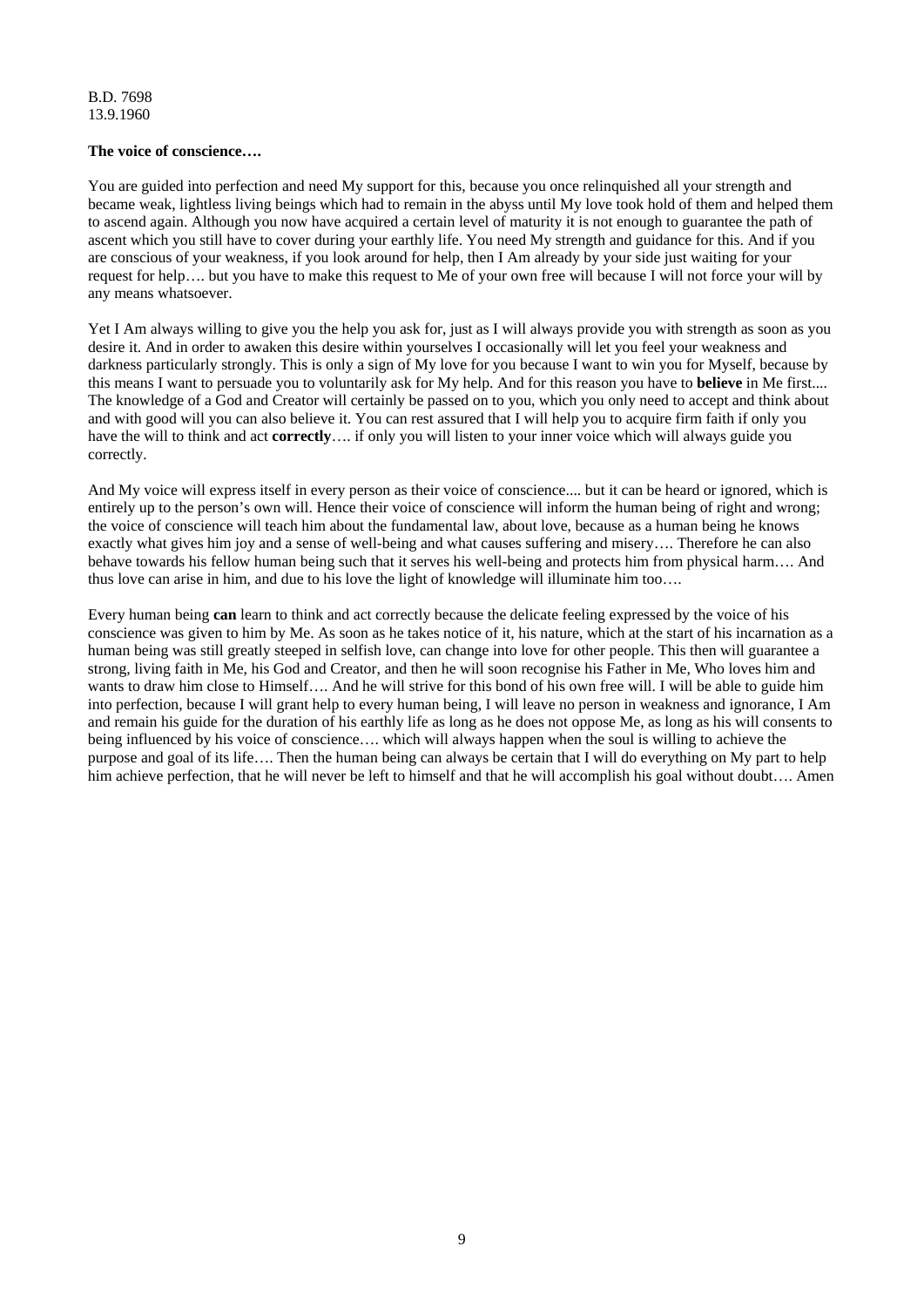# **Genuine prophecy....**

The gift of divination, of genuine prophesy, is the 'working of God's spirit' in the human being. Anyone who knows this, will also ascribe the right value to such predictions which requires the latter to be spread, because it is God's will that people should know about them or He would not have revealed them through the spirit to a person. For the prophesies are not conveyed to people in order to frighten them or to disclose the future, instead it is their purpose that people should arrange their life with greater responsibly towards their souls in accordance with the predictions. For every person should know that he can still change and that he can only benefit by changing his character, i.e., by directing it according to God's will, in order to then calmly wait and see what God will send upon humanity. The gift of divination is therefore a commitment.... Consequently a person need not fear that he will proclaim something of his own making, because…. once the working of the spirit becomes evident…. the person will always be under this influence as long as it relates to spiritual information, which also includes future events which are based on **spiritual** reasons and which would never be mentioned by a purely worldly-minded person who does not believe in it. Anyone who proclaims future events in connection with spiritual effect speaks on God's instruction, for every worldly-minded person would refuse to voice such divinations and spread them amongst his fellow human beings.... It is in the nature of things that only a spiritually-awakened person announces events by speaking on God's instruction, and he is also responsible for the distribution, as far as this is possible for him. For he will always be guided correctly, if only he pays attention to every gentle suggestion and allows himself to be lead by the inner voice, which always has to be considered as an expression of the spirit.

Not many people receive the gift of divination, but the few to whom God's spirit reveals future events shall carry out their responsibility and ensure the distribution of what is sent to them. And they need not fear to act contrary to God's will, for the attention of humanity shall be drawn to the coming events and they shall prepare themselves accordingly. And the spirit of God will create the opportunities, he will bring people together, he will impel the prophet from within when he should talk but also gently warn him when it is inappropriate to speak about it.... The person need only take notice of the gentle inner voice, for once the spirit of God is at work it will not stop working and guide the person in accordance with God's will. Once again, it has to be said that you are approaching great events and that it is good if the human race **knows** of them in advance already, even if it looks at the predictions with incredulity. But the fact **that** it was already announced in advance will become evident to them one day, and then the events will have a greater effect on people's souls and they will believe the announcement of a near end, which is of greatest significance, for then they will only have a short time left which they can use well for the salvation of their soul if only they are of good will. And God will not cease to admonish and to warn, and therefore He will keep drawing people's attention to the forthcoming events through the voice of the spirit, He will not stop until the day comes which will trigger immense terror because only a few will be able to save themselves, even though the human being would only need to have the right attitude towards Him in order to be guided through all adversities and dangers, or…. if he has to relinquish his life…. to grant him a more pleasant life in eternity…. The coming events cannot be pointed out often enough and you, being filled by the spirit, shall only ever declare what the spirit proclaims to you…. and you will comply with God's will, Who speaks to you Himself through His spirit and who wants to speak to all people…. Amen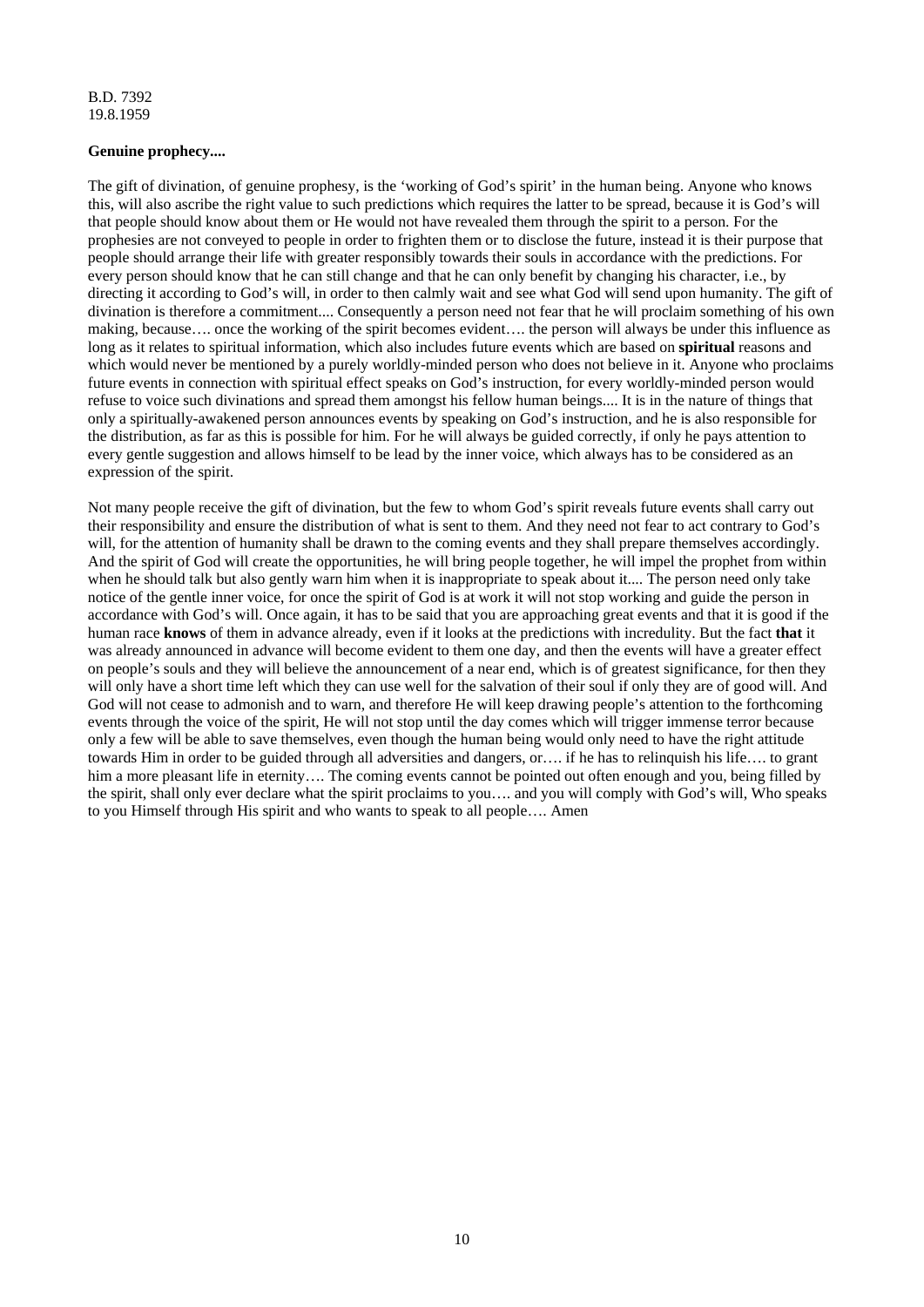# **Everyone can hear God's speech.... in form of thoughts....**

 I impart to you the Word of love, of comfort and of encouragement, and wherever you lack knowledge I will always enlighten you, but you must establish a connection with Me yourselves otherwise I cannot speak to you…. However, My speech will not always be heard by you, rather, your thoughts will noticeably shape themselves in such a way as I want to speak to you, providing you pay attention to it and wait until My communication has been received by you. For this much I want to say to you: As soon as you merely think of Me, speak to Me in prayer or call upon Me for help My love will already be with you.... You will not speak in vain, but I hear all your thoughts and will also answer you. However, only few people wait for My answer, only few people are so profoundly devout that they are convinced of My reply, therefore I can only seldom make Myself known to a person so that he can recognise My clear answer in his feelings and thoughts…. Not a single word you speak to Me in deep devotion goes astray, and not a single word will be left unanswered by Me….

Even so, your soul very often disregards something which would make it extremely happy. You have not developed your spiritual ear as yet and therefore don't perceive the response of My love…. All those of you who make contact with Me in heartfelt prayer can consider yourselves addressed by Me..., but if you also want to understand My speech, which you all yearn to hear, then you must train your spiritual ear, for you all should strive to achieve this task, because it would make your earthly life considerably easier since it is truly blissful to be able to hear My speech which, without exception, applies to all those of you who enter into heartfelt communication with Me. You would all draw much strength and comfort from My speech, which will only ever be perceived by you in the form of feelings and thoughts, which could provide you with inner serenity and the feeling of security, hence you would truly be comforted and strengthened by My Fatherly love which constantly applies to all of His children. Consequently you should, after you have prayed to Me in spirit and in truth, wait and remain in thought of Me and you will sense My presence, and your soul will receive the gift of My Fatherly love…. For I draw all those towards Me who call upon Me, who enter into heartfelt conversation with Me, and I want to give to them whatever makes them happy…. Amen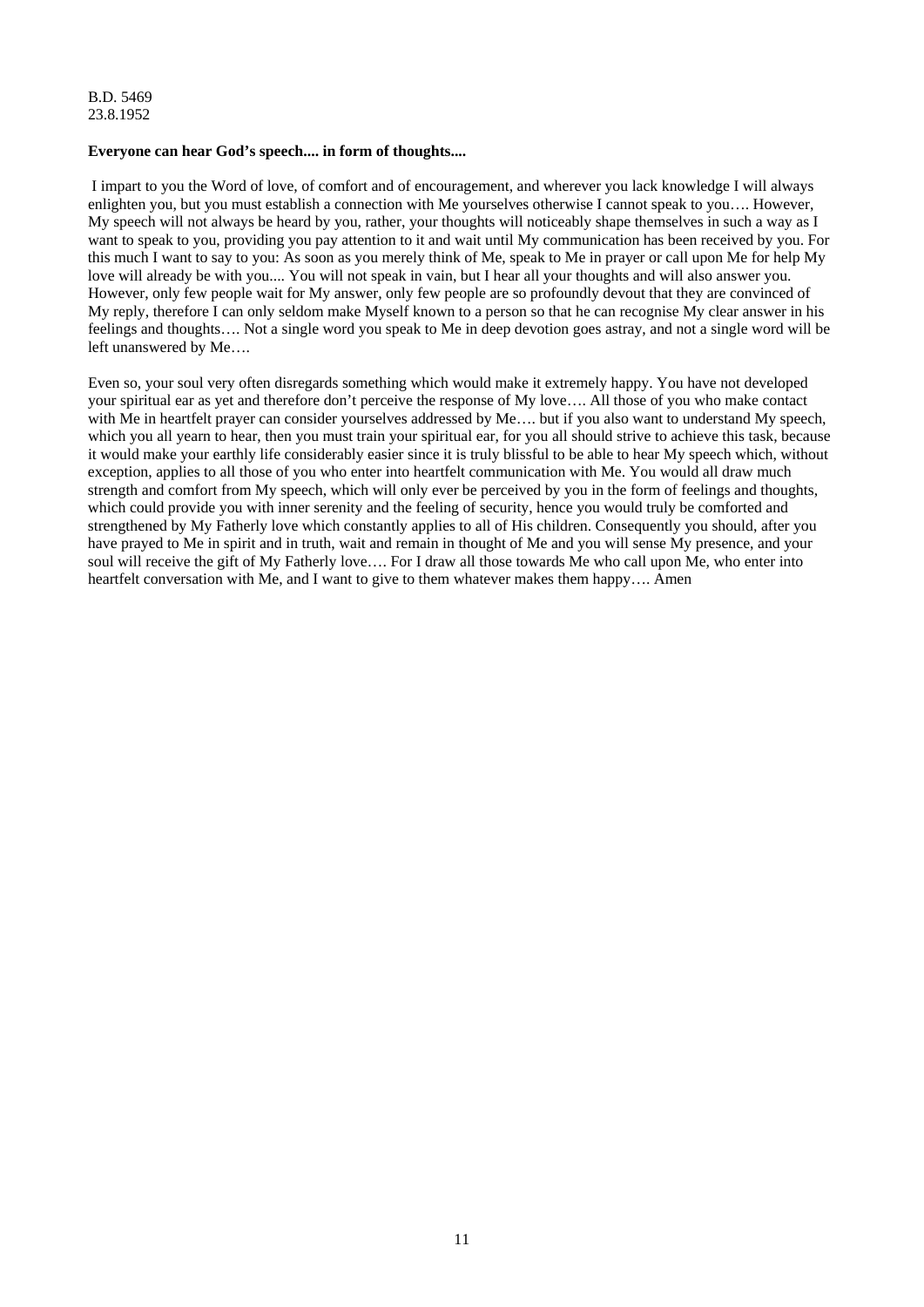# **Gifts of the spirit.... Conditions....**

The gifts of the spirit are bestowed upon every person who sincerely strives for them. They cannot be given to them, they have to be acquired by complying with My commandment of love for God and one's neighbour… by living a life in accordance with My will. For as soon as My will is done the person will be living in My eternal order, and then light and strength will permeate him as in the beginning, since he was created in My eternal order, in perfection, that is, as a being with the same nature as Mine.... My spirit permeated the being, and My spirit will permeate it again as soon as it enters My eternal order as a human being once more. The fact that My spirit will never be able to work in a person who lives outside of My eternal order, that he will therefore never be able to demonstrate the gifts of the spirit, must be completely understandable to you. This is why every Word-reception also requires the working of My spirit in the human being.... for to receive My Word means to be instructed in absolute truth, to know about everything which makes My Nature understandable to you humans…. to know about the reason and cause, the purpose and aim of My reign and activity and of everything that is visible to you….

To be instructed in the truth means to be guided into realisation, which you once possessed but lost due to your own fault. Hence this initiation into the truth through My spirit, through My Word, is a present …. a gift which I convey to everyone who voluntarily attains a degree of maturity, as this is the condition for the granting of spiritual gifts…. Each one of you is able to acquire them, no-one will be excluded, however, they cannot be attained by someone who does nothing to contribute towards it…. who does not shape his nature into love, which alone enables the dormant spirit within him to establish a connection with the Father-Spirit, so that I Myself can then work in him through My spirit. Therefore it follows that a connection with Me must always be established and that this requires conscious striving towards Me. Anyone who thus makes contact with Me Myself has already voluntarily taken a step into My kingdom, he had relinquished his resistance to Me and completely turned his will towards Me, and his share therefore has to be light and strength, which are offered to him from My kingdom.

The human being can enter My kingdom unhindered at all times if I Am his goal…. But he will not be granted admission as long as I Am still excluded from his thoughts and aspirations. However, in that case he can be led by My adversary to **his** realm, who will make him believe that he arrived at the right goal…. who will also know exactly **what** the human being is striving for, and who will give him what he is looking for according to his desire…. This applies to people who thirst for knowledge, yet not for the sake of the pure truth but for their own advantage.... who want to know in order to be important and not in order to testify to Me and on My behalf…. They, too, will receive something but from the one who opposes the truth…. because he opposes Me…. True gifts of the spirit will only be received by an earthly child which is utterly devoted to Me, which therefore also knows the full truth since it will request it from Me Myself, and which therefore also clearly recognises what is error and what is truth…. whose desire for truth prevents My adversary from gaining entry, because he identifies a connection between the earthly child and Me as a brightly shining ray which he avoids so as not to be touched by it himself. But where he finds admission due to congenial thinking and striving he will cause all the more damage…. For he will always make an effort to obscure the light which shows people the right path…. He will always work against Me yet hide his true face behind a mask, for it is the time of the end and he knows that he doesn't have much time left…. Amen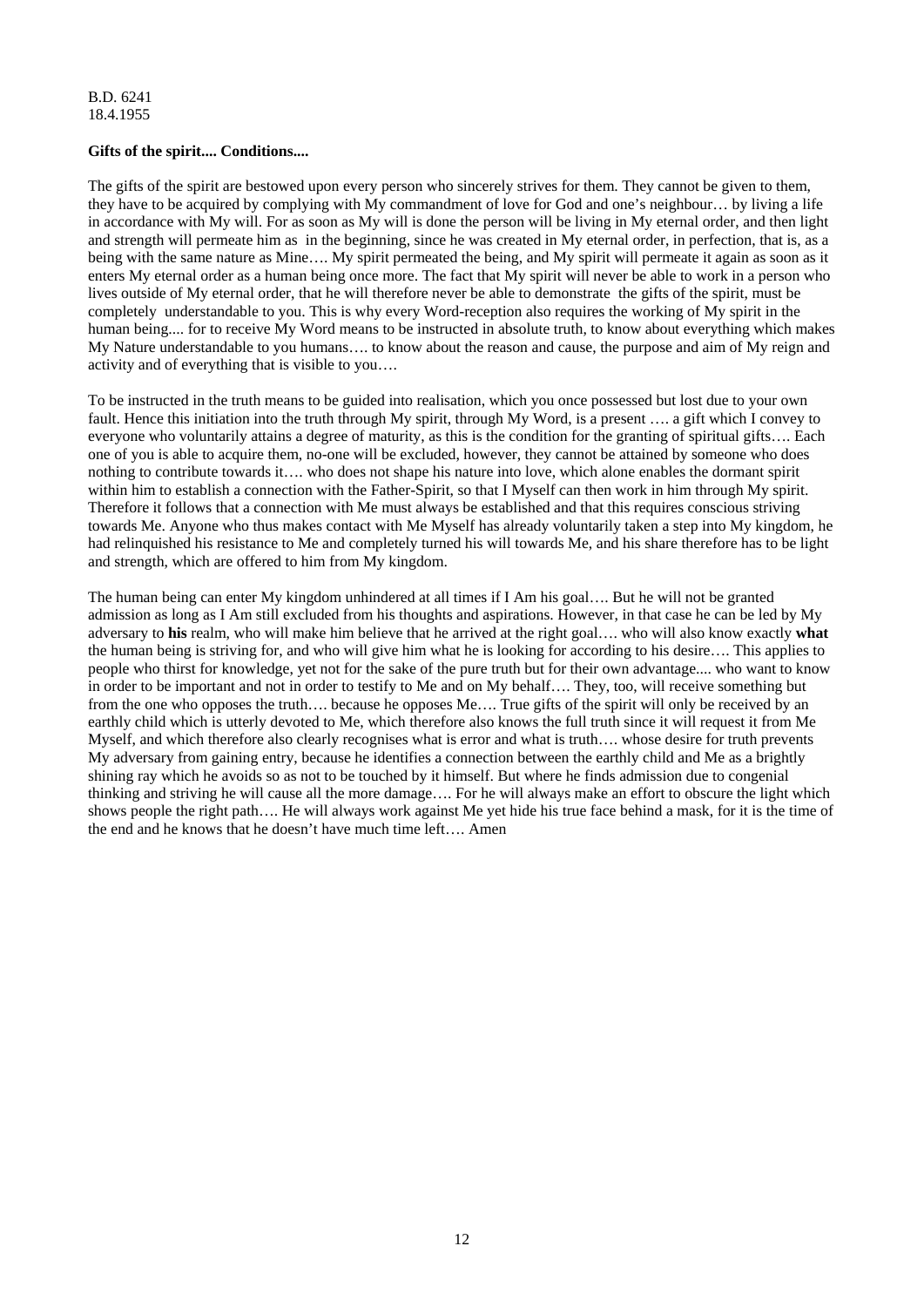# **Prerequisite for the 'outpouring of the spirit'....**

The outpouring of the spirit requires certain conditions to be fulfilled, because My spirit can only pour into an open receptacle which has been prepared such that My spirit will be able to flow into it. This preparation, in turn, requires psychological work which the person must have carried out on himself, with other words: The human being must have prepared an abode for Me, because My presence is absolutely necessary in order to be able to express Myself through My spirit. Although the spiritual spark rests dormant in every person it must first be awakened to life, the relationship with the eternal Father-Spirit must be established first, before it can express itself. And this bond will be established, the spiritual spark will come alive, when the human being lives a life of love, when he, through loving actions, draws Me Myself to himself, Who is Love Itself…. Through love, the human being has to purify his soul from all layers which cannot be penetrated by light, then he prepares himself, he shapes himself into a receiving vessel for the divine spirit, he fulfils the conditions which result in an outpouring of the spirit. And he must believe that My spirit flows into him, that the Father wants and is able to speak to His child…. And again, he will only **believe** this if he shapes himself into love.... for only when he believes in a working of My spirit within himself will he also attentively listen within to what this spirit communicates to him. As long as this belief is missing, he will never be able to speak of a 'gift of the spirit', he will simply not awaken the dormant forces within him and, thus, they will not be able to express themselves either, although they are present in him. Love will, however, soon enlighten his thinking, this is why a loving person will also soon be able to believe if his striving is spiritually-orientated, and he tries to live in accordance with My will.

Yet My spirit will not push itself to the fore.... no human being will ever hear the voice of My spirit who has not consciously established a bond with Me in order to hear Me…. For it requires him to listen inwards if he wants to hear Me and receive instructions full of wisdom, which only My spirit can impart to him. And precisely this belief in the working of My spirit has been lost by people so that they look at a completely natural process, which was only intended to demonstrate My great love for people, with utter incredulity, even though I Myself gave them a promise to stay with people and to guide them into all truth…. They don't understand this promise or they would believe in it and grant greater significance to My Word which sounds to them from above or is passed on to them through My messengers.... My spirit merely requires a prepared vessel so that it can pour into it…. Then, however, He will also give evidence of Himself, It will speak to you like a Father speaks to His children, and He will enlighten you whenever you desire to be taught by Him. But He cannot express Himself where love and faith are missing, where the human being has not carried out the work of improving his soul by shaping himself into love and having already discarded all impurities of his soul. For I can only take abode in a pure heart full of love which can bear My presence.... However, wherever these prerequisites are present that is where I dwell and testify to My presence…. I pour out My spirit over all flesh…. I teach and comfort, I guide people into truth, I remain with them until the end of the world…. Amen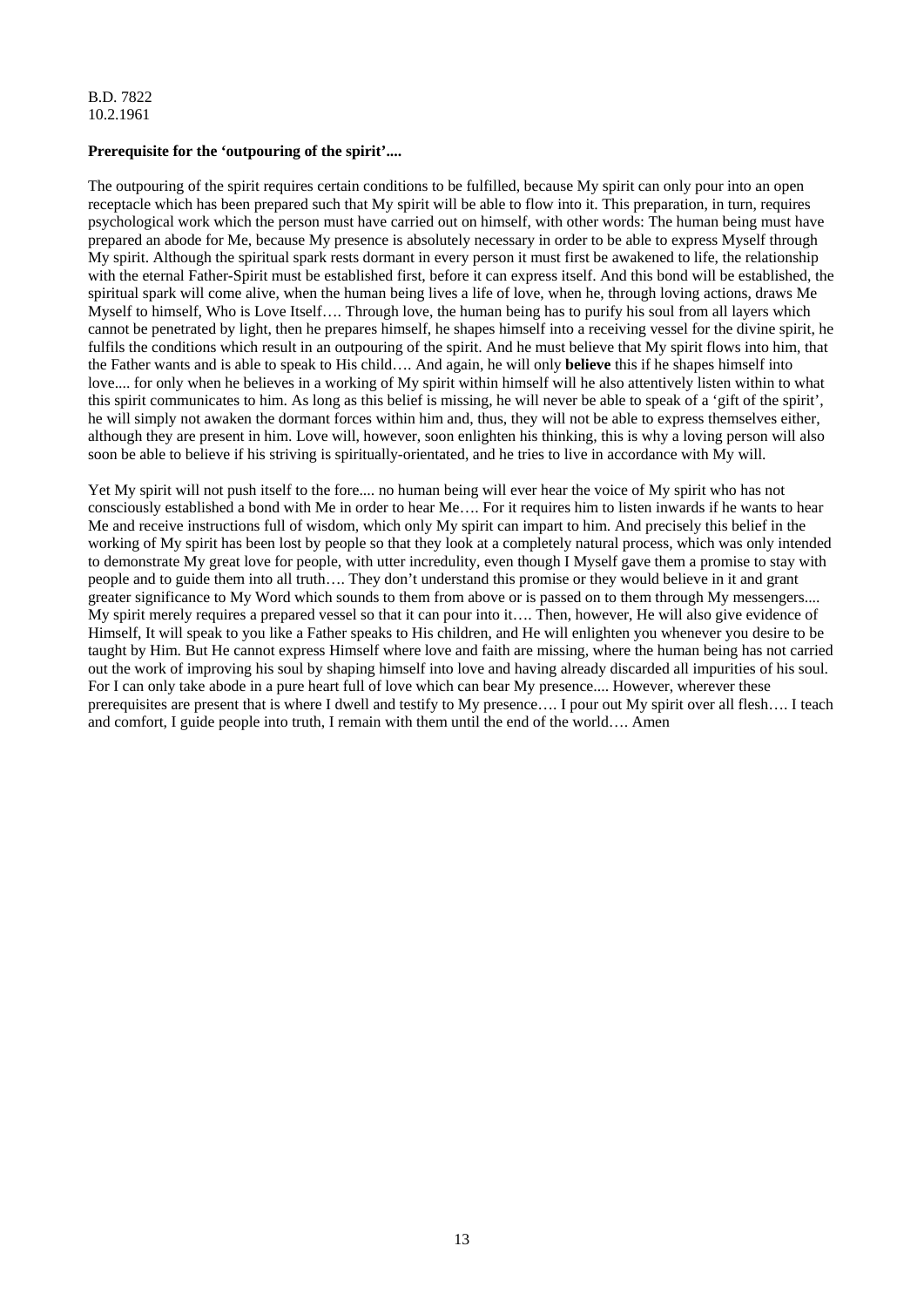#### B.D. 7258 17.1.1959

# **Prerequisite for hearing God's voice: Detachment from the world....**

You must listen deeply within yourselves if you want to hear My voice. And that requires you to completely withdraw from the material world and engross yourselves in spiritual thoughts…. it requires you to completely empty your heart of earthly thoughts so that it can then be filled by thought currents of a purely spiritual nature. People will always find it difficult to completely detach themselves from the world, but My voice can be heard more distinctly the less the heart is burdened by mental impressions of worldly origin. Once the heart is completely empty the flow of My spirit can pour into it unimpeded, and then you will experience this as an uninterrupted voice talking to you, as a flowing-over of My spirit into you, as My direct Word which you can hear as clearly as a spoken word. The more you resist earthly thoughts, the more clearly will you hear My voice. And this requires a constant battle with the external world which, impelled by My adversary, wants to intrude time and again in order to disturb the intimate conversation between Father and child. You can prevent this by not yielding to it, by rejecting all thoughts pertaining to the world…. by instantly addressing Me in thought and asking Me to prevent this interference…. And your will shall be taken into account, because it is solely directed towards Me.

Only those who are able to detach themselves from the world are therefore entitled to hear My voice, for whom I have become a Concept Which can no longer be replaced by the world…. who have recognised Me as their eternal Father Who wants to turn you into his children and will not let go of you again until He has accomplished His goal. Once this separation from the world has taken place, the world will no longer succeed in winning the human being back, because My direct Word will have granted enlightenment to him and he will not want to miss this light again. However, he will nevertheless constantly have to struggle with the world, since he still lives in the midst of the world and it will try to influence him in every way, because it is precisely this intimate dialogue which My adversary wants to disturb as and wherever possible. This is why it always requires a strong will to establish such an intimate bond with Me that My voice can come through, drowning out the voice of the world. The human being's will can accomplish that, and then he will only ever sing My praises and give thanks to the One Who speaks to him and thereby bestows an invaluable gift upon him….

For My Word is the visible or audible sign of My infinite love for you, My living creations. It demonstrates that it is in your own hands to establish such close contact with the highest and most perfect Being so that you will be able to hear His voice…. and that you have the evidence of this communication when you write His sacred Word down just as you receive it…. This supremely perfect Being speaks to you.... Contemplate the meaning of these Words…. I speak to you from above, you hear My voice, you comprehend what I tell you, and thereby you can recognise your Father's voice Who loves you and wants to possess you forever.... I speak to you because I want you to come to Me of your own free will, so that you will start your return to Me into your Father's house, which I want to achieve by addressing you. But in order to hear My Words your will must be firm and strong, time and again it must look for the heartfelt bond with Me, Who cannot be found on the surface of the world but far away from it…. Consequently, all worldly thoughts must be suppressed and you must listen into the stillness of your heart, and then you will truly hear My Word in all clarity, because My love especially applies to all those who try to reach Me, who desire to hear Me and to whom I therefore reveal Myself according to My promise 'that I will come to My Own in spirit and remain with them until the end of the world….' Amen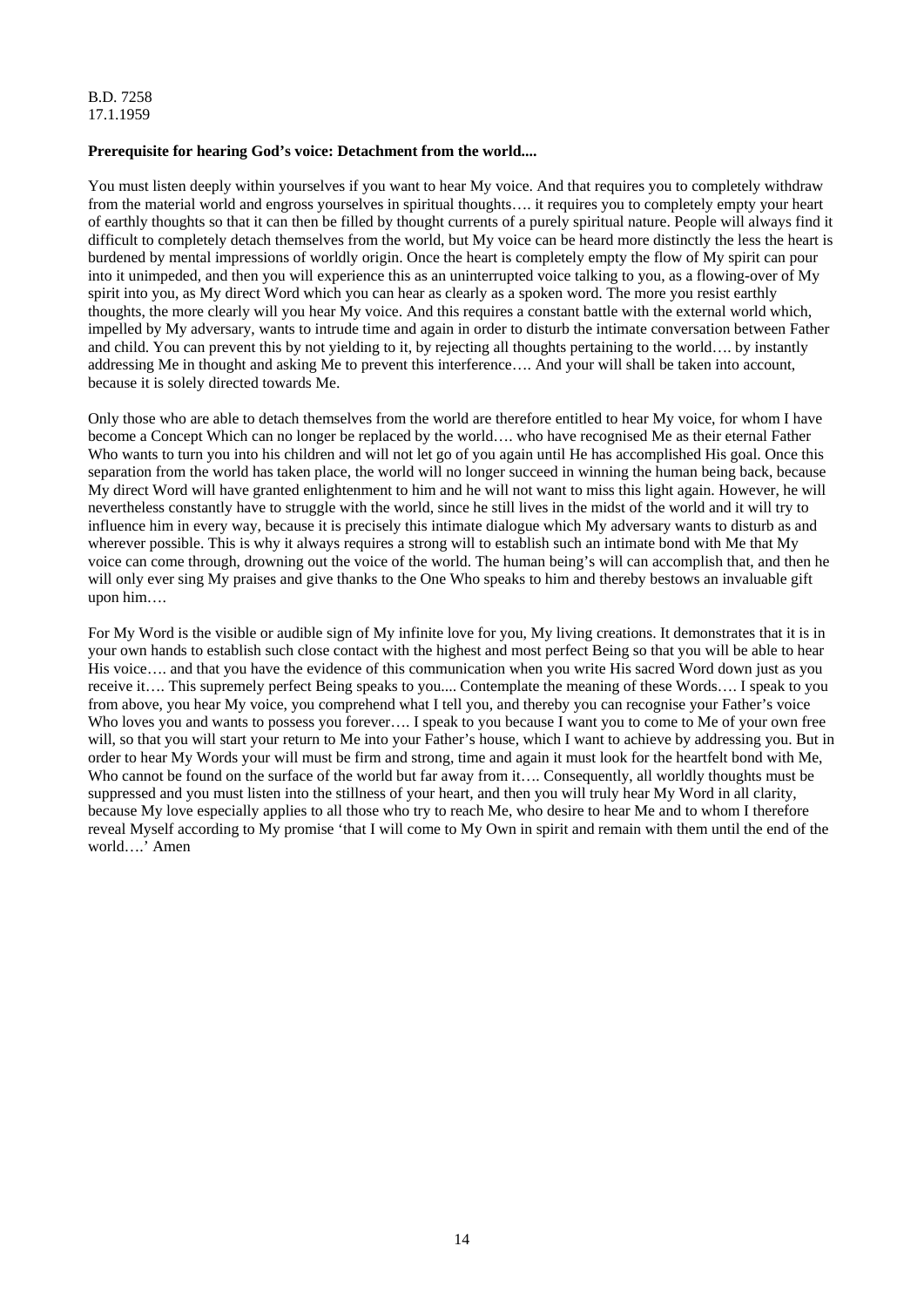#### **God answers every question through the heart.... I.**

Everyone can work in My vineyard if only he has the will to be of service to Me. Yet there are many different things he can do because I only require a profoundly faithful heart which emanates love for its fellow human beings…. thereby awakening love in them again and this will spread and help to gain a living faith in a God and Creator…. And everyone who has a convinced faith of his own can also proclaim Jesus Christ, the divine Redeemer, in Whom I Myself accomplished the act of Salvation.... And he will be of service to Me, he will be My faithful servant, for he will also try to lead his fellow human beings to gain this faith. And I shall bless his will and manifest Myself to him, I will speak to him through his heart, he will sense it, he will be inwardly impelled to accomplish his vineyard work and be stimulated from within to speak to fellow human beings of good will when he meets them. And thus you can all serve Me and participate in the redemption work if this is your will.... The strength to do so will be conveyed to you by Me, Who knows your will and gives it My blessing. For there is great spiritual hardship because people no longer have faith, and My servants must be able to convincingly endorse this faith again if it is to be accepted by their fellow human beings, too. However, this redemption work need not be associated with any unusual activity, anyone can do it if he has living faith in Me and whose love applies to their fellow human beings suffering spiritual adversity, for My spirit works in everyone, even if it is not externally noticeable. And this silent redemptive work is frequently of greater value to Me than work of an externally obvious nature, the latter easily reveals earthly side effects which detract from the redemptive work. This risk occurs if overly eager people want to emphasise spiritual gifts.... if, regardless of where they are, they always expect My direct communication concerning personal wishes…. In that case they no longer allow Me to guide them, instead they try to oblige Me to take their wishes into account…. And then My spirit remains silent…. Then they speak themselves as people and jeopardize My working in them.

I indeed speak to all people through a human mouth if I seek to make the Gospel accessible to them in all purity, and if you humans comply with My will by living up to My Gospel then I will also be able to address every one of you through the heart, so that you will truly receive an answer to every question you have in mind…. But anyone who has not yet shaped himself though love such that he will be able to hear Me by **feeling** the answer I give to him, cannot expect a communication from those who would like to convey it to him either and thus the latter will pass on words which do not come from Me.... After all, it is My will that you should establish a close bond with Me yourselves, it is My will that you come to Me yourselves, that everyone should shape himself such that I will be able to answer him when he asks.... If you silently assure Me of your will to serve Me and to render redemption work you can also rest assured that I will look after you and you will truly not need any instruction conveyed to you from a fellow human being, for you thereby admit your own inadequacy: lack of love and trust in Me Who knows every question which moves you and Who will answer it if you ask Me…. The silent redemption work rendered by every individual person is truly more pleasing to Me than that carried out due to human influence, for you know that I welcome and accept **all** of you as My servants if you yourselves offer your services to Me and aim to fulfil My will…. Thus why do you desire confirmations which you expect Me to give to you through a human mouth? You thereby open a door for your adversary who will then try to express himself in accordance with your desire, because you demonstrate that you don't believe in My **direct working** within you, because you don't **believe** that I place the answer into your heart when you make contact with Me in prayer…. And due to this unbelief, **he** whom you should avoid will gain influence…. For he, too, uses fine words and you will seriously have to examine where these words originated from…. Amen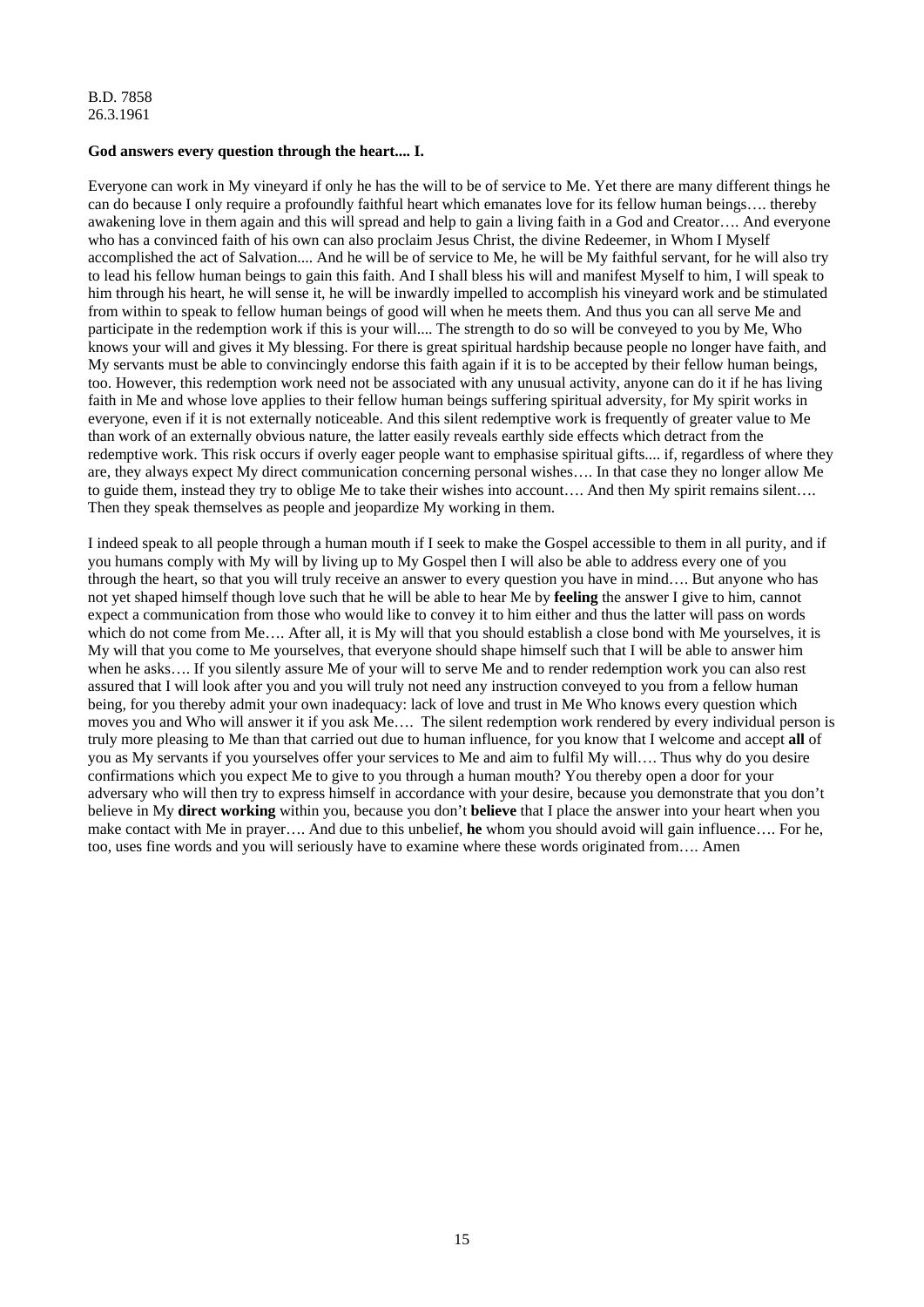# **God answers every question.... II.**

The reason why people so easily fall prey to misconception is due to the fact that their attitude towards Me is not yet entirely correct, even if the will for it is there, that is, if they have the will to be of service to Me. Their constant bond with Me would truly protect them from error, that is, they would recognise it as such. However, this bond is still not deep enough, and thus earthly thoughts still come to the fore which are taken up and considered by the intellect, but the intellect often consults a fellow human being and he can, if he is not closely enough united with Me either, also advise him wrongly. For this reason I Am only rarely able to convey the pure truth to earth, because this necessitates the most heartfelt contact with Me which prevents all interference by other forces. And therefore, only **that** person who establishes this intimate bond with Me and rejects any external influence, who only listens to what I Myself say to him through the heart will be protected from erroneous influence or error. It is indeed My will that you humans should unite in love, that one shall strengthen and support the other in faith, that you treat each other as brothers and strive together towards Me as your Father, but I also want every single person to connect with Me too; I want you to ask Me for advice **yourselves** …. I want you **yourselves** to appeal to Me to fulfil your every spiritual and earthly request…. I want this direct bond with Me when it relates to **personal** questions and wishes.... just as I, on the other hand, send to you My mediators and messengers to whom you should listen if you receive spiritual teachings, if My Gospel is intended to be conveyed to you….

Understand that I want to speak to you through My instruments and will always do so when 'spiritual information' shall be imparted to you, because you are not **capable** as yet of receiving such teachings or deeper wisdom directly. Then I will always say: Listen to My messengers and fulfil My will.... But I will never impart thought concepts to you through your fellow human beings which have a different content than a 'spiritual' one…. because you should come to Me **yourselves** with every personal request. You should learn to differentiate between the 'transmission of My Word' and 'personal speeches' which can be received by anyone who makes heartfelt contact with Me, whereas My Word requires a special mediator or vessel in order to be able to flow into it as an outpouring of My spirit…. And therefore you should be careful and realise that you can easily fall prey to error, for where My adversary recognises a human weakness he can effortlessly slip in and avail himself of it. However, you can rest assured that I protect 'My Word' from every error, from the adversary's influence, because I want to guide you humans into the truth. Nevertheless, you should not carelessly believe **every** Word which rings out to you as a spiritual transmission, you should seriously scrutinise it as to whether its content is purely **spiritual**, whether it aims to achieve the maturing of your souls, whether it can be spoken of as given by Me for your **soul's salvation**. And you should entrust your own wishes to Me, and then I will also speak to you through your heart and you will subsequently know what you should or should not do…. Amen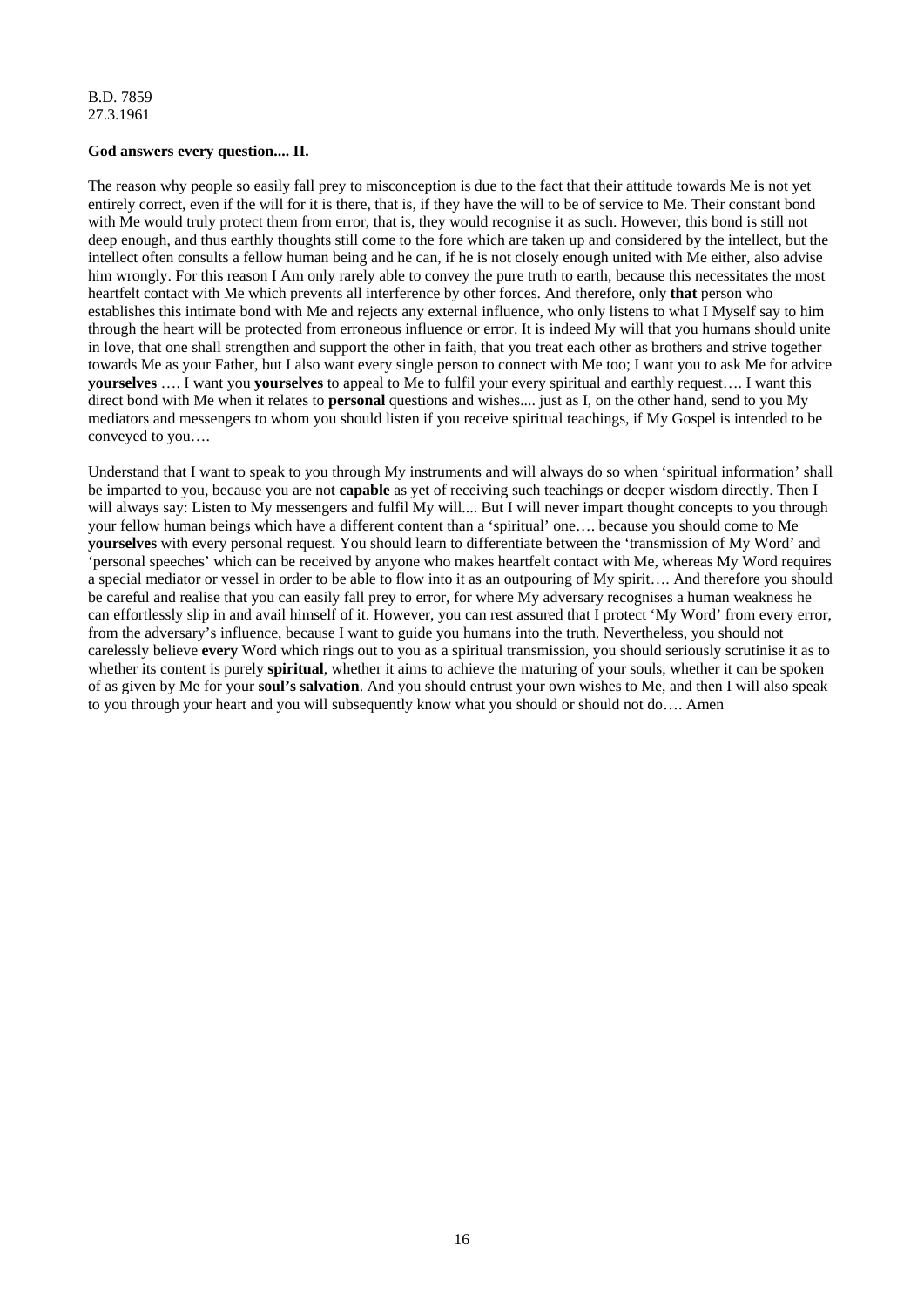# **Developing the ability to hear God's voice….**

You can confidently defend that which you hear from Me Myself as pure truth, you can stand up for it with conviction and you can believe that every future event I have revealed to you will come to pass. You can depend on the voice of the spirit, for it is My voice which you hear inside of you, because it is My will that the truth shall be conveyed to you humans and that you, who hear Me, shall distribute this truth amongst people. If you believe in Me at all then it must also be understandable to you that you are also in a certain relationship with Me, that you, as My living creations, are despite your isolation in spiritual contact with Me which is therefore demonstrated to you through My address. You can hear Me in the form of thoughts arising in you which, however, do not originate in yourselves but which flow to you from Me but of which you only become clearly conscious when your soul is capable of hearing with spiritual ears…. when it has shaped itself such that it thus can understand My mentally spoken Word and subsequently also pass it on to the intellect. Although My Word sounds constantly it nevertheless requires the ability to hear it which the human being first has to acquire through a way of life according to My will. My Word cannot be heard where this ability has neither been aspired to nor where the faith is missing that the human being is able to hear Me Myself within himself…. The human being has to prepare himself as a receiving terminal, he must comply with all conditions, only then will he be able to grasp and understand My thoughts which incessantly pour into infinity, so that he will feel himself addressed by Me Myself and perceive every Word from Me as a lovingly offered nourishment for his soul and then only ever strives for this bread from heaven….

And thus you will be unable to say that I only speak to this or that person but My Word sounds always and forever in the spiritual kingdom and everyone can hear it, whether he still lives on earth or already in the kingdom of the beyond. However, it will only be heard by the **spiritual** ear, and this spiritual ear has to be trained first, which always requires a life of love…. the fulfilment of My commandments. I will reveal Myself to anyone who lives up to the easy commandments of love for God and one's neighbour, that is, he will hear My voice within himself, for he has prepared himself to receive My spirit.... You need only ever understand these Words correctly: My spirit works incessantly but it will **not forcibly** penetrate where it meets with opposition. Once the opposition is broken, which consisted of the fact that the being became heartless and rejected My love, it will also open itself again for My illumination, and that means as much as that it will become bright and light within, so that it will see what it previously did not see and hear what it was **unable** to hear before: Me Myself, My Word, which sounds in him again as it was in the beginning.... And during the last days before the end the inner opposition is particularly strong, which shows itself in people's heartless attitude. And the result of this is that a person only rarely believes in My direct speech through My spirit. A completely natural process, which in the very beginning was known to all beings, has become something inconceivable when, in fact, it should take place in **every** human being, because everyone has the **ability** within himself but does not develop it…. or, due to lack of knowledge and unbelief, does nothing in order to be able to communicate with his Father like a child so as to be deemed worthy by Him of His speech…. And people can only ever be instructed but not forcibly be transformed in a way that all requirements exist in order to be able to hear My voice within themselves. It has to be left to every human being himself what he makes of the instructions…. My Word can only be given indirectly to everyone, but then it must also be lived up to so that the person will then experience the truth of My Word for himself…. Amen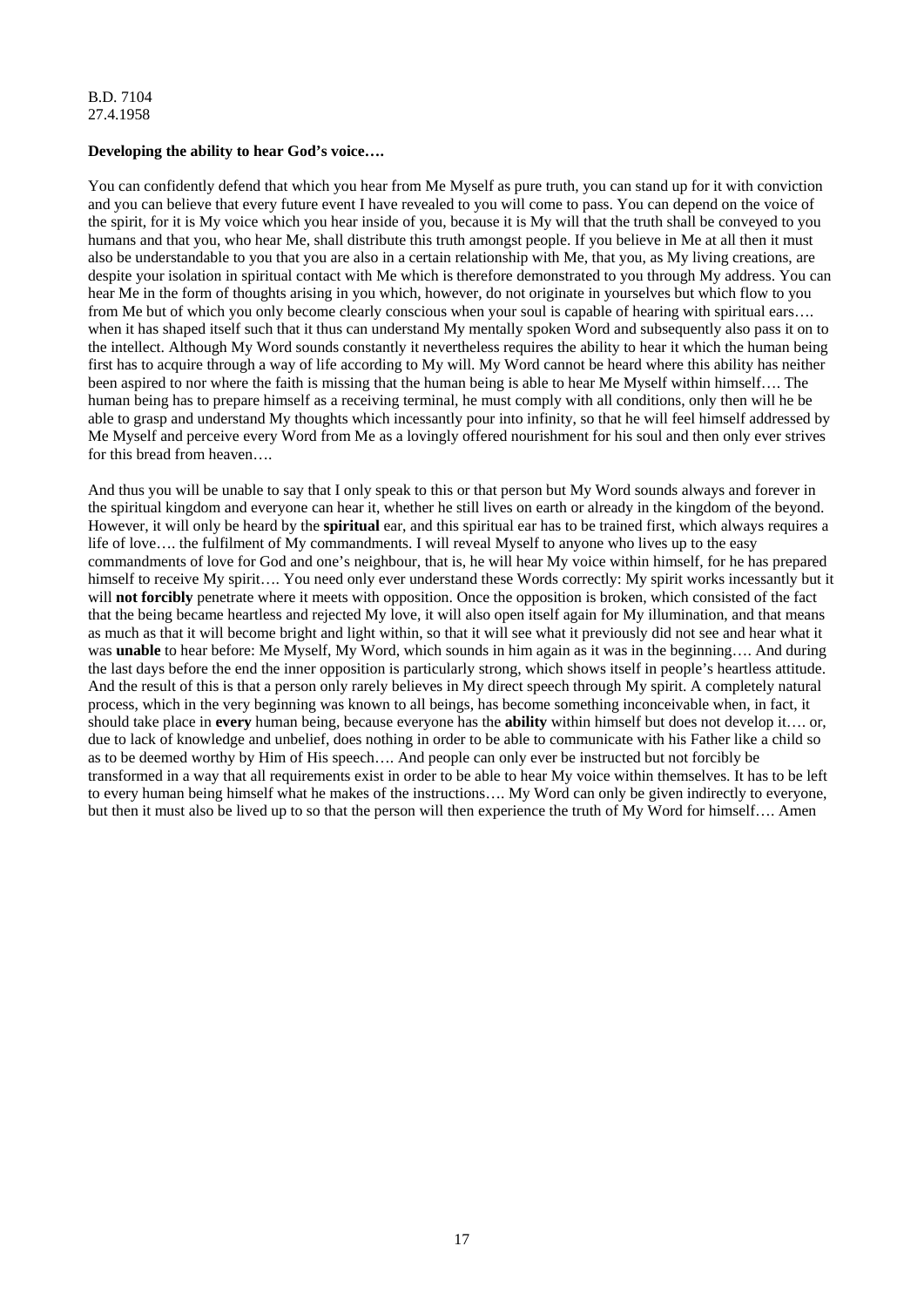# **Overcoming matter.... Awakening of the spirit....**

Anyone who is materially-minded and allows matter to dominate his thoughts too much can hardly become aware of the spirit within himself which is in complete opposition to matter. Thus anyone intending to awaken the spirit within him must first have overcome matter, that is, he should no longer be its slave but have become its master. It should no longer control him, he must be able to easily let go of it and thus give it away himself by sharing his material possessions with his needy fellow human being whom he can help by providing him with earthly-material possessions. This process of loving activity towards one's fellow human being is necessary in order to bring the spirit within alive, because the person will thereby shape himself such that My spirit can become effective in him, since the spiritual spark within is inseparably connected with Me, its eternal Father-Spirit. Understandably, the divine element within the human being, in order to express itself, must respond to something divine, because a connection between perfection and imperfection is impossible. Love, however, shapes that which is imperfect into a divine being. Without love My spirit is unable to make itself known in a human being, the person's love, however, becomes active towards a fellow human being and thus the former also demonstrates his love for **Me** and can subsequently also receive My manifestation of love. My strength can flow into him and express itself in the working of the spirit.

Selfless neighbourly love will only ever be practised by someone who has become master over matter, in which case the spirit is able to work in him. As a result I Myself enter into heartfelt contact with him because his spirit is part of Me. Do you now realise what you win if you release yourselves from matter? Do you realise the triviality of earthly goods if you gain Me by letting go of them? You give little and receive infinitely much in return.... the most precious becomes your possession…. My love, which pours into your hearts and grants you riches beyond measure…. Material things are indeed given to you as a test of your will, yet you can use them for beneficial activity.... you can relieve much hardship with it and thus be lovingly active on Earth. Then matter will provide you with spiritual possessions because you use it for doing kind deeds, then it will simply be the means in your hands used in order to attain spiritual treasures, yet only if you give it away, because material and spiritual possessions can never be acquired at the same time as long as the person still allows his heart to be held captive by matter. It has to be conquered, and that is your task on Earth if you want to awaken the spiritual spark in you and thereby also establish contact with Me, if you want to give Me the right to dwell in your heart. But then you will have won everything, then you will only work for the spiritual kingdom, then you will have passed your test of earthly life, for once I have taken abode in you I will not leave you again; then you will be permeated by My spirit and become aspirants for My kingdom which is not of this world…. Then you will return into the Father's house, to Me, from Whom you once came forth and Who will not rest until you have become His Own forever…. Amen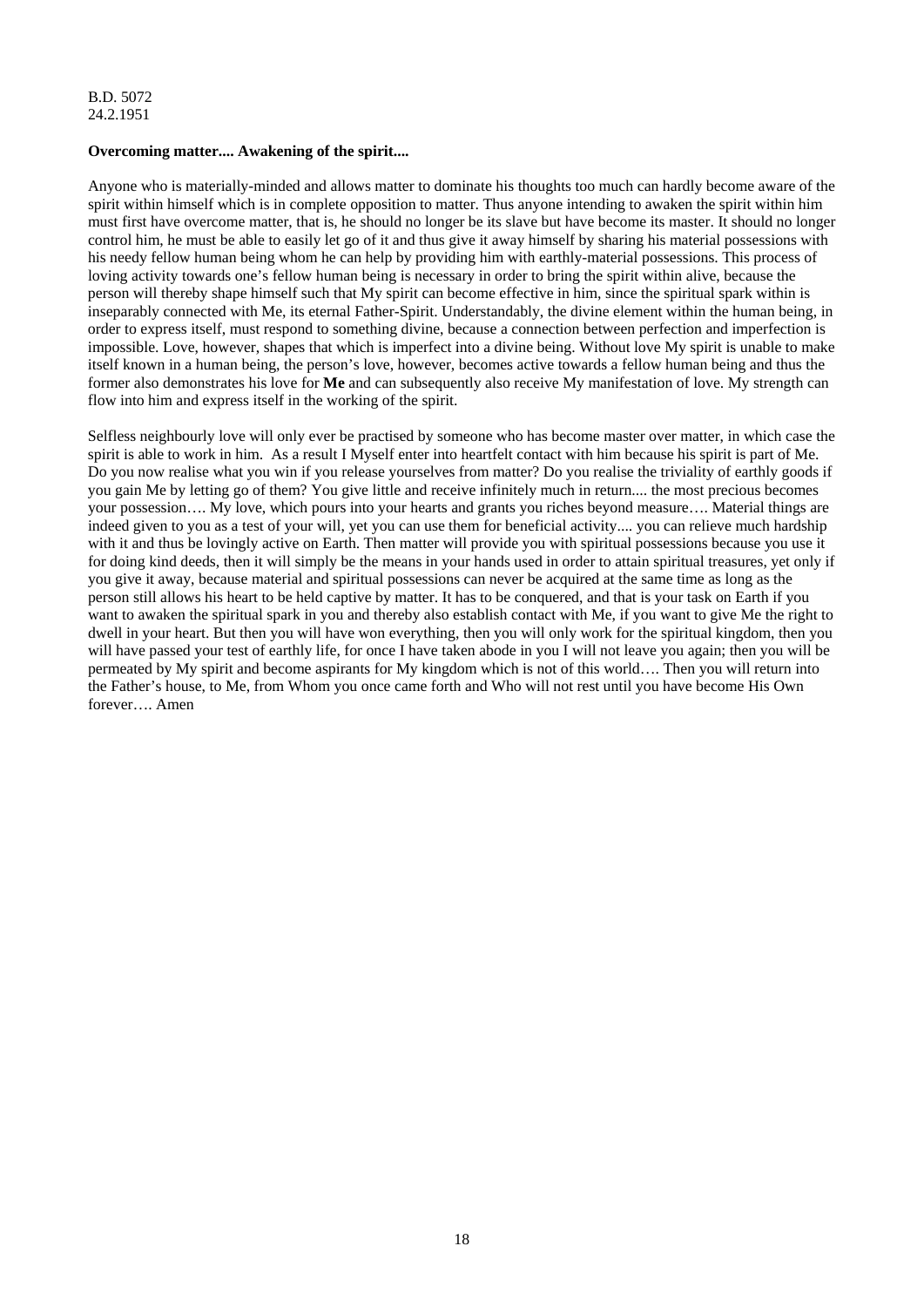B.D. 4624 28.4.1949

#### **Spiritual concentration before acceptance.... Strict self-criticism....**

You must first create a spiritual focal point before you are able to accept My Word. This part has to be observed, otherwise earthly thoughts will still stop the spiritual influx by coming to the fore and being accepted, although with serious aspirants they are only briefly disruptive because the powers of light assert themselves and prevent the earthly world from exerting a strong influence on the person, that is, they soon direct his thoughts to the spiritual realm. Thus it can indeed cause minor discrepancies, vague definitions or indistinct and poorly worded sentence structures which, however, are of no importance and thus do not devalue or make the great spiritual knowledge appear dubious in any way. Yet care should always be taken only to regard a proclamation as such if the spiritual bond has been established whereby the recipient has therefore totally detached himself from earthly experiences. You are still too much under the influence of the world, consequently your thoughts still revolve around matter; you are still too preoccupied with worldly things and therefore cannot always liberate yourselves from spiritually meaningless notions and traditions, but you will always have to break down a barrier first, i.e., you must leave everything behind you in order to stay in the spiritual kingdom, and the more liberated and carefree you enter it the more receptive you will be for the treasures which are offered to you there.

However, the separation of spiritual knowledge from earthly notions will come easy to you, and therefore you can unhesitatingly endorse the truth of that which was imparted to you, and you need not take offence to that which is spiritually irrelevant. Therefore you will not spread error, you should only ever scrutinise yourselves as to whether and when you are prepared to receive My Word, that is, when is the inner contact established so that you can hear Me Myself…. I know of your will and take account of it, therefore I protect everyone who wants to be of service to Me and in complete desire for truth appeals to Me for the same…. And for this reason you can unreservedly accept what you are offered in this form…. Amen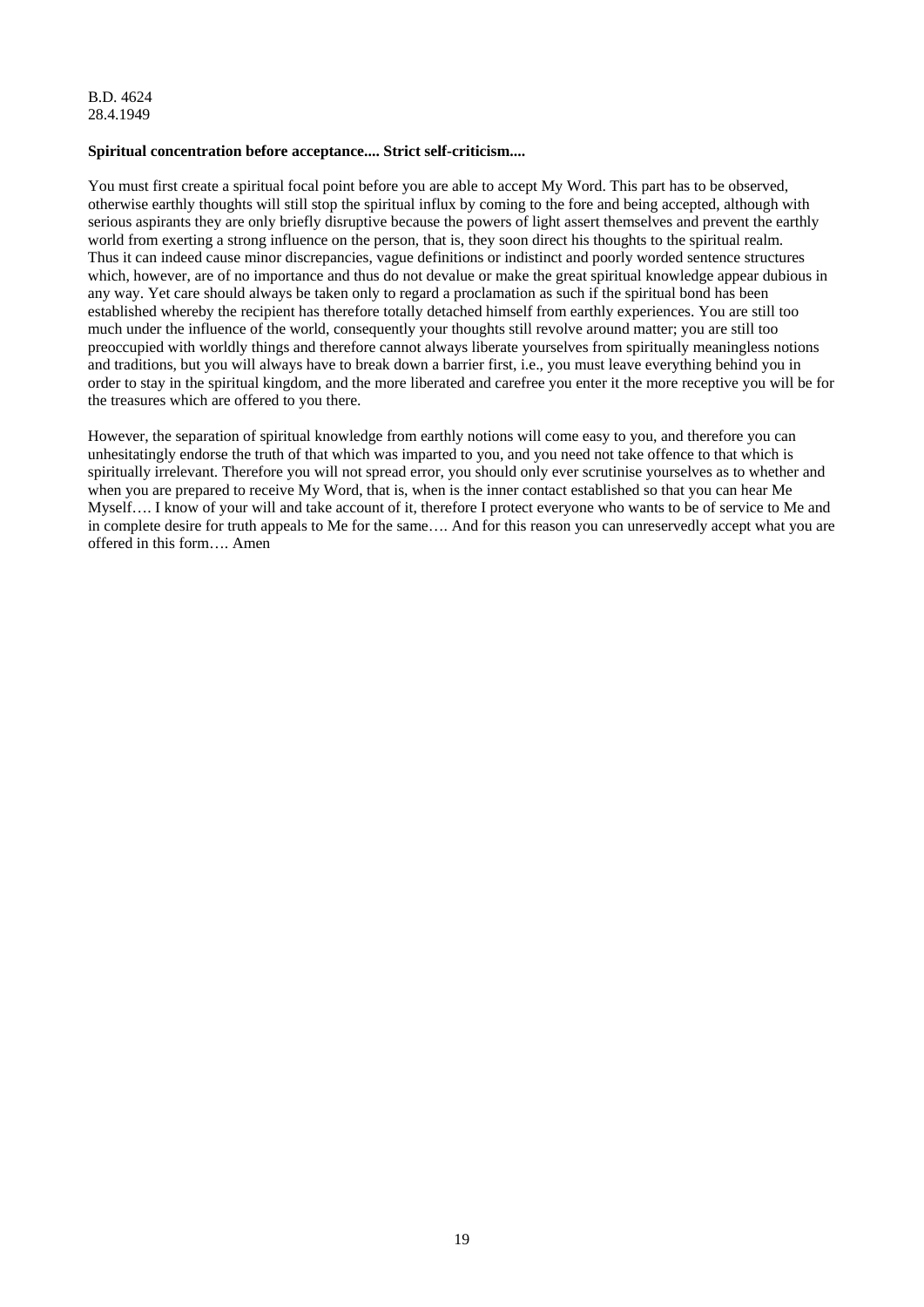# **The Word-reception is an act of freewill....**

I need you, My servants on earth.... For I cannot compel people by means of extraordinary deeds to believe in a God and Creator if they do not yet possess this belief. And were I to speak audibly to people from above you would lose your freedom of will, they would **have to** believe and would only ever be under this impression and inevitably comply with My will. However, on the other hand, they need to be addressed because they suffer great spiritual hardship, and therefore I have to speak to them through a human mouth and leave it up to their free will whether they want to accept My Word or not…. I need you, and you yourselves will also understand it; you will feel My presence and know that it is your heavenly Father Who speaks to you, Who only ever stimulates you to communicate with your fellow human beings and to inform them of My extraordinary working in you…. although it is only extraordinary for those who are not yet aware of My love and mercy, which includes all people who still do not know Me and therefore do not try to find any kind of contact with Me…. And to these I want to reveal Myself as a Father Who has His children's welfare at heart; I want to reveal Myself to them as a God of love, wisdom and might.... And I need you, My servants, so that I can address people through you. For not many instruments are at My disposal because it is an act of free will to receive My Word, which also necessitates prerequisites which are not very often to be found within people. Profound **faith** gained through **lov**e has to stimulate them into listening within themselves.... they must consciously expect My address, hold on to it and always be willing to pass on what they receive. Only profound faith will prompt them to listen within, and I will only be able to reveal Myself, if a person makes contact with Me in this faith and allows Me to speak to him.

The fact that I so urgently require you to spread the information you receive is due to the great ignorance of those people who only live their earthly life with earthly oriented thoughts, who know and believe nothing…. nothing at all…. about the kingdom which is beyond this earth and which one day they will enter when their physical life has come to an end. They are in grave danger for they cannot cease to exist because their souls will continue to live after the death of their body. And the fate of these souls will not be a pleasant one, for they will enter the kingdom of the beyond in complete darkness, they will have to endure much suffering and pain until a small glimmer of light shines for them…. I still want to provide people with this small glimmer of light before the end. I only want to help them to establish contact with their God and Creator themselves, so that they will spend thought on Him and thus enable Me to influence their thoughts Myself…. For this reason I try to speak to them, and you shall help Me so that I can express Myself according to your willingness and that fellow human beings will receive knowledge of it…. You should allow yourselves to be taught by Me and then pass on your knowledge, but always in unchanged form, for that which originates from Me is pure truth and shall be imparted unspoilt if it is to be effective as light within the human hearts which have little light of their own. And you truly render Me a service for which I will bless you, for I love all My living creations and not one of them shall go astray for an infinitely long time again. And this is why My strength of love will flow to you time and again as long as you want to be of service to Me. I Myself will demonstrate My presence to you by the fact that you, too, will be extraordinarily affected by My revelations, for I no longer need to worry about compulsory faith with you, who testify to your faith every day by waiting for My Words and working for Me…. Amen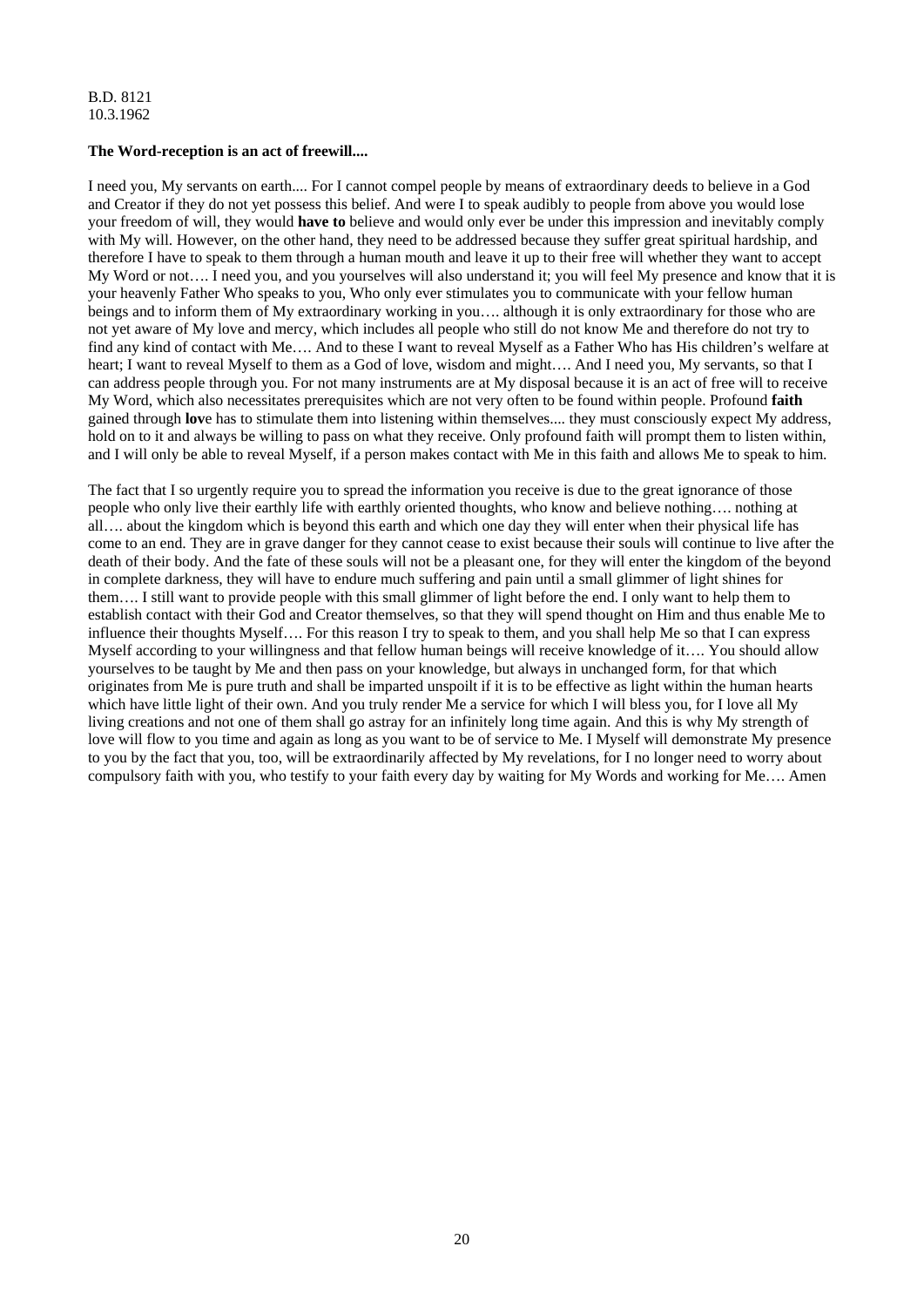# **Process of the Word-reception....**

You must not grow tired of standing up for the truth, time and again I say this to those who may receive the pure truth from Me, whom I Myself have chosen to serve Me as a vessel into which the outpouring of My spirit can flow…. These are characterised by a plain and simple way of life, by their genuine nature and humble attitude towards the greater than great gift of grace they receive…. For the pure truth cannot endure any unusual side effects…. the recipient of the truth will be just as clear and pure as the truth which originates from Me, even though he need not be a Saint in order to serve Me as a vessel. For only rarely will a person on earth attain the degree of perfection for which he could be called saintly…. But he will be able to show certain prerequisites which allow for My extraordinary working within and in aid of him…. The Word-reception will therefore always take place in a most natural way, without strange signs or happenings, and the person himself will always firmly have his feet on the ground, he will not demonstrate any kind of ecstasies or raptures…. He will simply hear My Word and write it down in order to preserve it for future generations. Anything which appears sober and clear to other people's eyes is also suitable to appeal to those who are still living in the midst of the world, and especially these shall be persuaded to turn their eyes to spiritual spheres. They gladly dismiss everything of a psychic nature but they must nevertheless form an opinion about that which is offered to them in this way…. because they will have to acknowledge an extraordinary power since the results stand up to firm scrutiny. And anyone who is seriously willing to examine will truly feel a great spiritual blessing, for he himself comes subsequently in possession of the most delectable that can be offered to him on earth: he comes into possession of the truth, which can only come forth from Me as the Eternal Truth…. And although this natural process only finds little credence despite its explanation, it does not exclude the fact that many people pay attention to spiritual transmissions which exhibit **unusual** side-effects, thus they look for and allow themselves to be deluded by a framework whose brilliance intends to obscure the poor quality of content…. However, only the content is important, and in order to convey the pure truth to earth, which is the most delectable content of a vessel, I chose the most insignificant vessels.

Nevertheless, one prerequisite has to be in place: a strong will, for they must defend the spiritual knowledge against My adversary's every onslaught and therefore they have to be so devoted to Me that they will constantly receive My strength as to be able to cope with their task. And since an ability of judgment is simultaneously conveyed to them with the truth they will always be capable of recognising misguided teachings and of confronting them with the pure truth…. And only like this is it possible to spread true spiritual knowledge on earth, which originated from Me directly…. The fact that My adversary tries to be equally active during the last days before the end means that he is also grooming vessels for himself by encouraging people to listen to spiritual influences sent to them from the psychic world and that he tries to gain these people by disguising himself as an angel of light, by making people feel secure in the belief that they are being addressed from the highest spheres. It would not be a danger for the souls of fellow human beings of good will as long as they are prepared to accept good advice…. Yet his only intention is to prevent people from handing themselves over to Jesus, Who alone can bring salvation for their souls…. He wants to stop people from releasing themselves from their immense guilt of sin, and no means is too evil for him to achieve his aim, hence he will also avail himself of My Words in order to mislead people and to be believed by them…. He will stop at nothing, and it requires immense love for Me and one's neighbour that his activity will remain without influence on a person…. And this requires My countermeasure again by prompting My bearers of light to step forward with the truth and to provide clarification wherever possible so that people will not fall prey to error, so that they will not get caught in his nets of lies…. so that they will not bypass Jesus Christ, Who alone is Saviour and Redeemer of humanity and Who has to be called upon for forgiveness of sin, so that earthly life is not lived in vain and the human being will still find redemption on earth…. Time and again the significance of the knowledge about Jesus and His act of Salvation has to be presented to you, and this can only be accomplish by the pure truth which is directly conveyed to earth by Me. It is, in fact, a light bearer's most important task to inform the human race of this and to do everything in his power to spread the truth…. And everything will be done by Me, too, in order to support your work for Me and My kingdom.... For humanity still lives in profound darkness and bright light shall be given to those who desire it, who long for Me and the truth…. Amen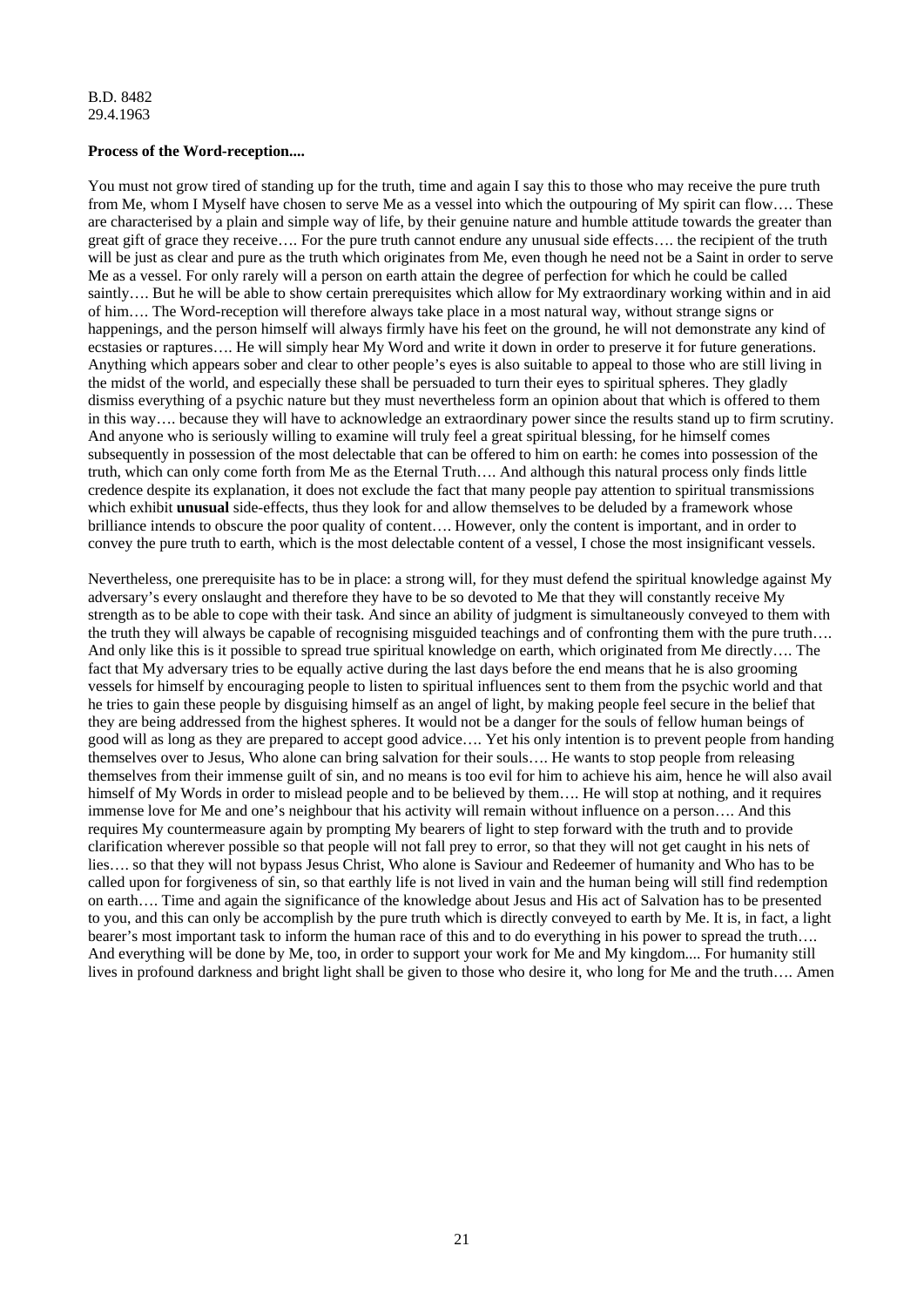# **A mediator's introspection....**

One day it will be a blessing for you that you were able to bear up against temptations, that you took refuge in Me during every adversity and inner affliction and that you are once again allowed to test your will as to **who** should gain control over you…. I must allow all temptations to take place, for you only become victors by fighting, and every temptation is a test of your willpower to endorse that which you know to be the truth. Time and again deceptive lights will weaken your eyes, and time and again you will be thrown into inner doubts or questions, and then it will be up to you to whom you will turn in order to settle all doubts and to receive an answer to all questions, and blessed are you if you only ever turn to Me, your God and Father of eternity, Who is the Truth and wants to grant it to everyone who wants it. And time and again I have to tell you that the human being's free will is the explanation for everything. It is not prevented from digressing from the truth, and every person is influenced by the spiritual kingdom according to his frame of mind.... And thus, his thinking will more or less correspond to the truth as well, and on the foundation of his thoughts he will add further knowledge…. and he cannot be certain as to whether it originates from the Eternal Truth. And, again, every individual person's will is judged.... whether he wants to give something to his fellow human beings, whether he wants to help them and whether the reasons for his actions are good.... whether he is therefore kind-hearted and wants to please other people…. Accordingly, he will also think right.... He simply should not yet have created **his own** foundation on which he will subsequently build. It is therefore especially important to establish the origin of his thoughts, for the whole sum can end up wrong if a miscalculation had already slipped in at the very beginning…. This is why the pure truth is only ever guaranteed if it can pour into an **empty** vessel, if I Myself Am the source and let the flow of My strength of love pour into a vessel which has been completely emptied. Then I will be able to instruct a person from the beginning and misguided thoughts will be excluded, for they cannot exist alongside the pure truth from Me, they will be instantly recognised as wrong and will therefore not be accepted.

And every person has to subject himself to this introspection if he wants to work as a mediator between Me and the human race and convey the truth to them. The spiritual world has every possibility at its disposal of taking possession of a person, of subjugating his will and then of working through this person…. As to whether this happens in a positive or negative sense is determined by the person who hands himself over to spiritual forces so that they can speak through him…. And the degrees of maturity vary so much in the spiritual world that their messages, too, are entirely different.... You humans don't always possess the necessary gift of discernment to have the guarantee of knowing the truth... Therefore the world of light will always advise you to shape yourselves such that it will enable the 'working of the spirit' within the person, so that I Myself…. the eternal Father-Spirit…. will be able to express Myself through the spiritual spark in you. In that case you can be certain that only pure truth will be imparted to you. And I Myself will always inform you about the characteristic of the 'divine working of the spirit', which will enlighten you about Jesus Christ and His act of Salvation…. For all you humans will live your earthly existence in vain if you don't find the path to Him, Who alone can release you from My adversary's power.... Who alone can redeem the original sin, which consisted of your past apostasy from Me, and Who alone can grant you the strength to liberate yourselves through His acquired blessings on the cross to strengthen your will….

One caused your downfall.... One can and will redeem you and lift you up to Him again.... And this One needs to be recognised and acknowledged as Redeemer of the world, in Whom I embodied Myself and accomplished the act of Salvation for people. And if the knowledge of this is not clearly and unequivocally made accessible to you then you are not taught by Me Myself and continue to remain in spiritual darkness until you have found the light which emanates from Me directly and fills everyone who merely opens his heart and accepts what I either directly or indirectly aim to impart to him. But he must want to know the truth from the bottom of his heart, then he will receive it and also completely understand what is offered to him from the spiritual kingdom. I cannot do anything else but convey My Word to you directly, which is purest truth. Nevertheless, you are at liberty to accept it or to acquire different spiritual knowledge which can appeal to you as well but which will always remain a deceptive light that has no effect on your soul. But as soon as you turn to Me with the serious request to illuminate your spirit and to give you the correct discernment between right and wrong…. you will not appeal to Me in vain, for I protect everyone from error who sincerely desires the truth but neither will I hinder My adversary, who will do everything in his power to confuse your thinking by presenting you with spiritual knowledge which is contradictory to the truth…. For he will fight the truth until the end, but until the end I, too, will send you the light which will strengthen your faith and make you blissfully happy…. Amen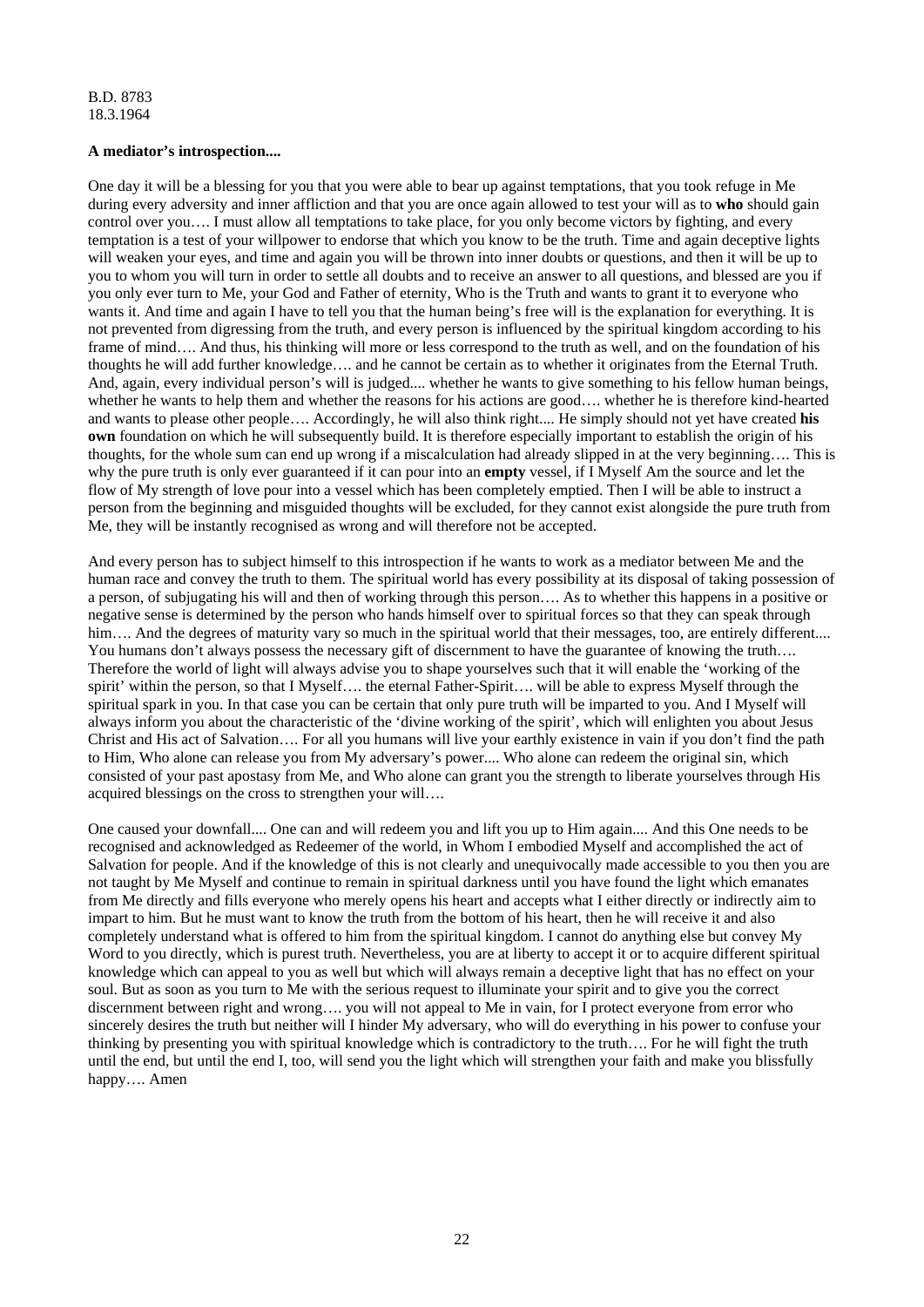# **The grace of receiving the Word is a commitment....**

The grace of receiving the Word is a commitment…. on the one hand to **distribute** what comes to you from above, and on the other hand to **endorse** that which you recognise as truth towards your fellow human beings. It is futile if you, who receive the Word from Me, are satisfied with the information which is sent to **you**…. you should, with full conviction, pass this knowledge on to your fellow human beings who are in need of it. And you should not let yourselves be deceived by objections, for people will always do so, despite the fact that I Myself impart the pure truth to you which will always stand up to such objections. For this reason I need strong-willed servants who will stand up for what they receive.... And they will also always be able to clearly judge where error exists and therefore counteract it, **because** they are in My service and as My faithful servants in My vineyard are duty bound to do so. I convey the truth to earth because you humans are in need of light, you live in darkness because many fallacies were and are still offered to you…. Only truth leads to beatitude.... erroneous belief prolongs the path to the goal, for time and again it will obscure this path so that you humans will stray from the straight and narrow and require a long time until you get back on the right path towards ascent, on the path of truth, where the light is shining which I radiate down to earth for the sake of your benefit. Be glad that you may receive bright light and make use of this illumination.... Take the path that is shown to you, abide by My Word which sounds from above, which My servants convey to you on My instructions and which they can also justifiably endorse as pure truth because they have received it from Me.... And where you humans can recognise an obvious working of the spirit, that **is** where the pure **truth** from **Me** exists. And this is what you should adopt, but don't mix it with spiritual knowledge whose origin is doubtful to you…. And because it is My will that the truth from Me shall remain pure I also expect those who receive it from Me to firmly endorse that which originated from Me, for they know that they are thereby of service to Me, because they recognise the extreme **value** of the information they receive through My spirit….

Consequently, if the pure truth is in danger of becoming distorted it should be heedfully guarded, for My adversary avails himself of every opportunity which presents itself in order to render the truth from Me ineffective. And he succeeds in doing so as soon as different spiritual knowledge is added to it…. which was conceived by human intellect and which cannot be spoken of as the working of the spirit…. My Word should certainly be spread, but it shall be offered to people in all purity, just as it came forth from Me Myself.... And it is My servants' task to ensure that this Word will remain pure, as far as it is within their power. For the seed shall not become contaminated because it is intended to bear good fruit. However, anyone whom I appoint to an office will also receive the strength from Me to administer it…. Hence, I will also guide you such that your attention will be drawn to where your work is needed, where you shall carry out your mission, and I will always guide your thoughts correctly so that you will work according to My will…. For receiving My Word is a grace of utmost significance, and anyone who wants to serve Me will therefore always have My support and at all times take the path which corresponds to My will…. I Myself will guide him, I Myself will turn his thoughts in the right direction, and I Myself will give him the strength to work in accordance with My will....Amen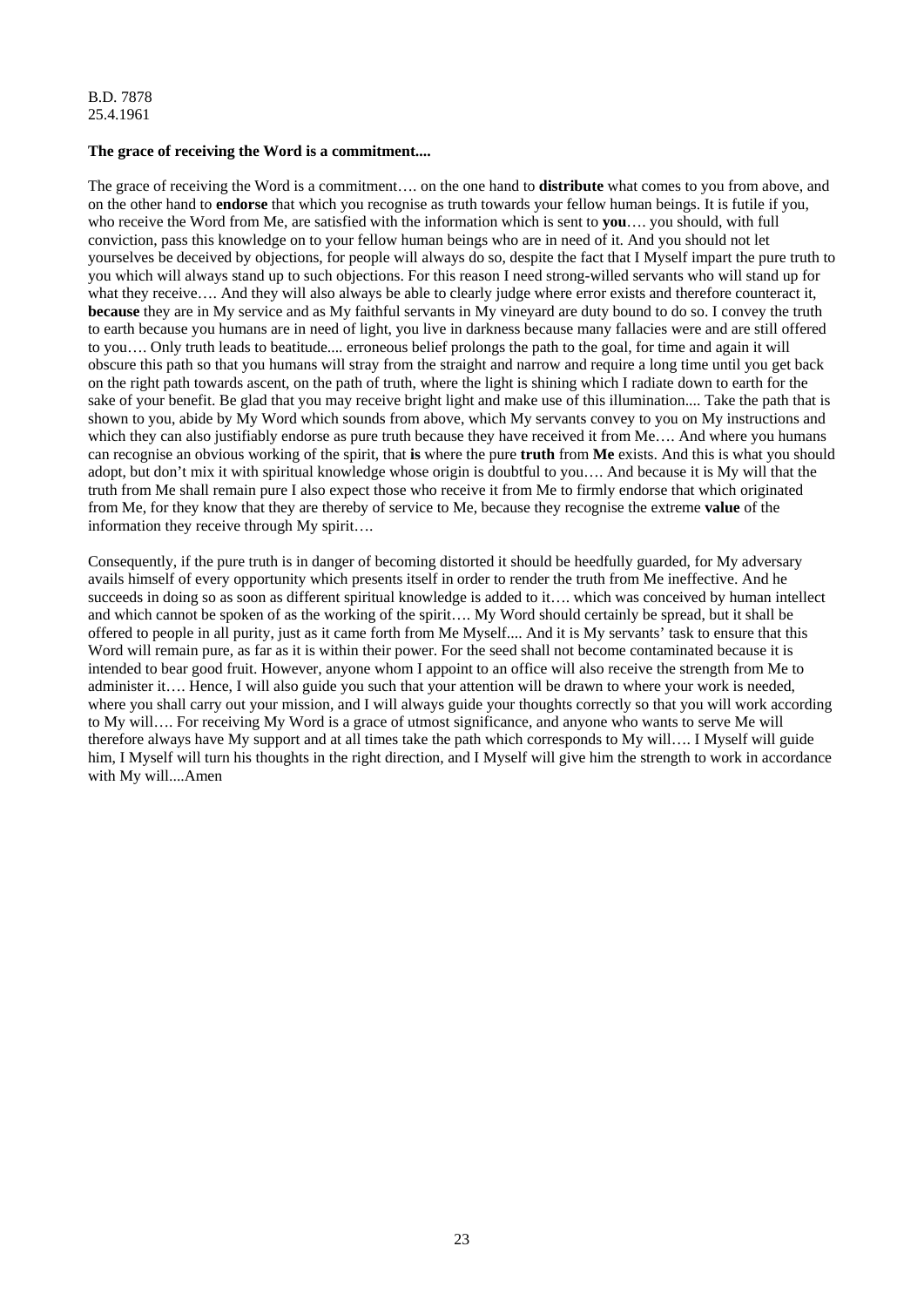# **Answers to questions.... Serious examination of the origin....**

I want to answer your every question providing you are capable of completely closing yourselves to the world and its impression, thus with an utterly empty heart only yearn for My presence, then you will also be able to hear My Word without any kind of ambiguity.... for which it is absolutely imperative to put all earthly matters aside. This is also why so much is being endorsed as 'My Word' where a person's thoughts were still too involved, where this 'silence in God' had not been established, where My answer had not been waited for. It always depends on the degree of love and unity with Me that and in which way a person is being addressed by Me, and someone who completely hands himself over to Me need not fear misconstruing the communication he receives…. He will, without hesitation, be able to endorse everything as My merciful expression, and therefore he will also unhesitatingly be able to ask questions but they will **certainly be mainly of a spiritual content**, because a child which totally hands itself over to Me will be far more interested in spiritual than earthly questions. Yet people are still very attached to the world and often desire explanations about purely worldly things, which they always present to Me in the hope that I will give them the desired answer. And this **jeopardizes** the **judgment** of My Words, for people with predominantly earthly interests are not yet mature enough to completely close themselves off and enter into a confidential dialogue with Me, their thoughts will more likely keep digressing and return to the world from which they are unable to disconnect themselves completely…. And this makes a divine communication questionable if not entirely impossible.... Therefore, you should very seriously examine that which you endorse as 'coming from Me' and expect your fellow human beings to believe that I Myself Am the Originator of it.

Only **he,** who was able to establish this heartfelt bond with Me in complete seclusion and allowed no worldly thoughts of any kind to enter during his heart's association with Me, may feel certain and endorse the results of his heartfelt dialogue with Me as being completely without error…. He can also ask any question and it will be answered to him, because it is always his will not to fall prey to error and because the truth means everything to him. I speak to everyone, but whether **My Word** or his **own** thoughts come to his mind is determined by the human being's own seriousness of will as soon as it concerns questions which are **not only** of spiritual substance.... where there is therefore a risk that **worldly** thoughts creep in and thereby easily endanger the truth…. whereas, on the other hand, purely spiritual thoughts will guarantee inner composure and seclusion with the result that the answers will be appropriately clear and truthful. If you want to speak with Me then I also demand your undivided dedication to Me…. But then I will also take complete possession of you and all results of thoughts will be the outpouring of My love into your hearts.... If, however, you still share your desire for Me with the world then you cannot expect of Me that I make Myself heard by you and you must therefore very seriously examine yourselves and thus exercise self-criticism, which will always be beneficial for you if it is your will that I should address you. For the pure truth must be **desired** by you, otherwise you will never be able to **receive** pure truth.... Amen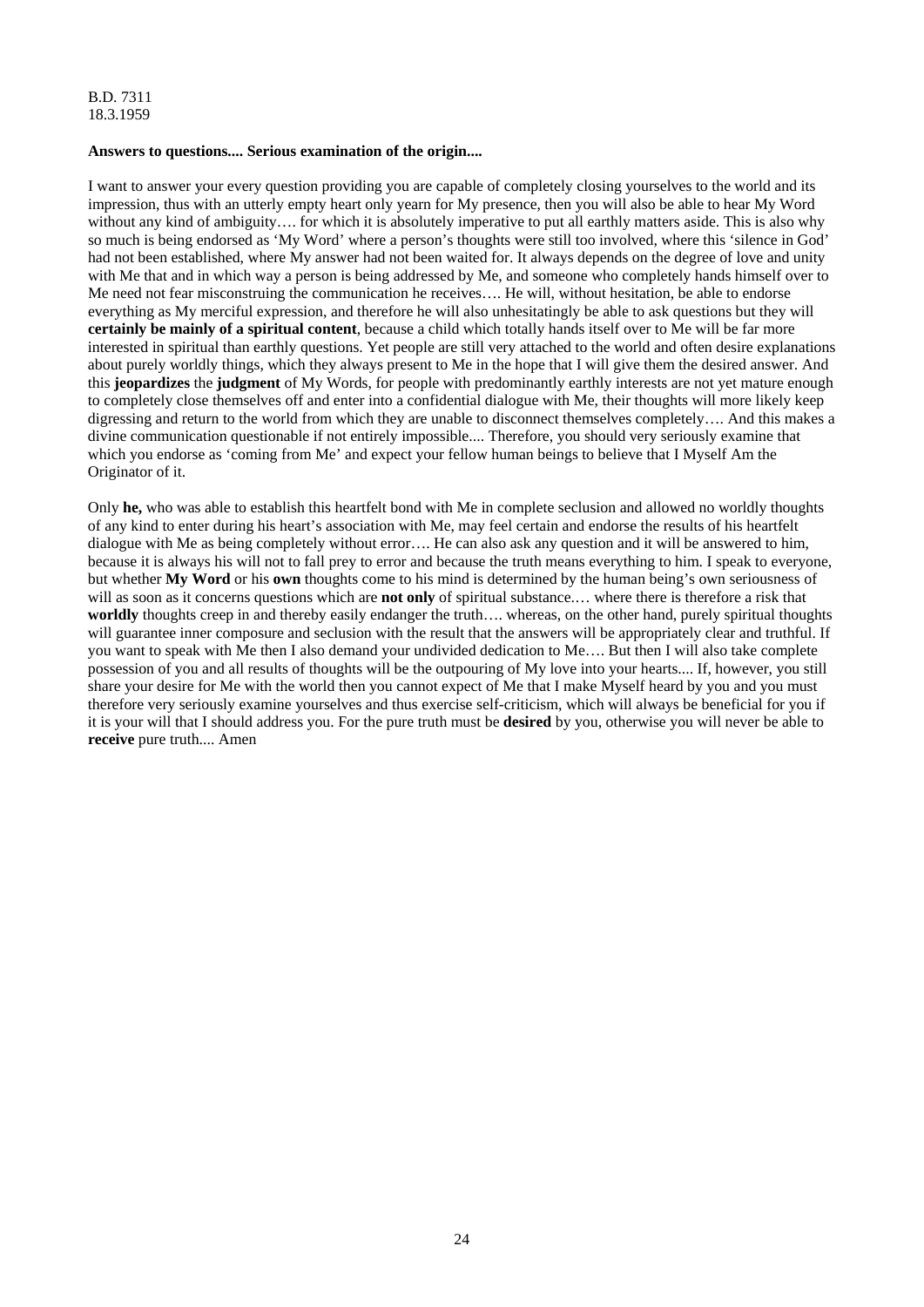# **Explanation about different Word-reception....**

I will truly not deny you My Word if you want to be addressed by Me, but you must always check and ask yourselves what you would like to know.... I will answer your questions if they concern spiritual thoughts and if this answer will be beneficial for you. For I certainly want you to know the truth but I will withhold My answer if the question is not based on pure motives. That happens if you want to use this answer to distinguish yourselves before your fellow human beings or if you intend to use this answer in order to impel them into this or that action. For I recognise every intention within a human heart, and even if he subsequently communicates with Me.... he will not be prepared enough that I Myself can answer him. Then no spiritual exchange will take place but the person's intellect works out an answer for itself which he will then pass on as a 'spiritual reception'. Every person will be addressed by Me if he fulfils the conditions: if he makes heartfelt contact with Me and appeals to Me for My Word.... And I will talk to him in accordance with his state of maturity, I will place the answer into his heart, I will direct his thoughts such that he will not live in error. But this assurance of Mine is also being misused insofar as that people contact Me for answers relating to earthly matters, insofar as they are incapable of differentiating between **spiritual** and **earthly** matters. I truly do not want to deny Myself to My children but neither will I divert from My conditions on which I based the working of My spirit: I want a profound desire for truth to be the cause of **such** questions which concern **spiritual knowledge.** Once you humans have reached the degree that 'My spirit' can work in you then you will also know that your Father directs earthly destinies as they will serve you best…. you will entrust **yourselves to Me** as your Leader and know that I will arrange everything for your own good.

Thus you will not expect **personal** instructions or assignments nor ask your Father for them. For with earthly questions you always run the risk of providing your own answers as **you** would like them to be…. Let Me take care of you and completely leave your guidance to Me…. And only make sure that your soul will mature, that it will become a vessel for My spirit.... Then hold private conversations with Me and let Me instruct you, i.e., initiate you into **spiritual knowledge**…. For My kingdom will only ever be the spiritual world, and from this world you receive **spiritual** teachings which intend to raise your soul's maturity if you live your life on earth in accordance with these teachings. And the thoughts of anyone wanting to work for Me will truly be correctly directed by **Me**, he will need no advice from fellow human beings who may also advise him wrongly or pass wrong messages on to him…. Unite yourselves with your Father of eternity and pray to Him for right guidance, and you will feel My will in your heart and comply with it. And test all things and keep what is good…. No-one should omit testing the spiritual information given to him, for everyone should know that during the last days My adversary will work wherever he can in order to cause mental confusion…. but that he has no influence on those who form a heartfelt bond with Me and have appealed for My guidance. And he also knows to disguise himself well and to appear as an angel of light…. yet it can be recognised by all those who are looking for light and truth, for I will not let them walk in darkness.... I Myself will grant them light because they desire it…. Amen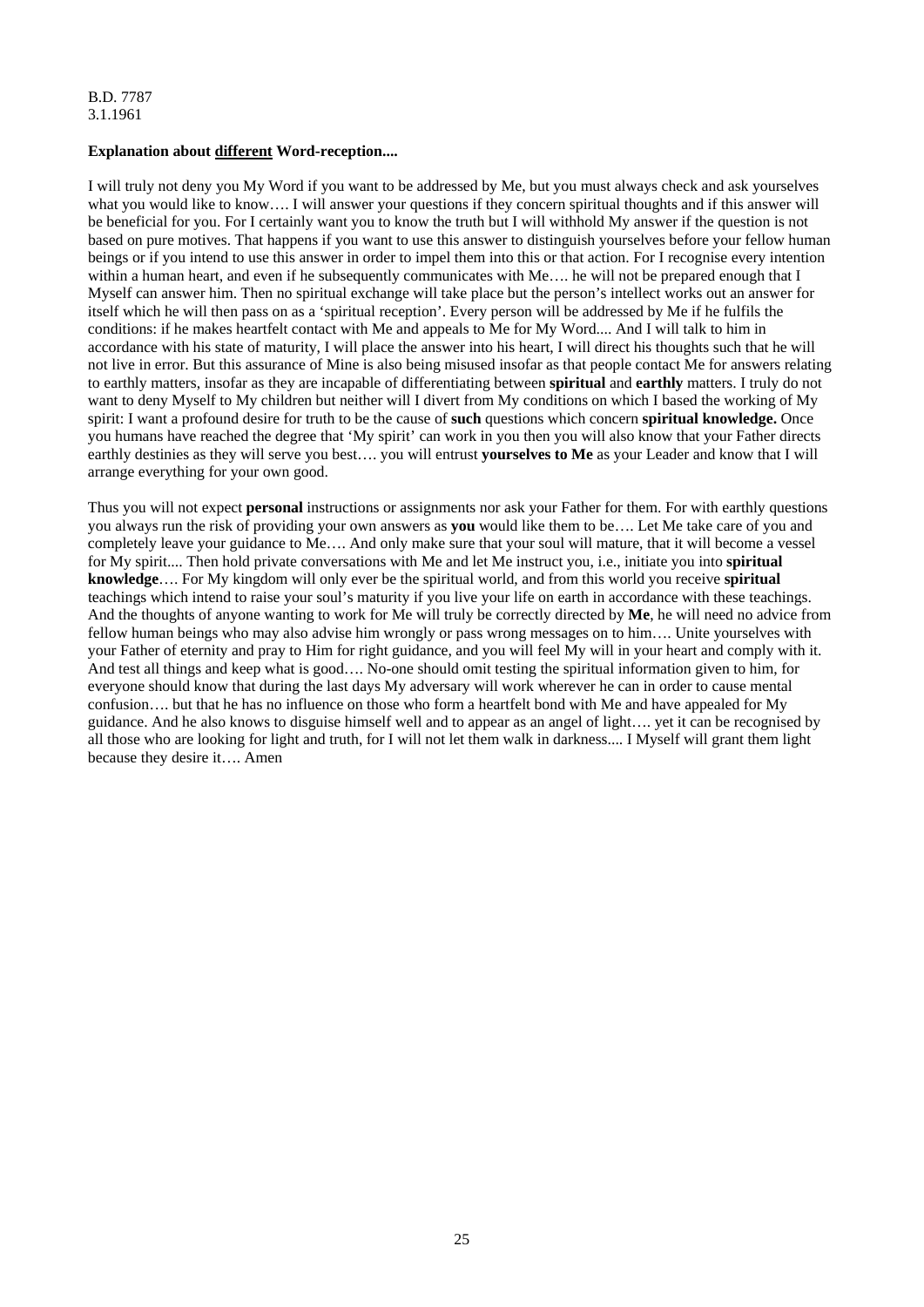# **Explaining the various characters of the Word-recipients....**

My child, accept My Words without objection and allow them to take effect on you.... A task has been assigned to you which can only be accomplished by a human being who establishes contact with the spiritual kingdom with heart and mind, who thus takes the state of people's feelings on earth into account but desires the spiritual realm himself, and this is necessary in the last days before the end where people have broken off almost all contact with Me, where faith in a spiritual life and a spiritual future is almost entirely lost. I know of humanity's desperate situation and, in order to provide it with help, will have to resort to means which promise success without impairing free will. Thus one such means is the transmission of the pure truth from above through receptive mediators, but who can also be called mediators insofar as they gain easier access to people's hearts due to their personality. They shall, after all, win **those** over who are still distant from Me…. You should really consider that people striving towards Me are already within a sphere where My working is easily recognised but that people who are still distant from Me are outside of this sphere and that it is therefore necessary for someone to have access to both spheres in order to speak as they understand it and yet also about that which has originated from Me. I know why I chose you for this mission because I know the human hearts which first scrutinise everything intellectually before they accept it as their own, and whose intellect should therefore not be ignored in order to be able to influence the souls successfully. The redeeming work for such people is considerably more difficult yet not hopeless, for My grace works where it finds an open ear so that My gift of grace can also touch the heart. Thus it is My will that My working shall also be mentioned where the world is still exerting a strong influence.

During the last days proclaiming My Gospel in the hitherto usual way will reap little success, if it is not entirely impossible. People who live in the world and are also in touch with worldly people are not as quickly rejected if they speak on My instructions than those who have little contact because their spiritual sphere is already so different that worldly people cannot put themselves in that position and are more likely to feel repelled than attracted by it. These spheres are formed by emotions, which therefore can be good or bad, full of love or lacking love. It is always a person's character which shapes the sphere in which his soul is subsequently moving. However, if I assign a mission to a person who wants to be of service to Me, then I Myself will form the **type** of sphere surrounding him which corresponds to this mission, in which My willing servant can then be successfully active for Me and My kingdom…. which, however, is not to say that I avail Myself of a person who lives entirely outside spiritual spheres, since he would be unable to work in My name, but I spread a veil across the light which would break through too brightly and radiantly and which would cause precisely the kind of confusion amongst worldly people which would interfere with winning one of them over. I select people for such a mission who have voluntarily become My Own, who were seized by My love and who I can now use as a tool in the last days before the end. I Myself work in and through them…. And this shall be your explanation to the question why all people don't have the same emotions and nevertheless an abundance of strength becomes effective which is not obvious…. For I look into the heart and know a person's will, to which degree he is turned towards Me, and according to this will is his calling for My kingdom…. Amen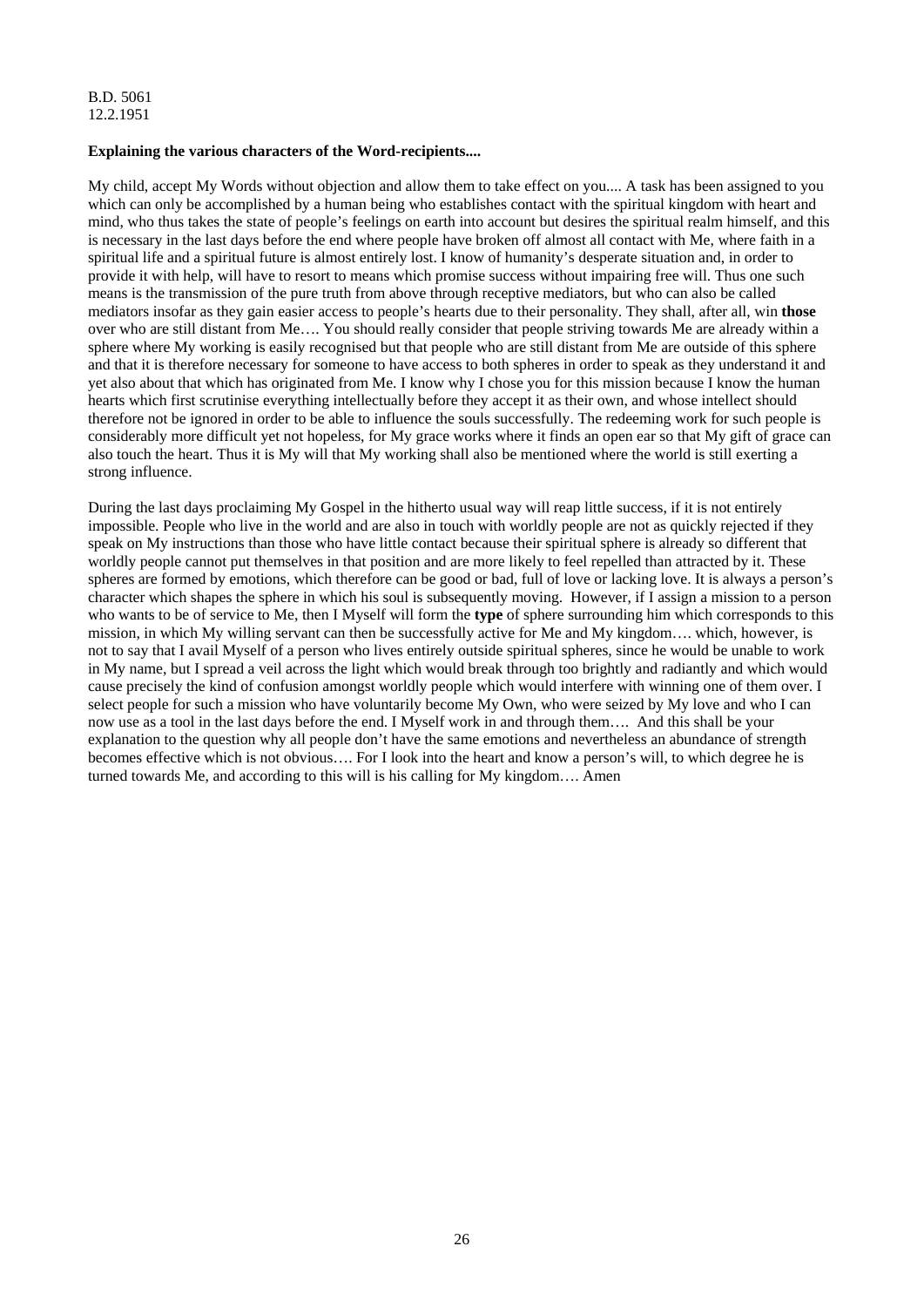B.D. 6587 3.7.1956

#### **Prophetic gift.... A spiritual gift which demands action….**

The prophetic gift is indeed a gift of the spirit too, nevertheless it is not a happiness-inducing state for a person because God only bestows this gift on someone with the purpose of drawing his fellow human beings´ attention to forthcoming judgments and their consequences and to seriously admonish and warn them…. For it only ever concerns people's spiritual welfare, their salvation of soul, which they ought to gain but often neglect due to lethargy and take paths which lead to disaster. However, all wrong thinking and every bad deed affects the soul and a life in opposition to divine order will always result in degeneration .... And according to law every sin will, sooner or later, have an unfavourable effect and thus the whole of humanity's sinfully darkened state will also have such effects and result in judgments which intend to restore divine order again…. People do not consider this in their blindness, hence their attention has to be drawn to it and they must be reprimanded to change their way of life…. The consequences of their wrong attitude have to be made clear to them and thus they must receive warnings…. And the task of seers and prophets is to announce forthcoming judgments, to predict to people all that which will come to pass according to divine will and what they themselves can only know as a result of spiritual enlightenment, as a result of foreseeing the future but which only refers to humanity's spiritual development, or as a result of God's revelations which they hear through the inner voice. To announce such events to people is not a happiness-inducing mission but a very necessary one, for which a person requires God's commission and subsequently must also comply with it if he wants to be of service to God and help his fellow human beings for the salvation of their souls. God will not let any judgment come upon humanity without informing them first so that they will still have time to change themselves....

For this reason many seers and prophets will still arise during the last days who clearly see the approach of the coming Judgment before their spiritual eyes and who feel committed to inform their fellow human beings of what is awaiting them. They know that they will have to speak about it because they realise that it was shown to them for the sake of those who will have to fear such judgment. And although he will not be listened to gladly he will nevertheless not fail to loudly proclaim what he knows in order to warn and admonish people. He himself derives no benefit at all from this gift, he is merely an instrument in the hands of God Who avails Himself of him in order to still influence people without forcing their will, Who is able to speak through him to people Himself so that they will all still be able to prepare themselves if they are of good will. However, the prophets of the end time will find little credence with people and yet they will keep proclaiming what they know. The will often be ridiculed as false prophets or be treated with hostility, for God's adversary will appear at the same time but **he** proclaims to people the opposite. He offers them hope for progress, he promises people a glorious time and a change for the better…. And he tries to benefit from it himself…. False prophets are not unselfish, they can be recognised by the fact that they allow themselves to be paid for their service, and they speak from their intellect. However, God's spirit can only work in people who are utterly devoted to God and want to serve Him unselfishly…. Therefore you humans are able to assess every prophet yourselves, for a genuine prophet has the salvation of people's souls at heart and only warns and admonishes them to bear the events in mind which he is meant to proclaim according to God's will. And you ought to listen to them, for they speak on God's instructions and in view of the near end…. Amen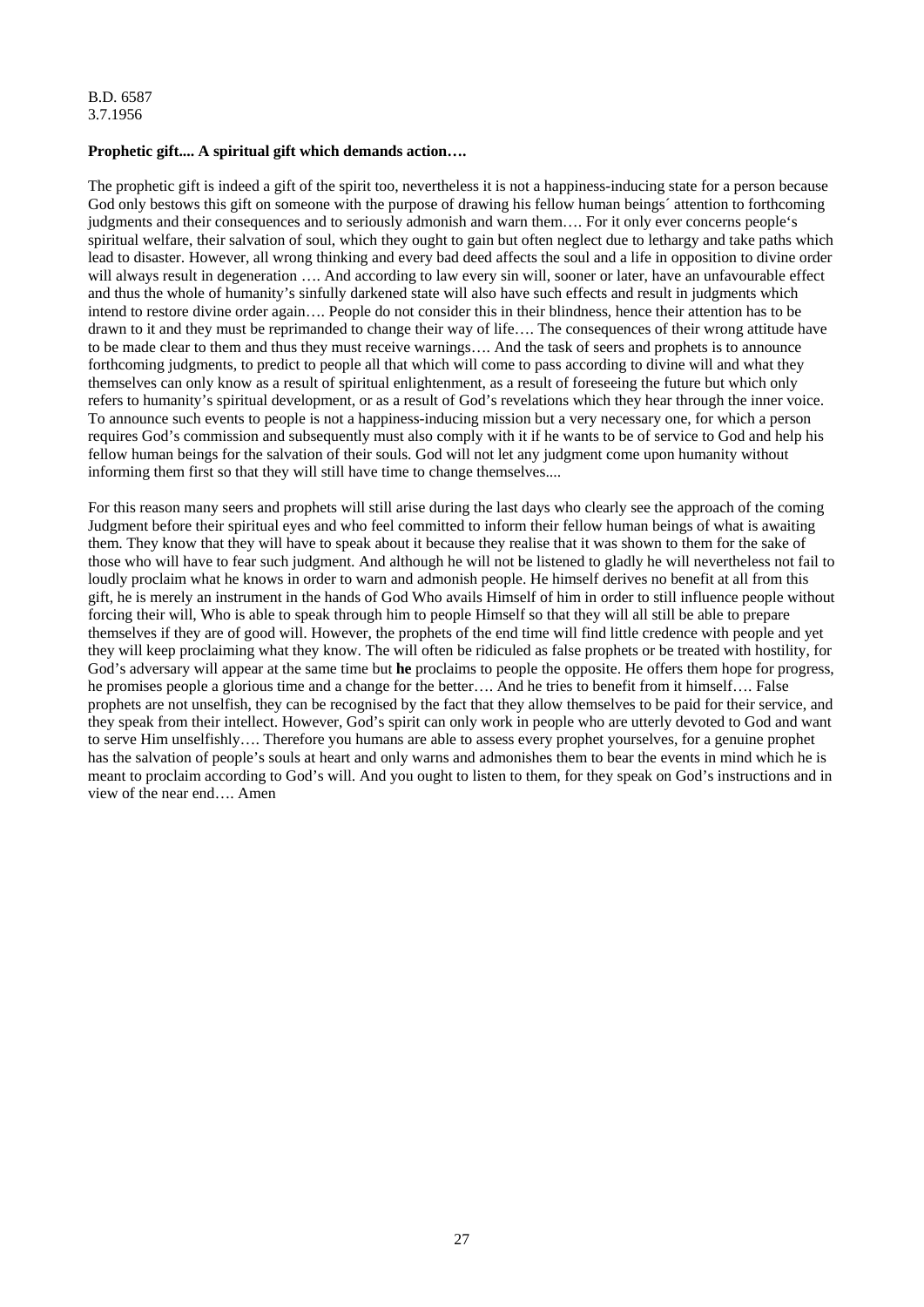# **Spiritual information without material gain....**

The gifts of grace imparted to you only serve to help the soul in you attain perfection.... It is spiritual information which has no economic earthly effect whatsoever, since all striving towards ascent would be invalid were this spiritual knowledge received or passed on for the sake of earthly advantage. Someone will only be a **true** servant to Me if he.... devoid of all material desires…. commits himself to pass it on to his fellow human beings. For pure spirituality may not be combined with earthly desires because this signifies a demeaning of the spirit. Redemptive work shall be carried out with **love**.... a loving heart shall receive spiritual knowledge and a loving will to help shall pass it on, only then will it have an effect on people. Any material connection with spiritual knowledge will have a negative effect, for something that comes from above is not compatible with material ambition, because it materialises the former. But remember that I know what you humans are lacking and that I will truly not let anyone live in want who selflessly works for Me.... And thus I will also always helpfully intervene if material help is needed in order to convey spiritual thoughts to fellow human beings…. Yet this should not be your but only ever My concern.... Therefore you will be able to work unimpeded as long as it is your will to only be of service to Me and to redemption work. Then you will always take the right paths, you will always embark upon the right kind of work, then you can safely rely on your thoughts which will be guided according to your diligence to work. I can only make use of unselfish people who renounce worldly things where it concerns receiving My Word from above and distributing it…. Every material thought in connection with it endangers this work, but absolute trust in My help supports it and also ensures you a carefree earthly existence, because I Myself can offer this to you as a result of your complete trust.

You should know that your will to love is an extremely powerful factor which removes all obstacles.... You should know that your spiritual work can achieve something which even the greatest of material treasures is unable to do…. And this is why fearful considerations regarding your earthly support should not weaken this will to love on which so incredibly much depends in a spiritual respect. After all, this short earthly life is insignificant compared to the beings' dreadful agonies which you can bring to an end…. You would gladly and joyfully make sacrifices were you able to see the state of these beings and their pleading gestures for help. You would even endure the poorest life on earth and only ever want to be supportive and helpful. And you can **help them** with your love and thereby give **Me** pleasure, for which I will truly reward you…. For only love is the means of release, love for Me imparts light and strength to you, and love for the unredeemed spiritual being passes light and strength on and also draws countless souls up from the abyss…. You perform conscious redemptive work which will therefore never remain unsuccessful.... This certainty should make you happy and impel you to work ever more eagerly, you should let go of all earthly worries and never expect earthly success as a result of your spiritual work…. Whatever you need I will give you.... But the fact that I convey **unlimited spiritual knowledge** to you shall also be your evidence that you are **in need of it**…. because you should work with it again for the benefit of those who departed into the kingdom of the beyond in an unredeemed state …. Make use of what you own and don't worry about what you are missing, for **everything** you need for body and soul is given to you by Me…. Amen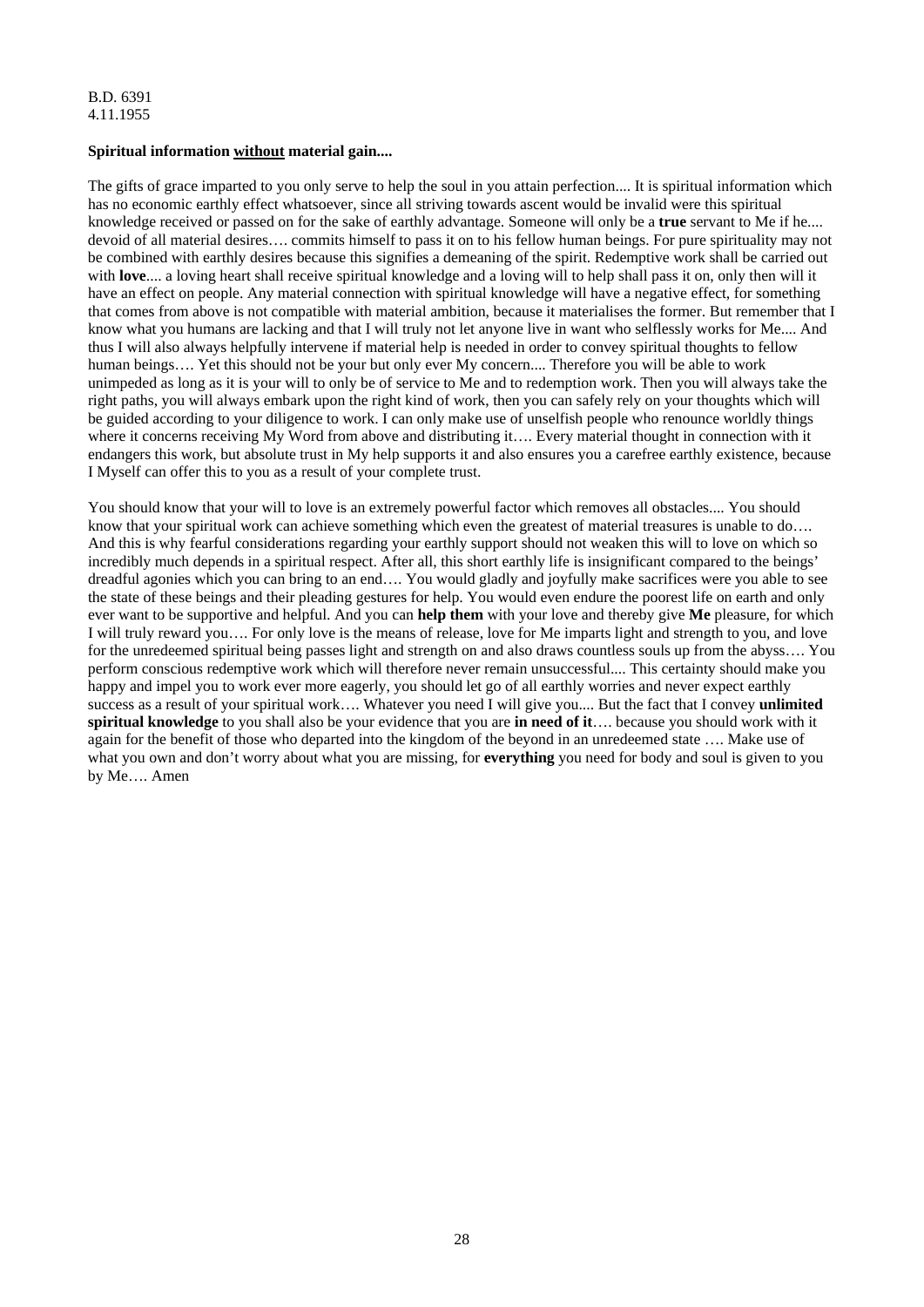#### **Two different kinds of revelations cannot be true….**

I cannot make concessions where it concerns the transmission of the pure truth. Understand that only one truth can and does exist and that this comes forth from Me, since I alone know everything and therefore only I can convey the knowledge to those who possess a profound desire for truth and make heartfelt contact with Me, who thus make themselves worthy and suitable to receive bright light. And neither will I speak to people with two tongues by teaching different things to different people…. For truth is eternally unchanging and will not allow previously misguided human thinking to impose limitations on it either. I will always provide you humans with clarification if you have fallen prey to such mistakes. And therefore I must criticise where My adversary has already prevailed, and I must openly highlight misguided mental concepts…. And I will do so as soon as divine revelations are conveyed to Earth…. For only because of their complete concurrence will you be able to scrutinise the origin of such revelations yourselves. But it would also utterly contradict My wisdom were I to instruct people differently, by adapting My instructions to their hitherto thinking, if it is wrong…. The truth must uncompromisingly expose misconceptions, because only the truth will benefit the soul, because only the truth is the path leading to Me. And people who are closely connected with Me through love will always be gladdened by the pure truth and willingly forego misconceptions.... Hence, a caring person will feel impressed by the truth and easily recognise that he was hitherto wrongly instructed.... For the error…. that is, My adversary…. is unable to hold someone captive who hands himself over to **Me**, he will therefore easily be able to let go of wrong thoughts and unhesitatingly accept the truth. But what is one to think of revelations which obviously keep within such humanly established limitations?

I certainly want to convey My Word to all places, I want to reveal Myself to all people, but in order to do so I need completely **empty** vessels…. people who are not so entrenched in wrong concepts that they do not voluntarily relinquish or doubt them…. If I want to reveal Myself to a person then his doubts that he is in possession of truth must impel him toward **Me,** requesting that I grant him spiritual enlightenment…. **Only then** will I be able to enlighten him, but never as long as he is still bound and unable to inwardly release himself from misguided teachings…. My revelations require an empty vessel which I can subsequently fill.... And then I will clearly emphasise that which does not correspond to the pure truth from Me…. For I cannot utter two different kinds of spiritual knowledge and will not veil anything, but instead disclose everything, because you humans are in need of light in order to find and travel the right path to return to Me into the Father's house. Hence, whatever concurs has been conveyed to you humans by Me, once the prerequisites exist which allow for My revelations…. And if contradictions are found then you must be cautious and seriously scrutinise them, for I Myself cannot make any concessions which contradict the truth. Yet I want to win **all** people over before the end, and therefore I also want to show the right path to those who are still being misguided, and truly, anyone who completely devotes himself to Me will receive clarification, and he will find his way out from a thicket which is inextricable for the half-hearted and indifferent person…. My adversary has so much control over people that he has turned them into fanatics who no longer allow anything else.... be they members of ecclesiastical organisations or sects or of the various schools of thought…. It is precisely the fact that they are incorrigible when My messengers want to inform them of the pure truth, that demonstrates their bond with him who does not allow clear thoughts to arise in them, but instead impels them to fanatically advocate misguided teachings…. And then it will be difficult to win them over to the pure truth.... even those of good will allow themselves to be deceived because the adversary appears by the same token and is determined to make people spread wrong spiritual knowledge as divine activity…. yet I will always protect **those** people from believing it who fully consciously hand themselves over to Me and only ever appeal to Me for the truth…. Even so, all of you should be on your guard, for the adversary has many tricks at his disposal in order to hold on to his followers, and he will fight the truth until the end, until I Myself put a stop to his working and place him in chains again because the time of the end has arrived…. Amen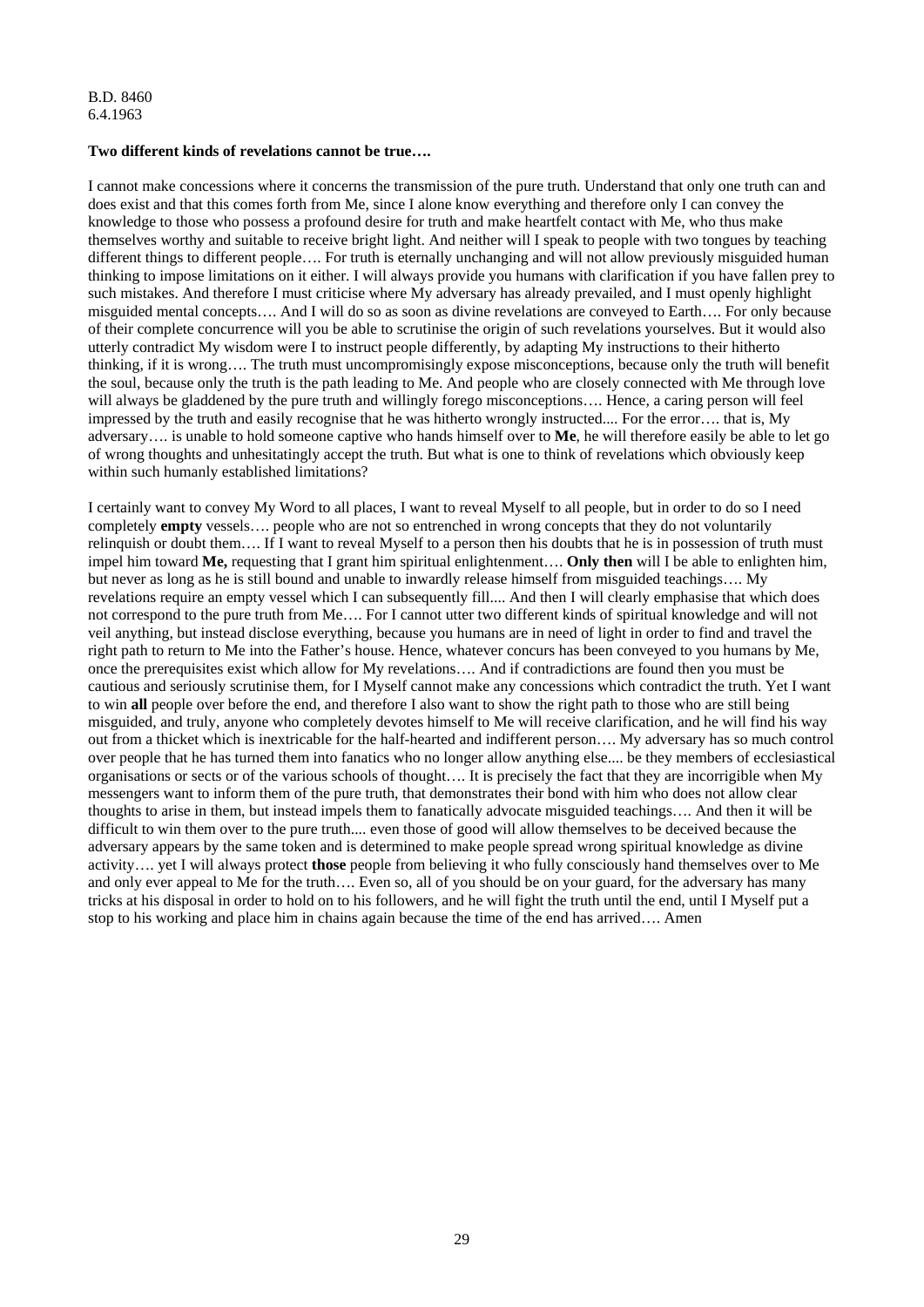#### **Guarantee for receiving the truth....**

You ask, how it is possible for My adversary to frequently intervene with people's thought even if they are willing to be of service to Me…. Bear in mind, that you humans are imperfect, that all of you still shelter much unredeemed spiritual substances which react to My adversary's influences if you don't unite yourselves so intimately with Me that a protective shield is erected which My adversary cannot and will be unable to climb, because he knows that I Myself stand before this wall. Consider furthermore, that you are often mistaken when you believe that you hear My voice.... that you often formulate and quote your own thoughts or are driven by the forces of the beyond to express such thoughts if you are of weak will and allow yourselves to be taken possession of by those who claim to be 'spiritual guides'…. You establish the connection with the world of the beyond yourselves because you want information from it…. And although you hope that **I** should be the Provider you are frequently lacking the preconditions which enable My direct communication with you. Who gives you the right and the guarantee to claim that I Myself, your God and Father, audibly express Myself? Don't you think that the concept 'audible communication by the Father' is greatly abused?.... I certainly speak to all people who desire My communication, yet this communication will be felt by the person within himself, it is the voice of conscience which constantly advises him, which admonishes and warns him to comply with My known will and to refrain from all anti-divine actions…. I certainly speak to a person directly too, if he has to accomplish a great task.... then he will be able to hear Me directly…. Yet then I will also expect this person to fulfil all conditions which guarantee him to hear My Word audibly, for the fulfilment of these conditions also erect the said wall which My adversary will not climb.... In that case he **cannot** intervene, and then the purest truth from Me is guaranteed, which should subsequently be spread, for that is the great task which is linked to the receipt of the truth….

I continually want to convey purest truth to earth, yet people themselves prevent the transmission of the pure truth as long as they are not completely permeated by their desire for it and as long as they don't release themselves from the spiritual knowledge they already possess…. but which prevents the influx of pure truth from Me. I can never express Myself through My spirit where a heart is not entirely empty, so that I Myself can thus fill it…. However, that is precisely where My adversary's influence will be and express himself in the disguise of an angel of light. And sometimes it will be very difficult for you to test the spiritual knowledge which is given to you…. You wonder why My adversary intervenes where **I** Am speaking.... And I say to you: **I don't** speak where My adversary has the opportunity to slip in and express himself…. They are **misguided** assumptions to presume that it is **My** working which he can interfere with…. Where I Am working the said wall is erected, for wherever I Am working the prerequisites are in place which justify the erection of a protective wall, and that is where My adversary will fight in vain, that is where countless spiritual guardians prevent his entry and drive him back with their bright light. And thus he will only ever choose those spheres for his activity which won't deny him entry, where he is entitled to intrude due to the similar disposition of those whose circle he tries to penetrate. Negative thoughts alone suffice to motivate him into misguided thinking which he tries to transfer on those who are willing to accept spiritual infiltrations…. And that will always be the case when all the people coming together.... in order to receive spiritual statements…. are not in the same spiritual state and thus a defence against immature forces is not guaranteed. If I say time and again that I speak to all people who desire My Word you should not conclude from this that you will audibly hear My divine voice.... but that I speak to every person's heart and that he need only listen within himself in order to be able to understand Me…. To hear My Word audibly requires such an exceptionally high degree of maturity that this only happens very rarely and then it will be in connection with an important spiritual mission too…. If you therefore hear a person speak and believe that you hear Me Myself, i.e., that you hear My voice directly, then you will generally be mistaken, although it is possible…. But then it will not and cannot happen within a large circle, because not all will have the same degree of maturity which is required for My voice to be audibly heard…. And you can believe that every single person also needs to be handled **differently**  if he is to derive a blessing for his soul…. Unless two or three come together and I can be in the midst of them, then I will also express Myself through them, but they will speak in their own way but in absolute truth, as I have promised you…. Amen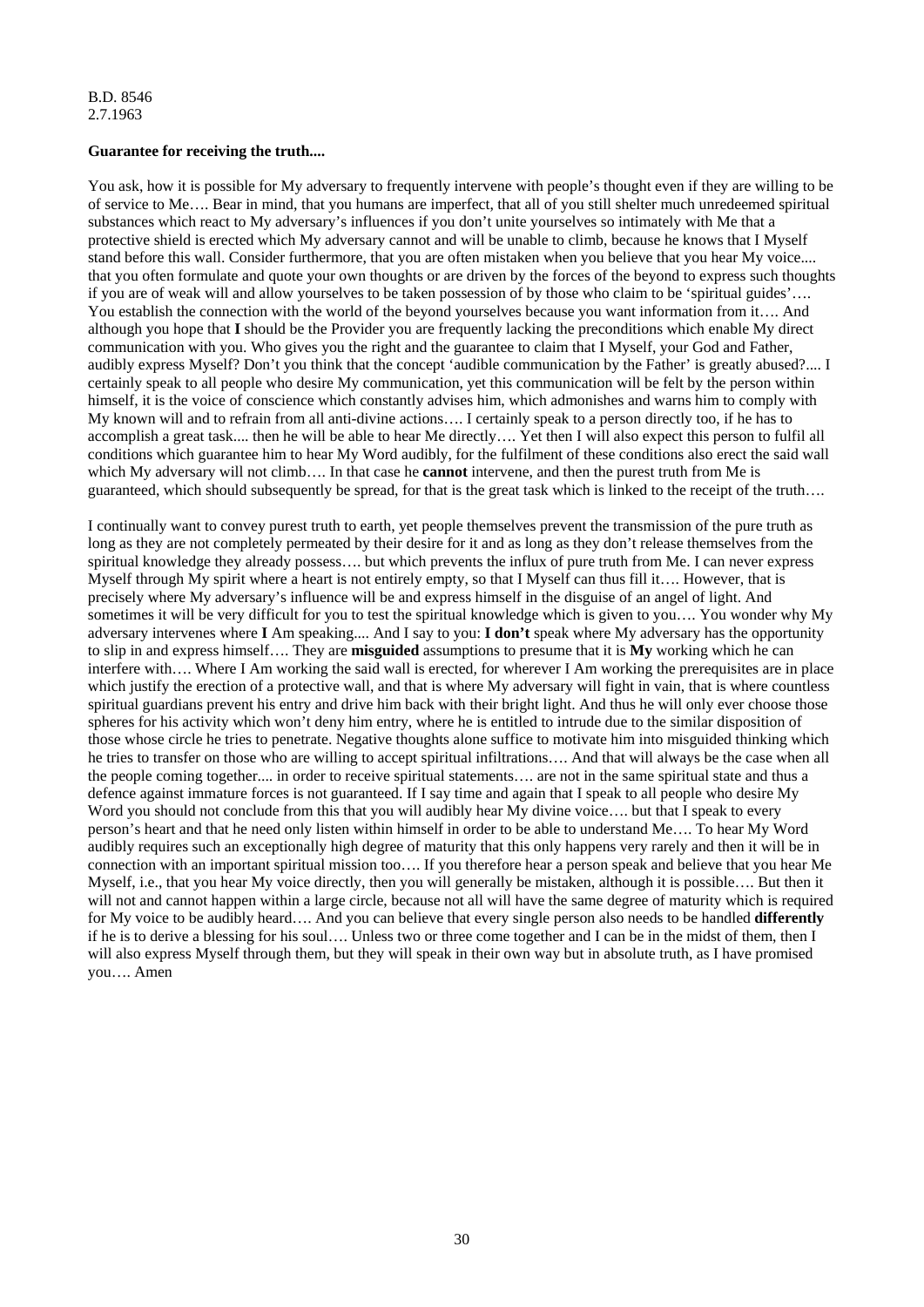#### **'Work of the spirit' and the work of the spirit world....**

You are guided into truth.... Do you understand how significant it is to have the guarantee of living in absolute truth because I Am instructing you Myself? And do not be misled if you are faced by contentions that you cannot be certain that it is I Who speaks to you, or you would even have to dismiss the Book of Books, which clearly refers to My 'working of the spirit'…. But people are already so distant from Me that they no longer know of My spirit's work in a human being.... Although occasionally they indeed look for contact with the spiritual kingdom they are completely without knowledge and therefore in danger of accepting messages which do not correspond to the truth, since they know too little about the 'working of the spirits' who have not yet entered the kingdom of light. They make contact with spiritual regions, with the world of spirits which, in fact, also look for contact with people but only to make themselves heard in order to transfer their misguided, confused thoughts to people, as they did on earth. For as long as they are not in the world of light they do not think correctly, their spirit is still dark and they are only able to pass on wrong concepts to people. And people value such messages from the world of spirits too highly.... But they do not look for the right relationship with Me, which would assure that they receive the truth. 'My spirit will guide you into truth....' I want to instruct you Myself, and although I speak to you through messengers of light it is still the same, for the truth originates from Me and is passed on to you through My messengers of light. They will never be able to say anything other than is My will nor would they want to, since they receive the spiritual knowledge they pass on to you from Me...

I Myself instruct you through the spirit.... You humans should comprehend that God Himself speaks to you, do not just dismiss this as impossible.... For you are in direct contact with Me, because you are My living creations, My children, who belong to Me eternally. The Father will always speak to His children providing they want it and fulfil My related conditions for the child to hear the Father's voice. You have to believe that I speak to you, prepare yourselves as a vessel for the flow of My spirit and listen inwardly…. To be able to believe you have to live in love, whereby you prepare yourselves as a dwelling for Me so that I then can be present in you. And if you listen attentively you will hear Me…. And what I say to you is truth, for the Eternal Truth Itself speaks to you, It educates you, and you will learn everything that is necessary for the salvation of your soul. But do you need the voices from the spirit world for this? Be seriously warned not to accept messages as truthful which were not given to you through the 'working of My spirit'.... And avoid those who claim to have contact with the world of spirits.... They are a danger for you because they confuse your thoughts and keep you away from the pure truth. People with already matured souls can certainly have occasional insights into these worlds and exercise their influence on the souls in darkness, but the people on earth will never benefit from seeking contact with the world of darkness. That is why they should avoid such dealings with the spirit world, because they are also My adversary's means in the last days to confuse people's thoughts so that they are unable to appreciate the truth or even reject it, or they take less notice of it than those messages and overlook an invaluable gift of grace…. The truth comes forth from Me Myself, and you humans will receive it if you so desire. However, if you are satisfied with messages which do not originate from Me, if you pay attention to them, then you do not desire truth and will never come to possess it either…. But where 'My spirit is working' there is truth…. For I can only work where the conditions are met, but then I will keep every error at bay, for this is truly within My power.... I want truth to be sent to earth, and I have the power to exercise My will, because you humans live with misconceptions and are therefore in utmost danger.... You humans can only become blessed through truth and therefore have to sincerely ask Me for it…. But then you can also be certain that you will receive it, that I will teach you Myself, as I have promised…. Amen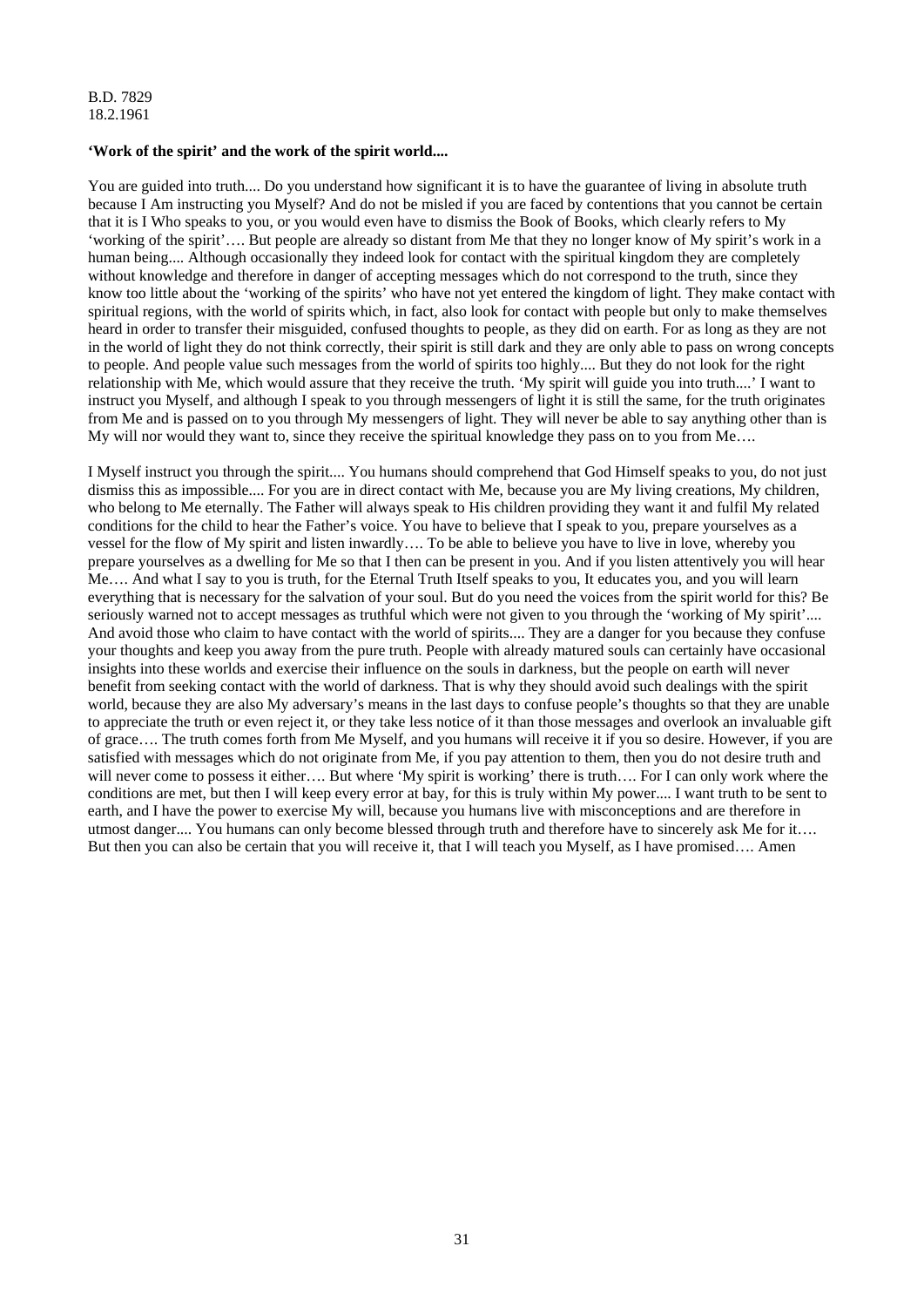# **Difference between the 'working of the spirit' and 'psychic' receptions....**

You should always bear in mind that the truth is intended to be distributed everywhere, therefore I must convey it to earth in all places, and this is always possible as soon as a person fulfils the requirements which the 'working of My spirit' in a person are based on. First, the willingness to be of service to Me has to motivate a person to enter into heartfelt contact with Me, and he will indeed be accepted as a labourer in My vineyard, since he is living a life of love otherwise he would not offer himself to Me as a co-worker. Hence, love is likewise the precondition that I can choose him as a suitable vessel into which My spirit can pour. Another requirement is the strong and living faith that I speak to My child as a Father, when it desires Me to speak…. And a further indispensable prerequisite is that he is permeated with the desire to be taught the absolute truth and that he therefore turns to the Eternal Truth Itself in order to receive it…. Now you will say that you humans are meeting every one of these requirements and that I should therefore be able to give My Word directly to many people.... Consequently, you will also gullibly accept messages from the spiritual world although they cannot be rated as the 'working of the divine spirit'. For many people have an overwhelming urge to make contact with the supernatural world, and since all of you humans are surrounded by inhabitants of the world beyond, you will surely find it understandable that they will also make use of every opportunity to make contact with you in order to express themselves to you.

It is indeed difficult for you to recognise the difference between such communications from the spirit world and the genuine 'working of My spirit'.... Yet the one thing I want you to consider is that I merely want to assist **your soul** to become perfect on earth…. and that therefore the contents of My imparted spiritual knowledge through the working of the spirit will be the Gospel of love…. furthermore, that you, in order to find redemption on earth from your original sin, need to receive the knowledge about Jesus Christ and His act of Salvation…. about the cause and spiritual reason for His mission…. and about My human manifestation in Him…. And you need to be enlightened by Me about your origin and your goal and about My eternal plan of Salvation, through which I will one day reach the goal I set for Myself when I created you…. This extensive knowledge can only be conveyed to you through the 'working of My spirit' in you, and therefore only those people can claim to be true Word-recipients whom I have initiated Myself either directly or through My messengers of light, through perfect beings in the spiritual kingdom which absorb the light ray of My love and forward it on My instruction. And thus everyone believing himself to receive My Word should first seriously question whether he received this knowledge from Me, whether he can state with conviction that he was 'initiated' by Me into the truth, into a knowledge which was previously still unknown to him…. The information about My plan of Salvation can only be conveyed to people by Me directly, for anyone who only accepts it intellectually from other people will not understand it, even if it corresponds to the truth, because it requires spiritual enlightenment in order to comprehend it…. And I certainly convey this knowledge to earth in a clear and fully understandable way in all countries on earth, and it will totally concur, because only pure truth can come forth from Me and this will never contradict itself…. And the recipients of such extensive knowledge should do everything in their power and try to distribute it.

And this can always be used as a guideline for proclamations from the supernatural world, for as soon as they fail to impart to people the profound knowledge of My eternal plan of Salvation they do not originate from Me but are expressions of those spirits which are not yet entitled to teach because they are not yet permeated by the light which they should forward on My instructions. It is particularly important to know in which way such messages are conveyed to a person, whether he, in a fully conscious state, mentally or audibly hears clear Words or whether a spiritual being speaks through the mouth of a person in a psychic state, who surrendered his will and is therefore unable to test which spirit takes possession of him. This examination must always be carried out first, for although truthful messages **can** be received in a psychic state too, such momentous and extensive knowledge which provides complete clarification about My eternal plan of Salvation will never be conveyed to people in this way…. Then partial truths may well be imparted but to the same extent misguided teachings can also slip in, such as the wrong description of the Deity in Jesus, Whose correct portrayal is, however, of **utmost importance**. And as soon as people are taught wrongly, especially in this respect, they still live in error and every error has a disastrous effect on the human being's soul. I don't keep clarifying this time and again for no reason, because Jesus Christ's act of Salvation and My human manifestation must be fully understood by you humans…. For the purpose of your existence on earth is that you will be free from all guilt when you pass into the kingdom of the beyond. And only if you possess a **truthful** explanation about this act of Salvation by Jesus Christ will you consciously take the path to the cross, you, who once denied Me your acknowledgement, will consciously acknowledge Me again of your own free will.…

But precisely as long as this problem of My human manifestation is not yet solved by you, you will still live in spiritual darkness.... And if you are now being taught by those in the spiritual realm which are instructed by **Me** to teach you and to convey My Word to you, then these beings of light will first of all provide this significant knowledge, and thereby you will also recognise the working of My spirit in you…. Then you will not need to be afraid of being used by other spiritual forces, which certainly will also disguise themselves and claim to be your guides and yet do not have the knowledge themselves as to be able to enlighten you.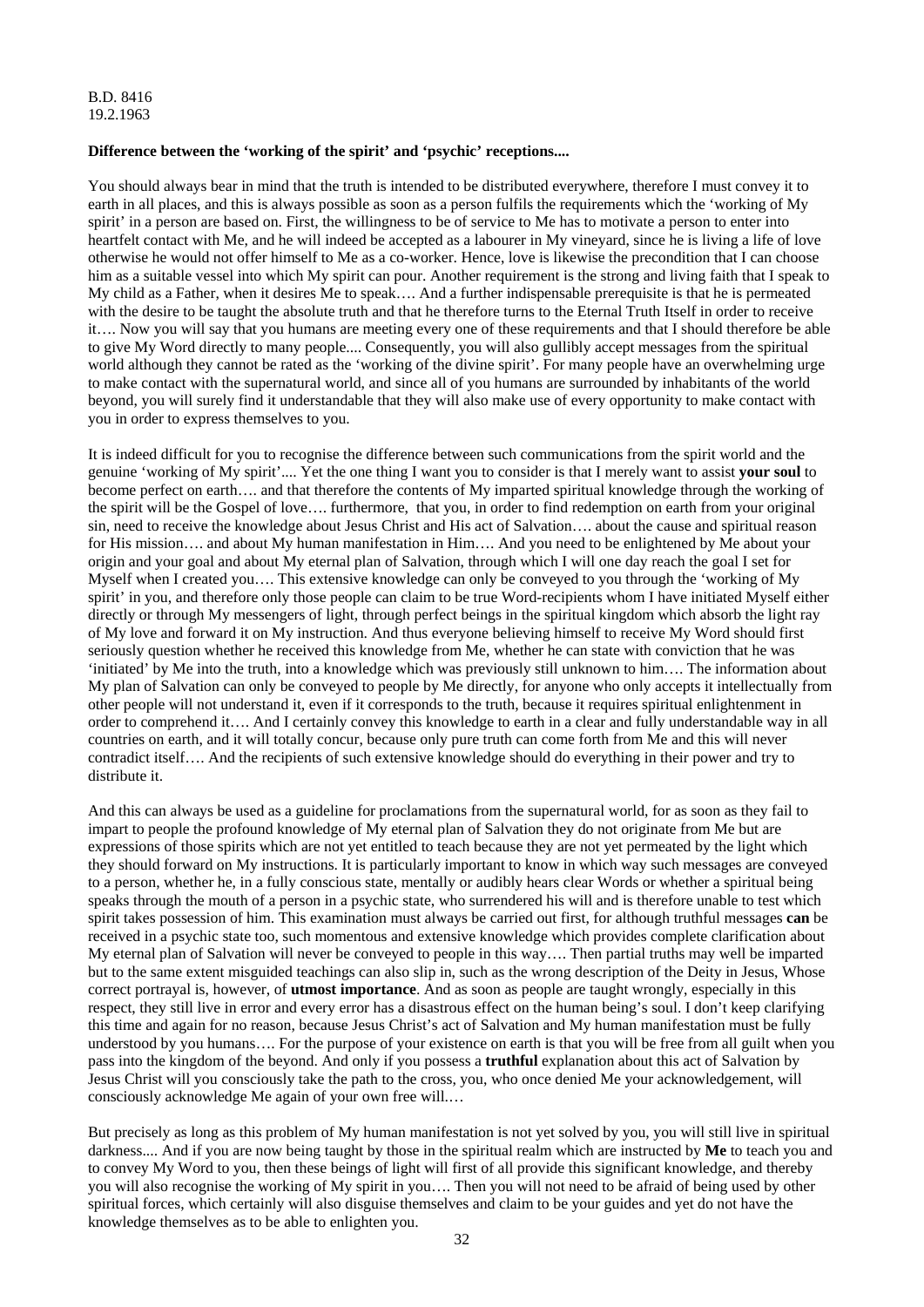However, you humans don't know how My adversary influences people as well as the still immature beings in the beyond, and you don't know that he will try everything in his power in order to undermine the pure truth and to make people believe that they know the truth. Their skilful disguise will cause much harm, because people allow themselves to be used and are far too gullible themselves.... For they lack the right judgment, and they confuse the transmission from the supernatural spheres with the 'working of My spirit', which irrefutably grants truth to those who are instructed by Me to spread the **truth** throughout the world. And you should accept this truth and comply with My will, you should not just be listeners but doers, and then you will no longer need to doubt and question but know that you possess the truth…. Amen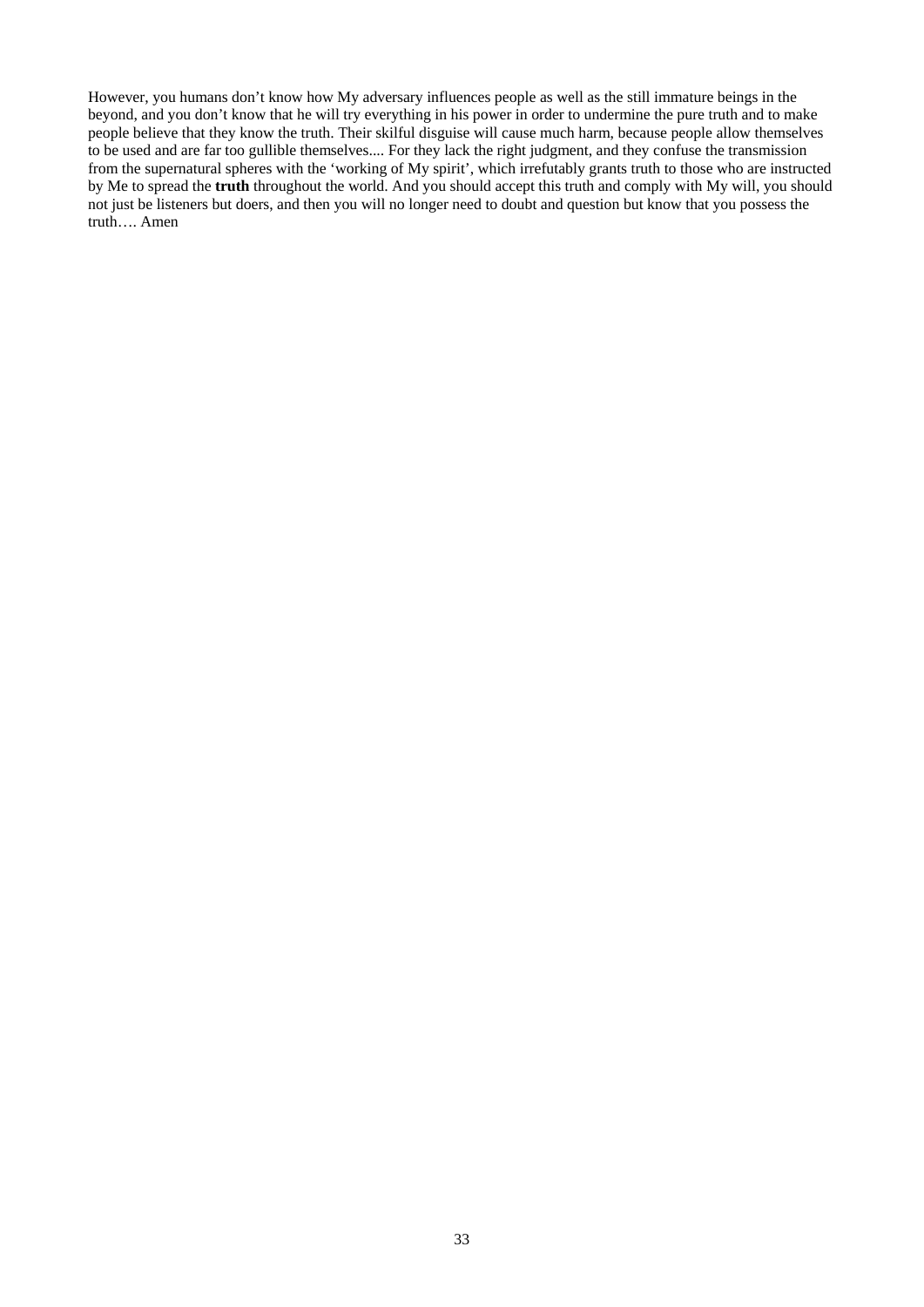# **Psychic receptions – Credibility....**

You, who received My commission to distribute the pure truth, must also be informed about everything **yourselves** in order to be able to form a clear opinion about the **value** of spiritual conclusions which are advocated by your fellow human beings as truth. You should know that both valuable as well as worthless connections are being established with the spiritual world, that beings from all spheres of the spiritual kingdom want to make themselves heard by you, that they try to transfer their thoughts to you and that the human being himself is the determining factor of which beings will be able to approach him. And the desire for truth is always decisive but this is often displaced by the desire for experiencing the unusual, so that the craving to learn something unknown from the psychic world takes priority…. although with the best intention to act and think righteously and good…. Such opportunities are also used by the inhabitants of the spiritual world of **light** which want to lead people to the right path and thus also try to influence them to deepen their attitude regarding the spiritual realm and to especially draw their attention to the fact that love is the first and most important commandment. Therefore any **advice to love** can be considered as corresponding to **My** will. The **purity** and the **will** of the recipient who receives messages in a **psychic** state also determine the quality of these messages…. However, it also depends on the spiritual state of the circle of listeners, on their attained spiritual maturity…. And the flawed thoughts of an immature person alone are enough to enable impure spirits to slip in; they likewise make use of a medium in a state of trance and then often repel the messengers of light, because forces of darkness gather wherever the opportunity presents itself to speak through a human being who has given up his own will…. who therefore speaks in a **psychic** state of mind…. The purer the circle and the greater the harmony within as well as the desire only to be truthfully instructed the more credible will be the results, but then they will also concur with the teaching which is conveyed to you directly from above, thus their authenticity will be beyond doubt, for countless beings of light try to gain access to people from the world of the beyond and impart the truth to them on My instructions. Yet these beings of light will time and again try to influence people into establishing the connection with the spiritual world in an awake, conscious state, they will enlighten them about the 'working of the spirit' in a person and aim to encourage them to enter into heartfelt contact with Me, which will enable them to receive profound knowledge which **cannot** be conveyed to earth in a **psychic** way…. in a state of trance. For I Myself promised you humans the working of My spirit, and you can and should believe My Words…. But the fact that My adversary's working will also strongly come to light cannot be denied, and he will always make an effort to confuse the concepts.... He will use psychically inclined people in the same way in order to speak through them, yet only ever with words which lack all coherence, words which intend to feign wisdom but are sheerest nonsense.

You can put this to the test yourselves by questioning what kind of spiritual benefit you can gain from transmissions which, on closer inspection.... on the basis of **My** Word.... utterly contradict the truth. Then spirits will answer which are still unenlightened, which still possess a certain amount of worldly knowledge and.… since they diligently supported it on earth…. will also try to pass it on to people now. They enshroud themselves in the garment of an angel of light, indeed, they even use Jesus' name for their transmissions because they don't recognise Him as 'God' and thus avail themselves of a human name.... And although, in order to mislead people, they grant Him an exalted mission, they nevertheless only do this with the intention of stopping people from thinking correctly and to belittle Jesus' work of Salvation, thus preventing them from calling upon Myself in Jesus. They try to lead people completely astray about Jesus' mission on earth and My human manifestation in Him.... Transmissions from the spiritual world which fail to offer truthful clarification that a pure soul of light dwelled within the man Jesus, which so shaped the body that it could become an abode for Me…. that I Myself, therefore, accomplished the act of Salvation in Jesus and the complete unity of Jesus with Me took place…. that I and Jesus are one…. can always be rejected by you as error and as a deliberate deception by spirits in the beyond. They are especially active during the last days before the end in order to cause confusion in circles which want to do what is right but have not awakened their spirit as yet, so that it can grant them the gift of discernment in order to be able to keep divine and ungodly revelations apart….

People are unaware of the fact that they will always have to fight the forces of darkness, and specifically in the last days, because the latter want to prevent people from becoming enlightened, and that the only assurance not to fall prey to them is to desire the light **directly** from **Me**, and this sincere appeal to receive the truth will also establish the connection with Me, which then will also ensure your correct protection from the activity of these forces. But it isn't always love for Me and therefore for truth as well, but generally only inquisitiveness for an insight into spheres which are still closed to them. People know that earthly life alone is not the reason for the existence as a human being, and they certainly try to obtain information but believe that forces from the **beyond** will only ever instruct them truthfully and thereby only provide the adversary with more opportunities to confuse their thinking. However, it can help a person to think **correctly** if he **sincerely** desires the truth, if, according to his sincerity, his maturity of soul and his desire, beings of light enter such a 'spiritual communication', which certainly realise to **whom** they can convey pure truth. Yet they will always try to educate a person to the point that he will no longer require an aide…. no mediums which receive transmissions from the spiritual kingdom…. but that he shall establish such heartfelt connection with Me Myself in order to let himself be addressed by Me directly or to enter into contact with the right bearers of light who will impart the right and true spiritual knowledge, which he will therefore also recognise as truth, because he has already awakened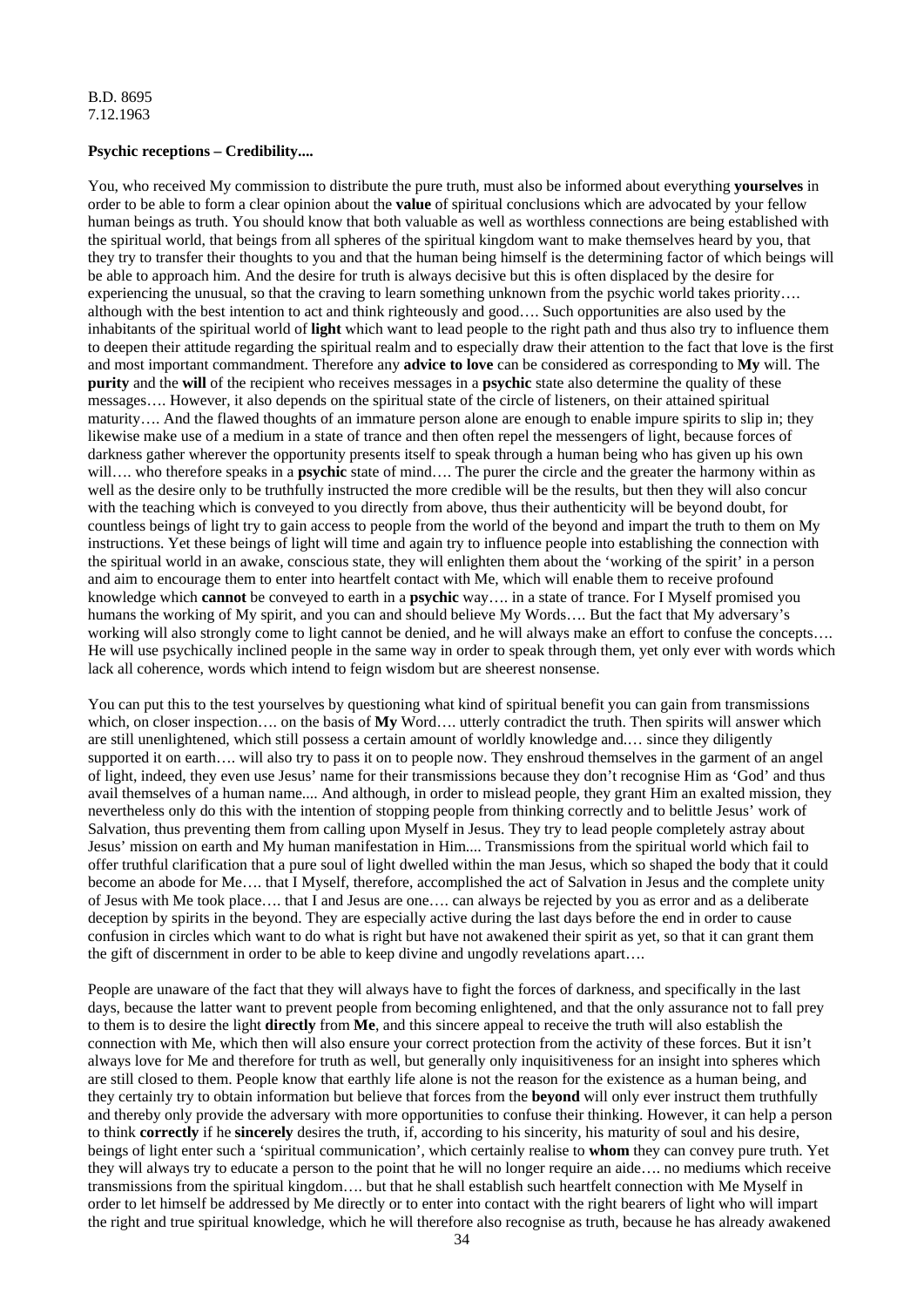the spirit within himself which will guide him into truth…. A person can certainly be warned about futile communication with the spiritual world.... But he cannot nor should he be prevented from it, because there is always the possibility that thereby he will come to believe in a continuation of life after death and he can also be shown the right path if he is serious about knowing the truth. Anything that reveals the will to act right before Me is good, yet first and foremost be warned of anything that only serves to satisfy the senses or to increase earthly knowledge, for no blessing will ever rest on it and a person like that will never be able to recognise the truth and always rather believe teachings which are still far from the truth and will never originate from Me. For this reason I Myself mentioned as a sign to recognise the truth of spiritual receptions the characteristic that you should check whether the enigma of My human manifestation in Jesus is revealed to you such as I Myself explain it to you through My Word, through the working of My spirit within you…. Reject that which does **not** correspond to My Word conveyed to you from above, no matter how many fine words are used to demonstrate a divine source to you…. My adversary also uses such words, he will stop at nothing because he wants to keep people in the dark…. because he knows that truth is a light which unmasks him and his activity…. And he will always seek to extinguish or obscure it…. Amen